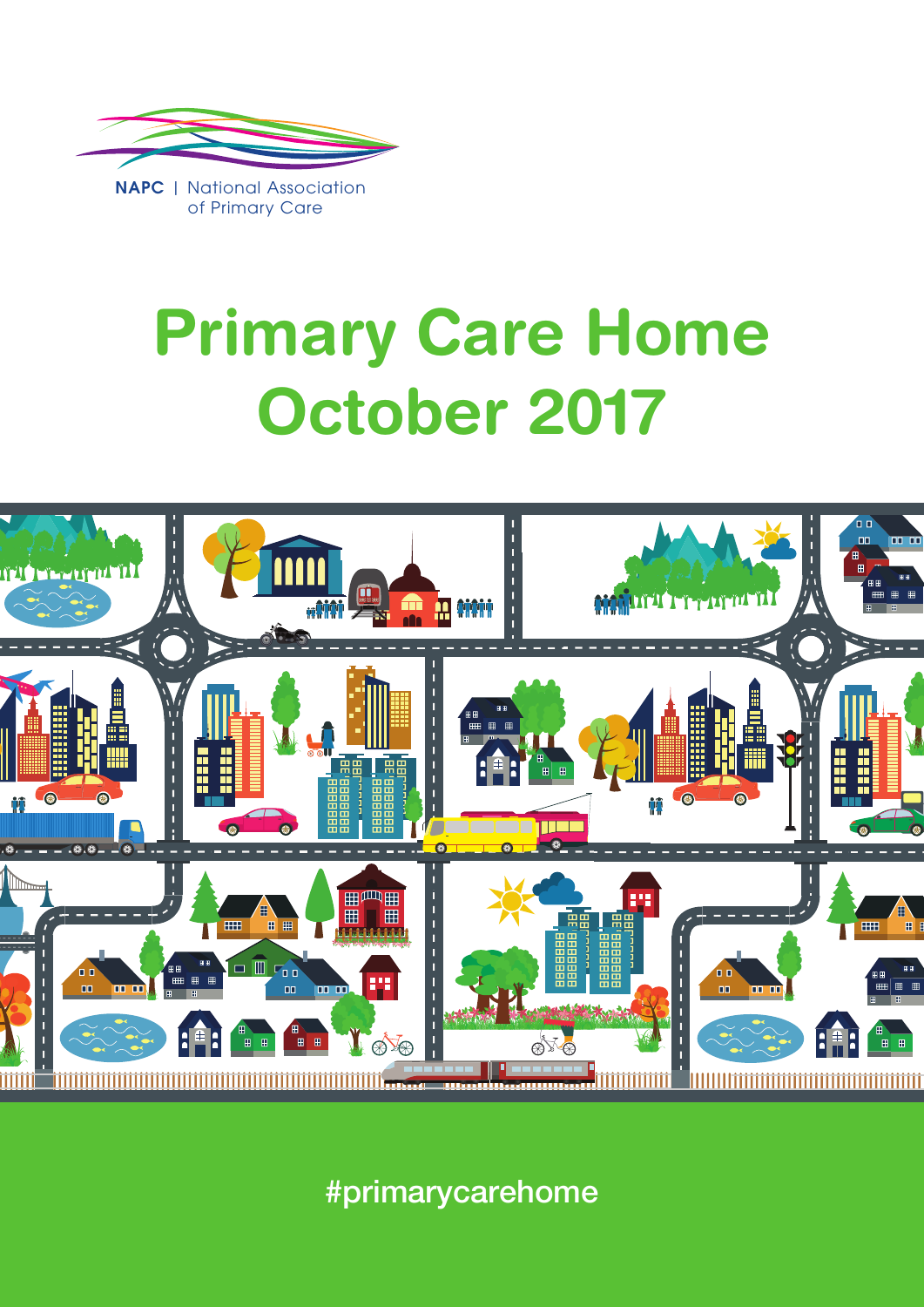# **Contents**

02

| <b>About Primary Care Home</b> |    |
|--------------------------------|----|
| <b>Rapid Test Sites</b>        |    |
| <b>Community of Practice:</b>  |    |
| - 2nd wave                     | 24 |
| - 3rd wave                     | 50 |
|                                |    |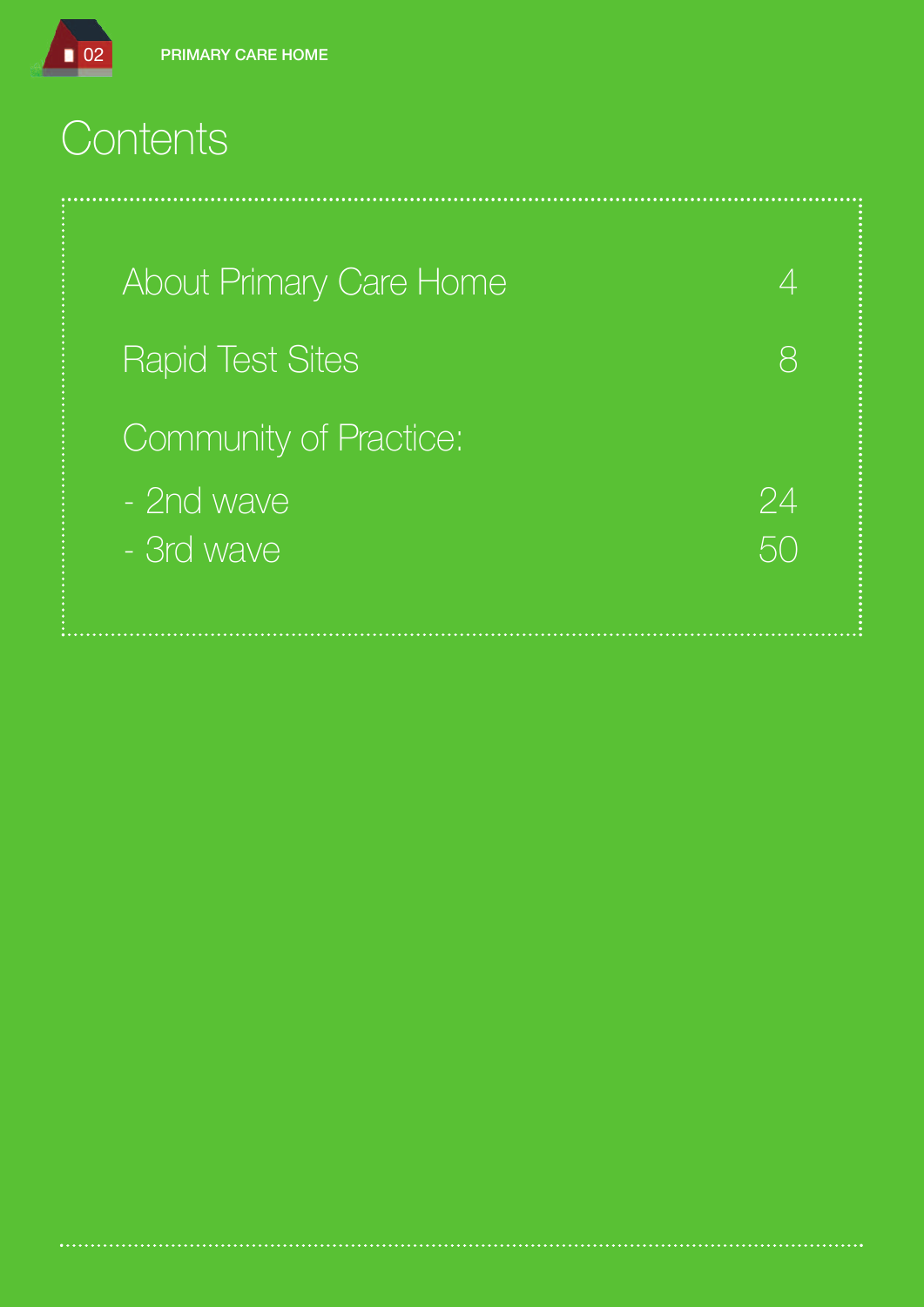

# Foreword

The Primary Care Home programme has gathered huge momentum since its inception in autumn 2015. From 15 original rapid test sites – we now have more than 190 sites across England, covering eight million patients – 14 per cent of the population.

Applications continue to come in – all are very welcome to join what has all the hallmarks of a social movement across integrated care. Its success, we believe, is because it is bringing about the change that clinicians know is right for their patients – something they've always wanted to do. Staff now feel empowered and excited, with the freedom to innovate and drive improvements. It is also about the human scale of the change where people feel they belong, own local challenges and can make a real difference working alongside their patients. Many have started with small changes that have led to early benefits and created a compelling case for further collaboration.

There are many more examples here of the difference primary care homes are beginning to make because of people coming together, seeking economies of scale and collaborating with others. These range from social prescribing and working with the voluntary sector and local government agencies, to more community-based specialised clinics, enhanced services for people with mental health problems and improving access. The primary care home has been endorsed in the NHS' latest delivery plan Next Steps on the NHS Five Year Forward View – a testimony to the success of sites which have already embarked on the primary care home journey. This is a journey that's joining up not only practices but all first contact providers – a true care community coming together to improve the health and wellbeing of their local population.

We look forward to supporting you and continuing that journey with you. The prize is worthwhile and the health and care systems are aligning to make our vision a reality.

John Pope CBE *Chief executive officer*

True

Dr Nav Chana *Chairman*

Dr James Kingsland OBE *President*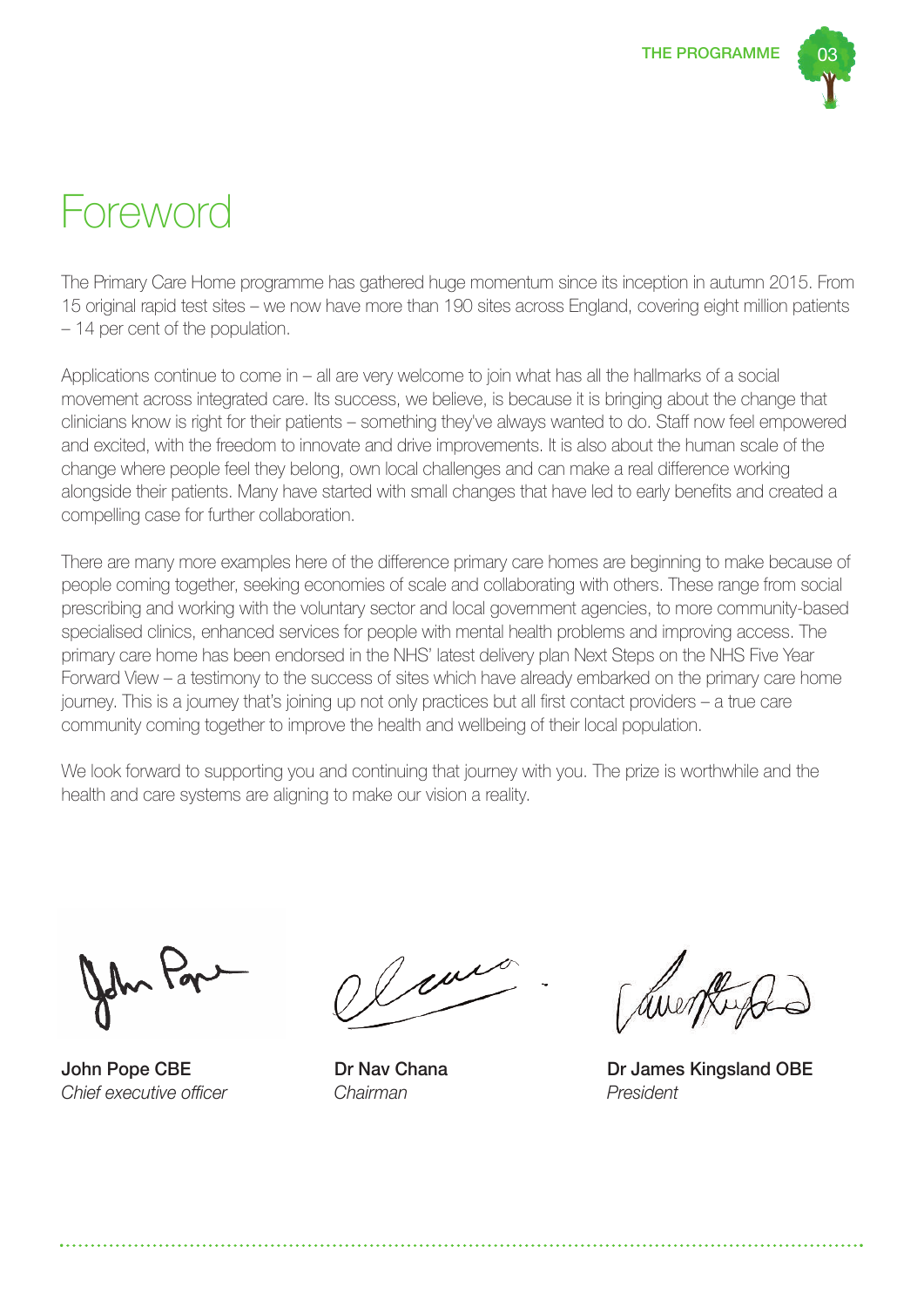

# About Primary Care Home

#### INTRODUCTION

Primary care home is an innovative approach to strengthening and redesigning primary care.

Developed by the NAPC, the model brings together a range of health and social care professionals to work together to provide enhanced personalised and preventative care for their local community.

Staff come together as a complete care community – drawn from GP surgeries, community, mental health and acute trusts, social care and the voluntary sector – to focus on local population needs and provide care closer to patients' homes.

Primary care home shares some of the features of the multispecialty community provider (MCP) – but it has four characteristics which form its distinctive identity. Its focus is on a smaller population enabling primary care transformation to happen at a fast pace, either on its own or as a foundation for larger models.

#### RAPID EXPANSION

NHS England Chief Executive Simon Stevens launched the primary care home programme in the autumn of 2015, with rapid test sites selected in December 2015.

Since then the programme has rapidly expanded – in 2016 more than 70 sites joined and this year so far a further 100 sites have successfully applied, bringing the

More than 190 sites across England, covering eight million patients – 14 per cent of the population

total number of primary care home sites to 192 across England, serving eight million patients, 14 per cent of the population. Applications continue to come in.

All the sites are developing and testing the model as part of a community of practice.

#### PRIMARY CARE HOME PART OF LATEST NHS REFORMS

The primary care home model is featured in the Next Steps on the NHS Five Year Forward View and part of the practical delivery plans to transform primary care over the next two years to provide high quality services for patients and staff. Practices are encouraged to work together serving a combined patient population of between 30,000 – 50,000. This is the size that the NAPC believes is right the right size for developing highly effective, unified, multiprofessional teams – the right size to care – the right size to scale

and the right size to ultimately take budgetary responsibility together.

#### KEY FEATURES

There are four key characteristics that make up a primary care home:

- a combined focus on personalisation of care with improvements in population health outcomes
- an integrated workforce, with a strong focus on partnerships spanning primary, secondary and social care
- aligned clinical and financial drivers through a unified, capitated budget with appropriate shared risks and rewards
- provision of care to a defined, registered population of between 30,000 and 50,000.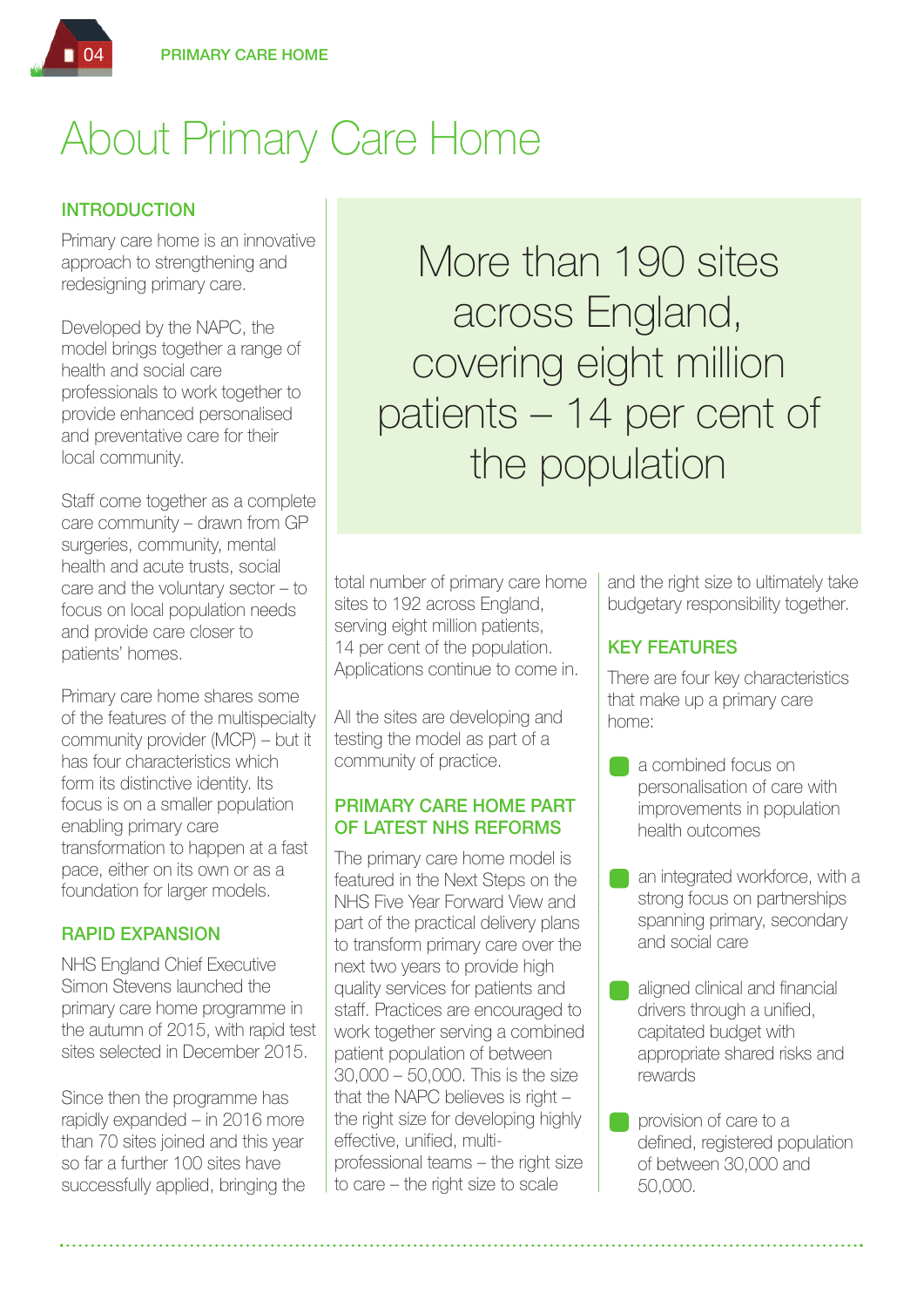

#### STAGES OF PRIMARY CARE **HOME**

The development of a primary care home is a journey which begins with practices and other first contact care providers coming together, forming relationships and developing a sense of belonging among patients and staff.

The adoption of a whole population health management approach is critical to its success. This is a proactive approach to managing the health and wellbeing of a population. It incorporates the total care needs,

costs and outcomes of the population. A unified team is then built around the health needs of the population. Staff are given the freedom to act, encouraging innovation, improving staff satisfaction and in turn recruitment and retention.

Health is determined by a complex interaction between individual characteristics, lifestyle and the physical, social and economic environment. These broader determinants of health are considered more important than health care in ensuring a healthy population and need to be built into a PCH plan.

Staff are given the freedom to act CC<br>
State<br>
give<br>
free<br>
to

"

NAPC defines effective primary care as:

- A person's first point of contact with the health and social care system
- A person-centred (holistic) approach, rather than disease focused, to continuous lifetime care
- A comprehensive set of services, delivered by multi-professional teams, with a focus on population health needs
- The co-ordination and integration of care in partnership with patients and providers.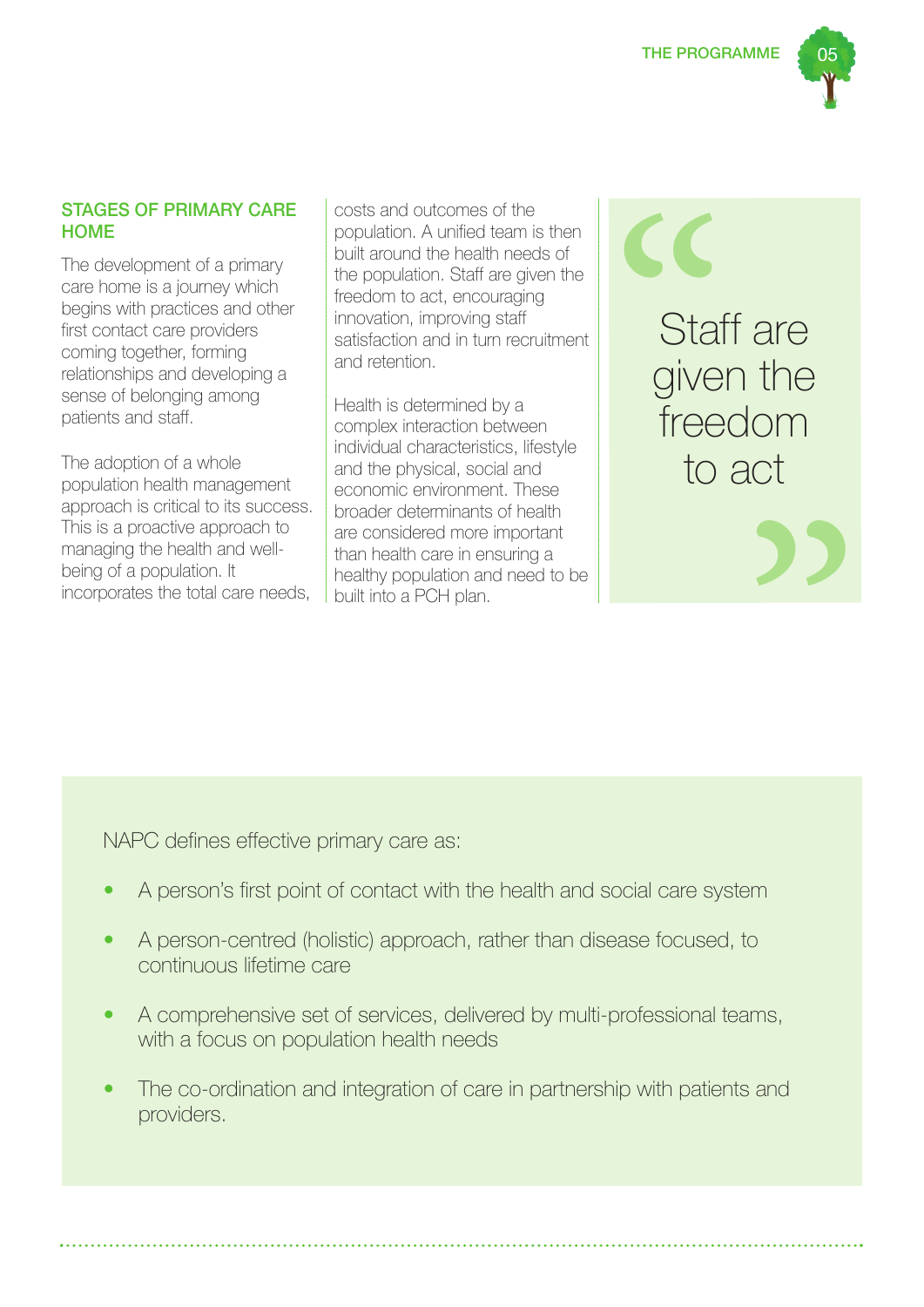Eden

# Rapid Test Sites



# Community of Practice

- North Cornwall 18 Truro Health Park (THP) Perranporth and Penryn Three Harbours Medical Group East Cornwall Locality **22 23** 24 South Kerrier Locality 25 Penwith Integrated Care Exeter **27** South Kent Coast Integrated Accountable Care **29 30 31** Stafford Primary Care Alliance 33 Lichfield / Burntwood Network Partnership **34 85 86 87** Redditch and Bromsgrove Alliance Wolverhampton Care Collaborative Wyre Forest Alliance **40 41 42 43** 44 Riverside Health Centre 45 Team BDP OneLeeds 47 48 Derwentside Healthcare Hammersmith and Fulham Partners **50 51 52 53 54** South Cheshire and Vale Royal Care Communities Nimbus Care **56 57** Wirral GP Provider Federation **59 60 61** 3Sixty Care **63 64 65 66 67** Rutland Healthcare East Norfolk Medical Practice Newport Pagnell Medical Centre and NPMC@Willen **71 <b>72 73 <b>74 <b>75 76 77 78** Durham Dales, Easington and Sedgefield Redhill and Merstham Lewes Health Hub 81 Horsham 82 Burgess Hill and Villages Haywards Heath 84<sup>D</sup>Orking 85 South Camden Primary Care Neighbourhood Hampstead Primary Care Neighbourhood 87 88 89 Ramsgate, Quex and Broadstairs 90 Newport District Neighbourhood Project 16 Herne Bay Health Care Nottingham North and East Community Alliance **16 COM** Lakeside Stamford
- North West North Tyneside Surbiton, Chessington and Kingston Wokingham North, West and East Clusters **163 164** Westongrove Partnership Granta and Shelford 93 Reigate and Horley Practice Network GP Alliance (Northampton) **99 100 101** Central Health Evolution **103 104** Millennium Federation Fleetwood North West Alliance Kentish Town Manchester (Central) **116 117 118** Manchester (North) **120 121 122** Manchester (South) **124 125 126** Newham **128 129 <b>130 (B1) (B2) (B3) IB4** South Staffordshire and Surrouds Exeter Primary Care Newquay and Petroc South Worcestershire Alliance **139 140 141 142 143** Warwick North, Coventry and Rugby Mid Essex **108 109 110 111 112** Herefordshire Integrated Care Alliance **95 96 97 145 146 147 148 149 150 151 152 153 154 <sup>167</sup>** Lower Lea Valley North Kerrier Locality **<sup>170</sup> <sup>171</sup> <sup>172</sup> <sup>173</sup> <sup>174</sup>** Medway **<sup>176</sup> <sup>177</sup>** South Reading Alliance Stort Valley and villages **<sup>180</sup> <sup>181</sup> <sup>182</sup>** East Cheshire **183 <b>183 183 187 188** Bedfordshire, Luton and Milton Keynes **<sup>190</sup> <sup>191</sup>** Newcastle-under-Lyme East Merton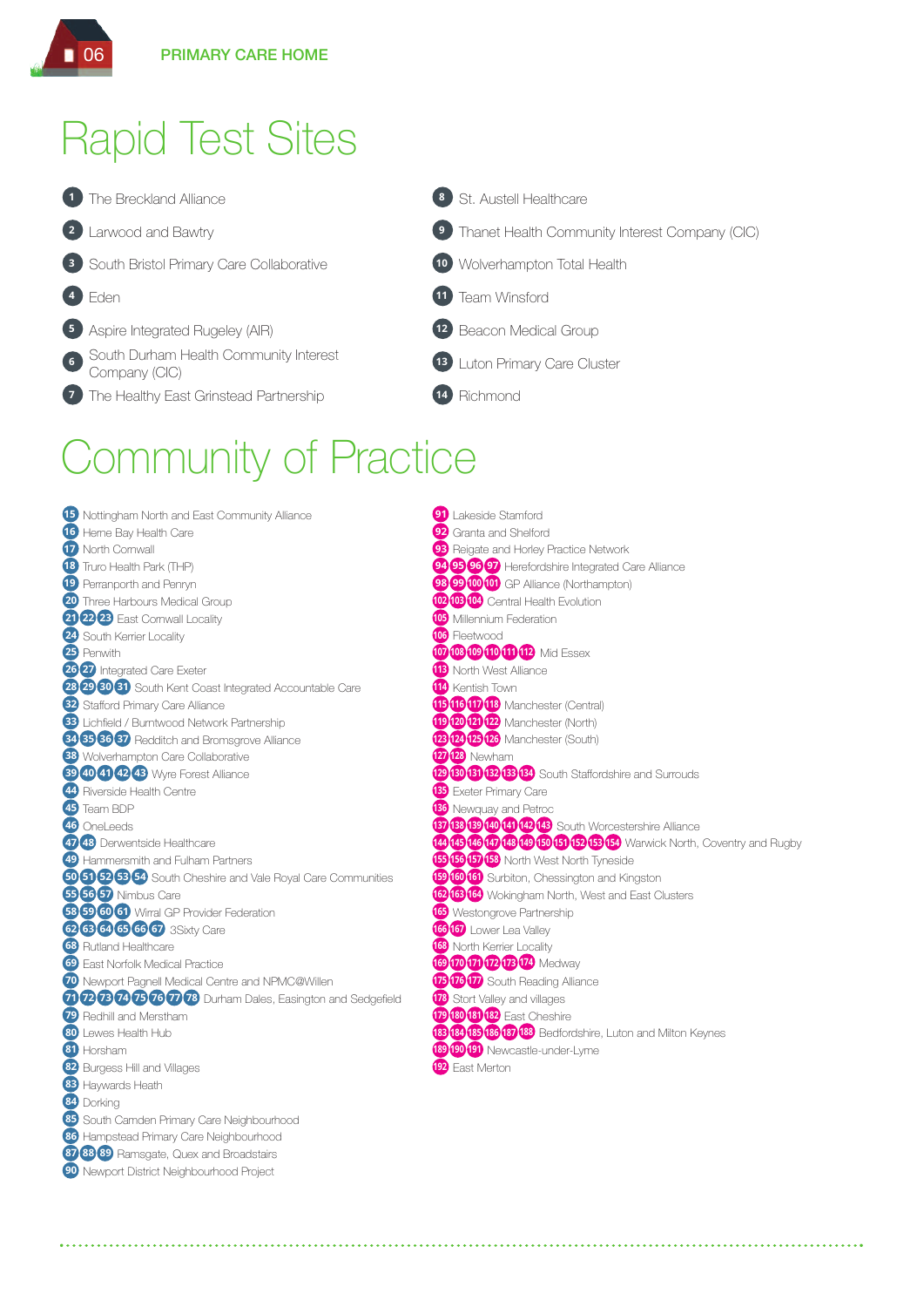THE PROGRAMME 6 07



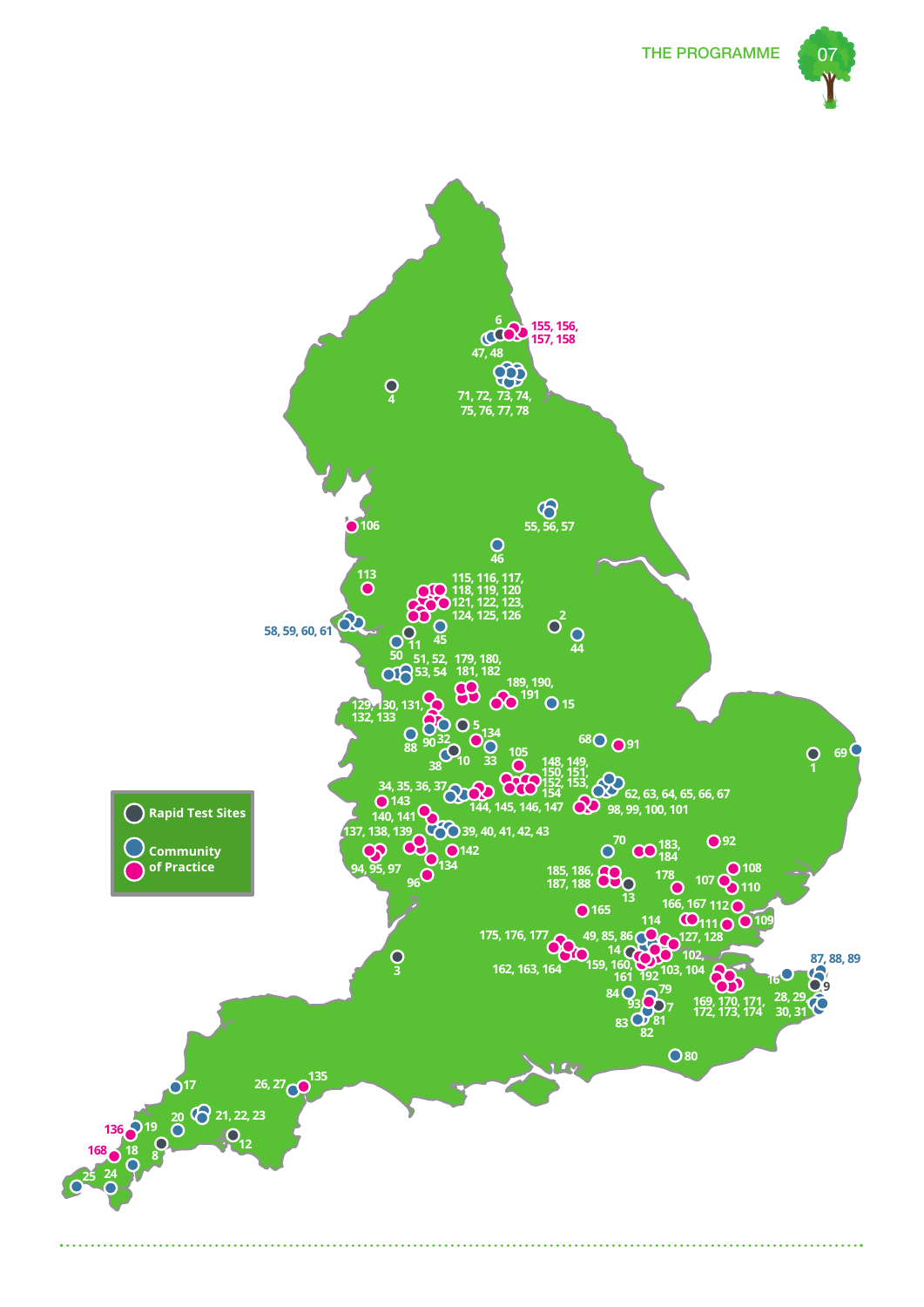08

# Rapid Test Sites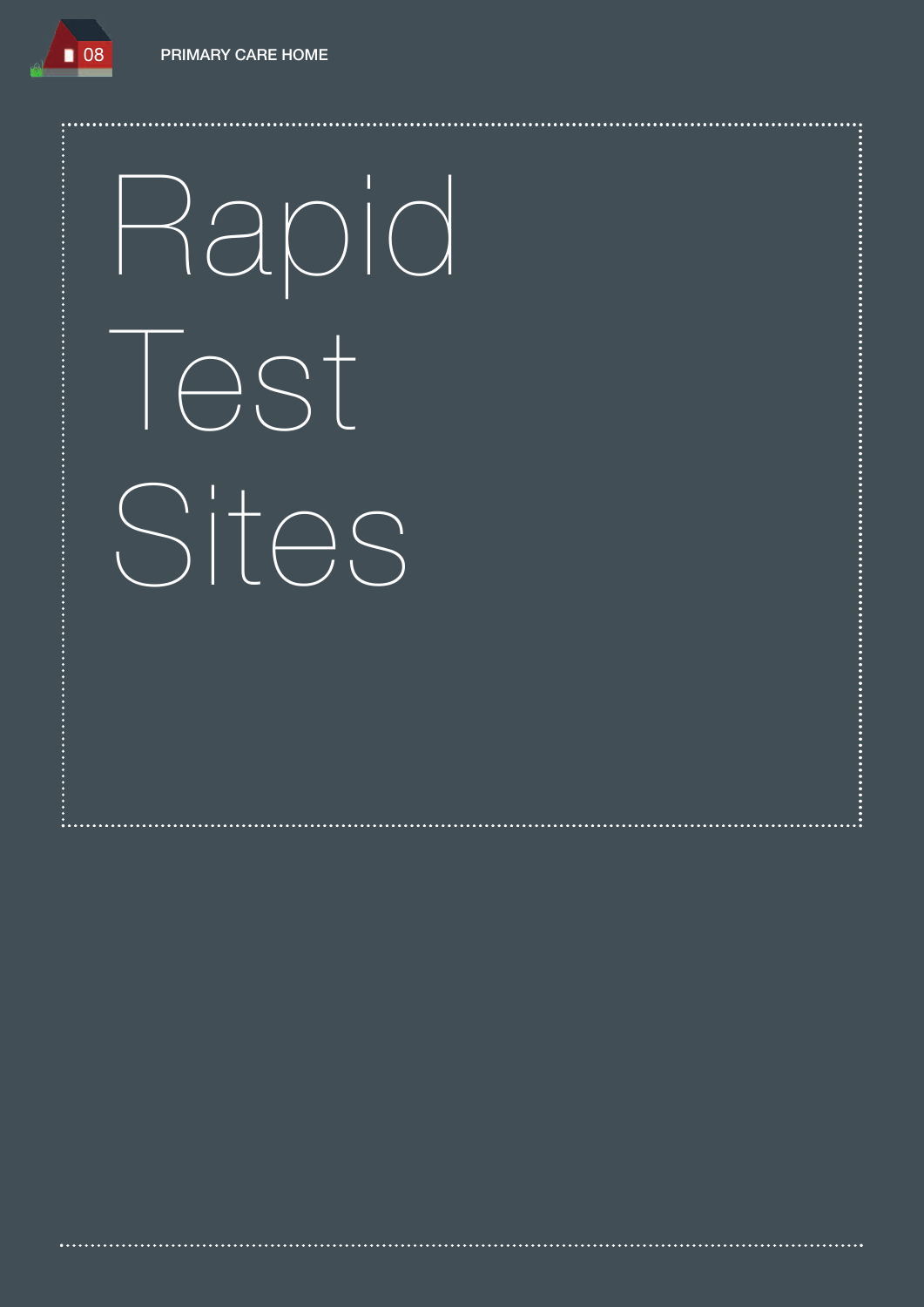

### 1 The Breckland Alliance

### NO. OF PCHs: 1 NO. OF PRACTICES: 3 STP AREA: Norfolk and Waveney

### **OVERVIEW**

The Breckland Alliance has seen three GP practices in two small towns within a deprived, relatively isolated community come together to provide mutual support in an area which has struggled to recruit and retain GPs as well as cope with demand. The vision was to collaborate to develop a sustainable primary care service for their population ensuring the most challenged practice remained open and offer improved services closer to patients' homes where possible.

### HOW THINGS ARE CHANGING

Shortly after creating a primary care home and a new structure, one of the alliance's practices hit a crisis. The response was to put a funding proposal to NHS England to stabilise the Watton Medical Practice. The practice had been forced previously to redefine its geographical boundaries and was in danger of closing. The PCH enabled the practices to support each other and plan for the delivery of primary care at scale.

Patients still have a surgery in Watton which would have otherwise closed. Staff are now collaborating and working across all three sites. Partners from the two Thetford practices have been covering clinical and

management sessions at the Watton practice to help stabilise it. A clinical board has been established to oversee its working, involving partners from all three practices. A clinical nurse manager works across the three sites and is working towards building one cohesive team across the PCH. To measure the impact, the primary care home is tracking patient satisfaction at Watton, which was previously very low, and the use of locums.

In the future, the alliance will enable the surgeries to invest in staff, improve back office services such as finance and IT and develop new services for patients. These are likely to include bringing hospital-based clinics into the

community, so reducing travelling time for members of the public, as well as developing health and wellbeing services to stop people becoming unwell in the first place. A focus is likely to be on the large number of elderly care homes in the area. It is hoped that more proactive care and routine medication reviews for residents will be delivered in the homes to improve health and wellbeing and optimise prescribing.

Lessons learnt have included the need to break down a culture of each practice working in isolation and make them more open to collaboration.

### **PARTNERS**

Three GP practices, South Norfolk Clinical Commissioning Group, Norfolk and Suffolk NHS Foundation Trust, Norfolk and Norwich University Hospital NHS Foundation Trust, West Suffolk Hospitals NHS Foundation Trust, West Suffolk Clinical Commissioning Group, Norfolk Community Health and Care Trust, other local community providers and social services.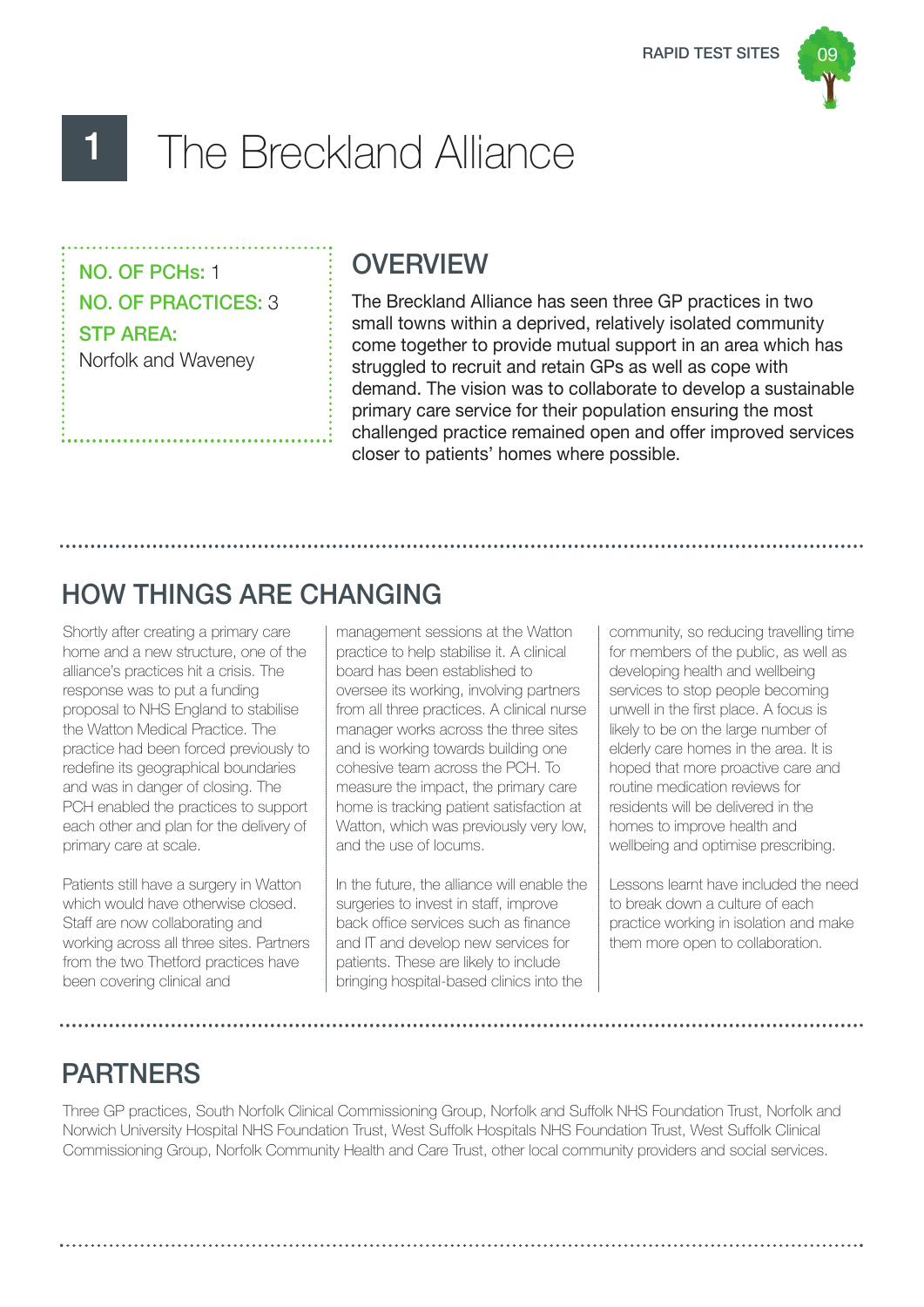

# 2 Larwood and Bawtry

### NO. OF PCHs: 1 NO. OF PRACTICES: 2 STP AREA:

South Yorkshire and **Bassetlaw** 

. . . . . . . . . . . . . . . . .

### **OVERVIEW**

Larwood and Bawtry Primary Care Home covers several villages in Nottinghamshire and South Yorkshire, some of which have high levels of deprivation and disease. Two practices wanted to build a new primary care team to care for their local populations and work in partnership with other organisations to ensure services improved and remained sustainable. The primary care home is improving the way the practices work together and bringing in new partners to improve services to

patients. It has three aims: to improve staff support and wellbeing so they can cope and stay well doing an increasingly difficult job, improve patient outcomes particularly by identifying issues before they become acute and find increasingly efficient ways of working.

### HOW THINGS ARE CHANGING

The two GP surgeries have created integrated teams co-locating community and voluntary services in the practices. Community matrons and community nurses work with practice nurses in integrated neighbourhood teams. The practices provide administrative support to the community service staff, resulting in better exchange of information between GPs, practice nurses and the community teams.

Community advisors funded by the voluntary sector now work from the surgeries, running citizens advice clinics signposting patients to voluntary and non-medical services in the area. They provide a vital link to

services that can address some of the underlying causes of anxiety and depression including debt and unemployment. Close working with the district council has led to improved support in care homes and for people with housing needs. Social care clinics are held on site enabling patients to receive quicker needs assessments.

There's been a 5 per cent reduction in prescribing costs following the appointment of an in-house practice pharmacist who carried out medicine reviews for care home residents. Analysis over a seven-month period found a significant reduction in prescribing costs and projected

£229,000 annual savings, as well as reducing the risk of side-effects for patients. Emergency admissions dropped by 8 per cent over the same period with the clinical commissioning group estimating savings of £277,000.

Staff are working together better and find work more fulfilling (87 per cent of staff surveyed felt the PCH way of working had improved job satisfaction). Patient care has improved with better information among staff and care plans integrated across services.

Lessons learnt have included the need to engage staff and have a 'do and build' attitude.

### PARTNERS

Two GP practices, Doncaster and Bassetlaw Teaching Hospitals NHS Foundation Trust, Nottinghamshire Healthcare NHS Foundation Trust (community and mental health services provider), Nottinghamshire County Council (social services), Bassetlaw District Council, Bassetlaw Community and Voluntary Service and Bassetlaw Clinical Commissioning Group (CCG).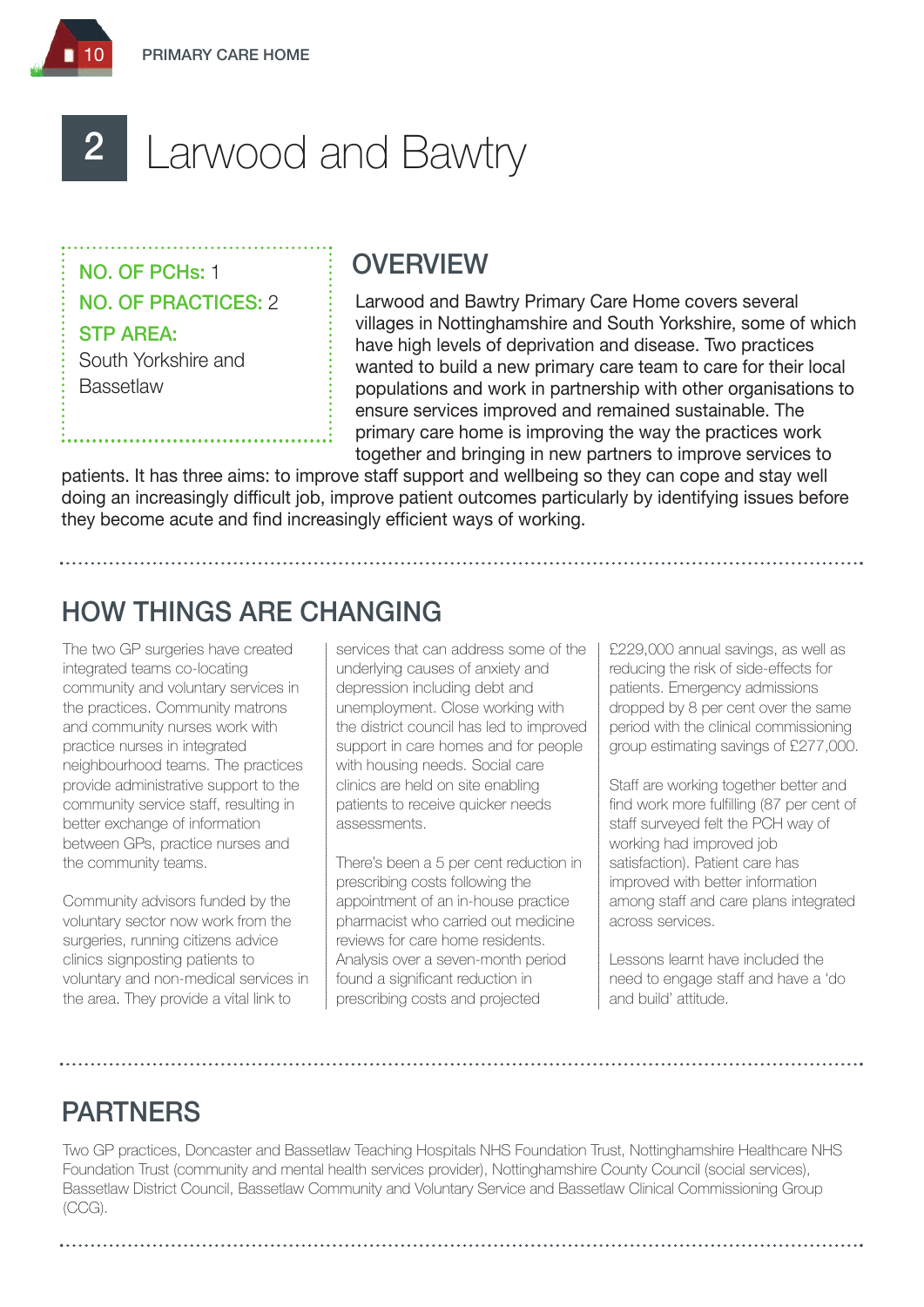

### 3 South Bristol Primary Care **Collaborative**

### NO. OF PCHs: 1 NO. OF PRACTICES: 6 STP AREA:

Bristol, North Somerset and South Gloucestershire

### **OVERVIEW**

Six practices in a deprived part of Bristol have come together with the city's community health services provider, Bristol Community Health, to develop new services to improve the health of the population. The area is one of the most deprived in the country, with high levels of health inequalities and disease.

The practices were concerned that on their own they would no longer be sustainable and wanted to collaborate to deliver

primary care differently. Becoming a primary care home gave them an opportunity to move away from struggling on their own and do things differently - together and with new partners. The vision is to create a multi-specialist team providing primary care services for their population, where the patient gets the right treatment at the right time. The primary care home is run by an executive committee with a memorandum of understanding between the six practices and Bristol Community Health. It has close links with the Bristol Clinical Commissioning Group and the public health department of Bristol City Council.

### HOW THINGS ARE CHANGING

The collaborative has developed teams of nurses and paramedics who provide a rapid response to urgent calls for home visits from the frail elderly. Previously, GPs could only make home visits in the afternoon when it was often too late to intervene usefully with new medication, care arrangements or assessment at hospital. Now the teams attend quickly, early in the day, and make new arrangements for prescriptions, nursing, social support or hospital assessment. This means people who are frail, housebound and acutely unwell get appropriate care sooner. Doctors brief the practitioners before

the visit and there is a debrief with a doctor afterwards. The practitioners (two nurses and two paramedics), employed by Bristol Community Health, are funded by the Better Care Fund and the clinical commissioning group but their clinical workload is allocated by the practices, crossing cultural and organisational boundaries.

Integrated community dressing clinics have also been developed. Instead of patients going to see a GP or nurse for a wound dressing, or requiring a home visit from a district nurse, an offsite wound dressing clinic has been set up, once a week, in a local community

centre, in a semi-social setting. Bristol Ageing Better provides transport. This means people have a social as well as clinical experience, which reduces their isolation and improves their mental wellbeing. There is a large and active patient participation group with a patient champion who are engaged and helping to define the development of new services.

Lessons learnt have included the time it takes to build trust and relationships and the need to challenge a culture of 'silos' where people naturally focus on their own businesses. Challenges continue to be limited funding.

### PARTNERS

Bristol Clinical Commissioning Group (CCG), Bristol City Council (BCC) and the Better Care Bristol Vision Governance Structure, Brisdoc (the GP out of hours service,) University Hospitals Bristol NHS Foundation Trust.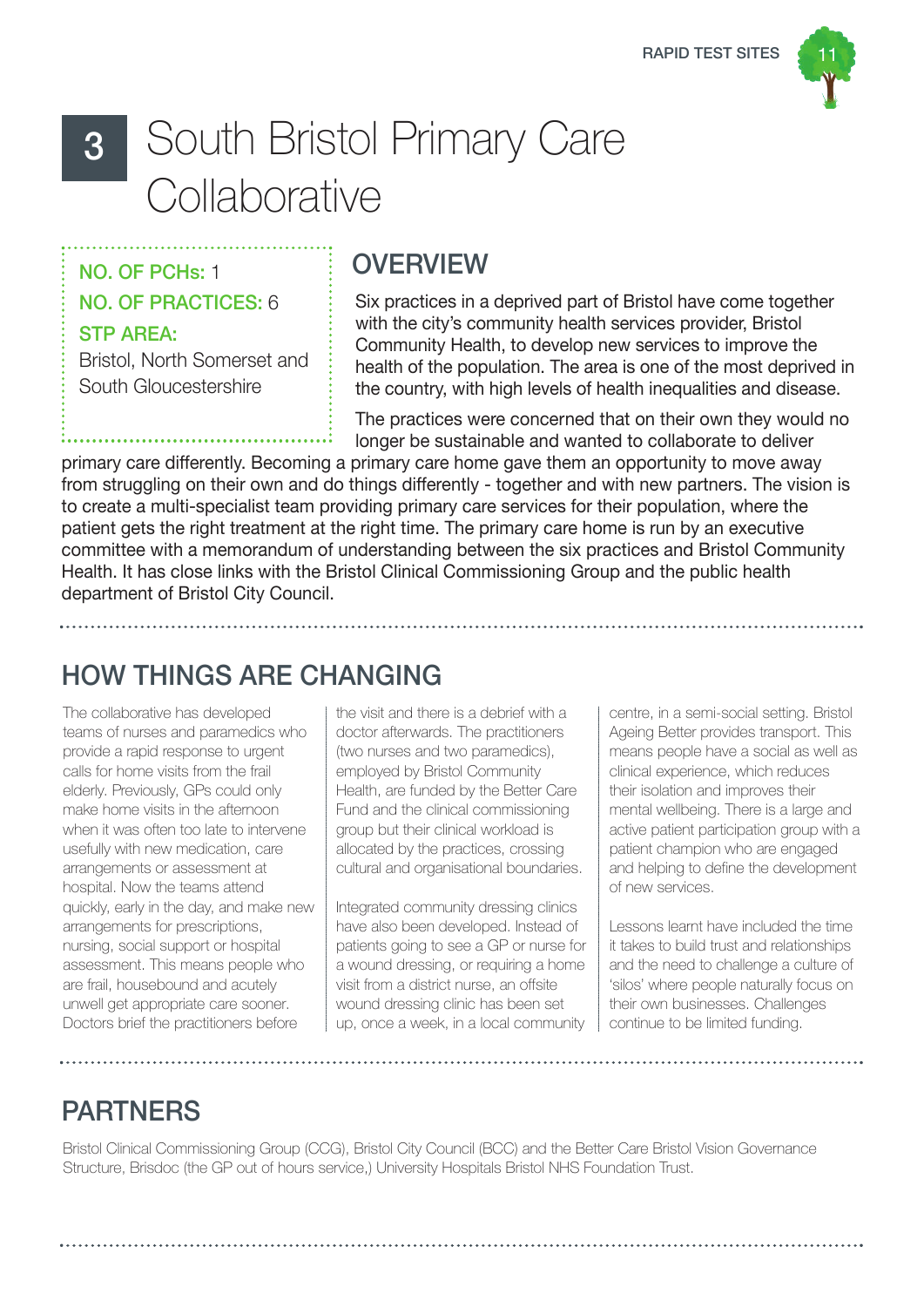# -den

#### NO. OF PCHs: 1 NO. OF PRACTICES: 4 STP AREA: West, North and East Cumbria

### **OVERVIEW**

The Eden Primary Care Home was created by local GPs from four practices struggling to recruit staff and sustain services who wanted to change the way they work to improve services for their isolated and older population in Cumbria. Developing a primary care home was seen as a way of creating sustainable, integrated services which better met the needs of the population and made their organisations more viable.

Their vision is to provide better care for patients, through an integrated service which avoids many different visits from different service providers and brings care closer to home avoiding the need for patients to travel miles to hospitals in Whitehaven, Carlisle and Penrith.

### HOW THINGS ARE CHANGING

The primary care home has led to more integrated working between GP practices, and between district and practice nurses. It has enabled a number of specific projects including the introduction of new non-clinical services to meet patients needs and reduce the demand on GPs. Small local changes have been able to happen quickly while large scale plans as part of the Cumbria Success Regime and developing a Cumbria-wide integrated care community have been worked on.

Among the new services introduced has been Listening Ear, which provides confidential listening to people's problems and signposting to services which can address social and physical

isolation, ranging from coffee mornings to mindfulness classes, dancing and Tai Chi. This has eased the pressure on GPs from patients who have social rather than clinical needs. Dressing clinics have been moved out of surgeries into the community, for example, to village halls and churches to make them more sociable events where isolated people can socialise. The council's public health department has also employed health and wellbeing coaches to try to prevent childhood obesity and reduce the burden on health services.

Other projects include a review of patients receiving vitamin B12 injections, this found that only 20 of 66 people

receiving them needed to, reducing appointments and district nurse visits. For patients with chronic obstructive pulmonary disease (COPD), the primary care home is moving services into the community so people will no longer need to travel to Carlisle. The PCH has introduced new technology to enable self monitoring of blood clotting for people with chronic disease, putting them in charge of their care and reducing the need for district nurses to visit.

Lessons learnt include that it has been hard to take forward all the desired changes while wide-ranging reforms to the organisation of services are underway.

### PARTNERS

Cumbria Clinical Commissioning Group, North Cumbria University Hospitals NHS Trust, Cumbria Partnership Foundation Trust, Cumbria County Council (social services and public health), Cumbria Council for Voluntary Service, and the Bishop of Cumbria.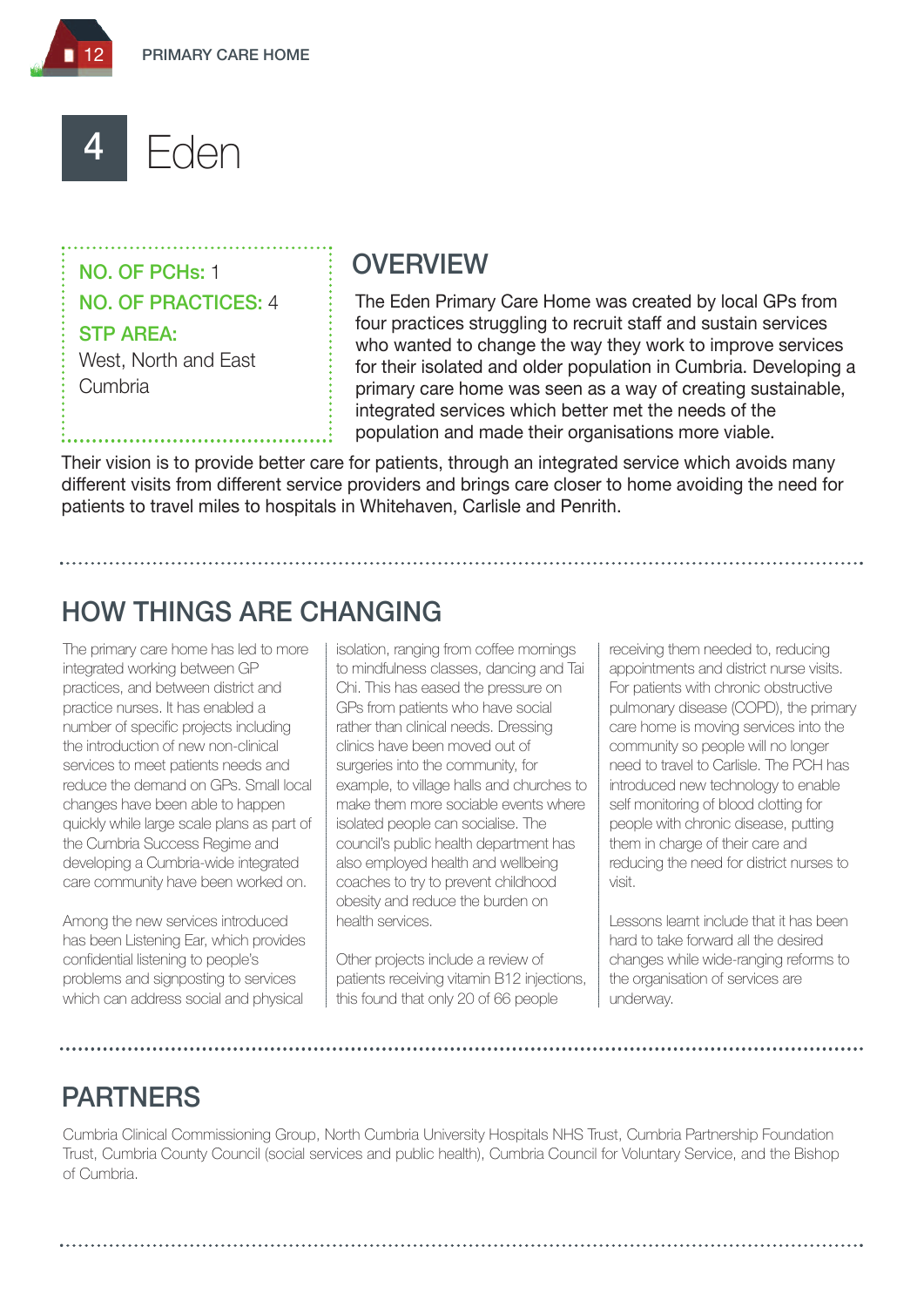

# Aspire Integrated Rugeley (AIR)

NO. OF PCHs: 1 NO. OF PRACTICES: 4 STP AREA: **Staffordshire** 

### **OVERVIEW**

Rugeley is an old mining town which has a population with a higher than average prevalence of long-term conditions. There is a lot of respiratory disease in adults who worked in the mines and a fair amount of health inequality locally. Two of the four GP practices used to be one large practice and are now working together again as part of the primary care home. The vision is for out-of-hospital care to be delivered locally to avoid unnecessary hospital admissions, to improve whole population

health outcomes of the local community across all age groups and have a proactive, health and wellbeing agenda.

### HOW THINGS ARE CHANGING

To cope with rising demand for urgent care, the primary care home has set up an overflow same-day appointment clinic with each of the four practices taking it in turns to host the afternoon clinics. As well as GPs, patients are being seen by advanced nurse practitioners, urgent care practitioners and physician associates. A communitybased dressing clinic has been started to integrate community nurses into primary care and treat patients in a social setting where they meet others and receive falls prevention advice.

There is now a redesigned service with the community trust to support patients in a large care home, which had a historically high demand for GP

visits. Under the new pathway, there is leadership support for care home managers and the home contacts an advanced nurse practitioner initially to discuss any concerns. The nurse practitioner then pulls in additional support when needed. Early indications are that this is working well and requests are falling.

Patients with long-term stable conditions are being supported with telehealth. Teams of experts from hospital, community and primary care offer clinics to patients in surgeries. This expert approach has been shown to work with 19 out of 20 patients with respiratory conditions who would have normally required admission.

The primary care home is working with the acute hospital on a whole population health programme involving schools, universities, Tesco and other big employers. The programme aims to raise awareness of health and care careers and become ambassadors and promoters of a healthy body and mind.

Lessons learnt include that the primary care home seems to resonate with GPs, working as a bigger team and giving them a degree of resilience makes it feel like it will work. It is hoped it will lead to better patient outcomes, improved health for the local population and a reduction of stress and overwork for GPs.

### PARTNERS

Four GP practices (Aelfgar Surgery, Brereton Surgery, Horsefair Practice and Sandy Lane Surgery), GP First Federation, Staffordshire and Stoke-on-Trent Partnership NHS Trust, Cannock Chase Clinical Commissioning Group, University Hospitals of North Midlands NHS Trust and patient representative.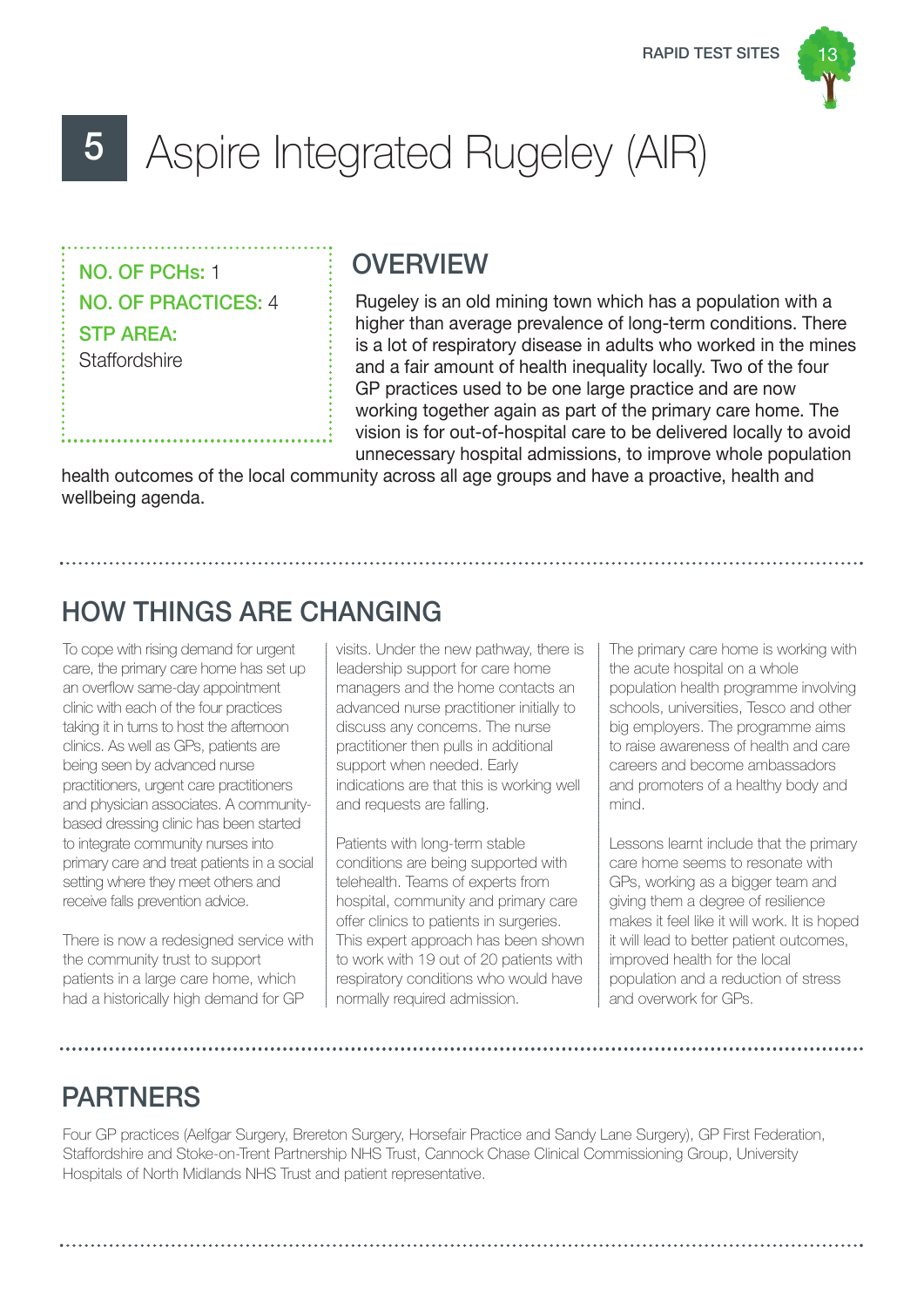

# **6** South Durham Health Community Interest Company (CIC)

#### NO. OF PCHs: 1 NO. OF PRACTICES: 4 STP AREA:

Durham, Darlington, Teesside, Hambleton, Richmondshire and Whitby

### **OVERVIEW**

Four practices have united with several providers around a new vision of care and are pioneering innovative new services for people with mental health, chronic pain and long term conditions. South Durham has high levels of unemployment, deprivation, mental illness and chronic disease. The primary care home offered a flexible model for the three large practices in Newton Aycliffe and a smaller practice in Shildon to collaborate with other partners to improve services and to work together better.

### HOW THINGS ARE CHANGING

To address the high levels of adult male suicides and reduce the delays in accessing treatment, community psychiatric nurses (CPNs) are based in GP practices so patients with mental health needs can be directed to them immediately. Co-operation between the three Newton Aycliffe practices has meant the CPNs are treated as a shared resource and patients can be referred to whichever practice's CPN can see them first. Shildon was the first to pilot CPNs being based at the surgery, this was then rolled out to the other practices (and across the clinical commissioning group) following positive evaluation. The move has

generated positive feedback from patients and GPs.

Chronic pain had traditionally been treated in secondary care with medication. The primary care home has piloted an eight week course in mindfulness at its Shildon practice which is now being rolled out across the other practices.

The PCH has focussed on improving self-care for patients with diabetes through the Insignia Patient Activation Measure (PAM). The measure is used to rank patients at one of four levels of activation of care, patients at the

lowest levels are being proactively referred to services that can support patients achieving lifestyle and behaviour change. Following a programme of tailored support, patients will be reassessed for a change in their activation measures. It is planned to incorporate the measure into patient annual reviews.

Lessons learnt include the need for everyone to be able to see they are having a positive impact. Staff need to feel welcomed as part of the practice team even if they only spend a limited amount of time there.

### PARTNERS

Four practices, County Durham and Darlington NHS Foundation Trust (acute and community services), Durham County Council, Macmillan and other voluntary sector organisations.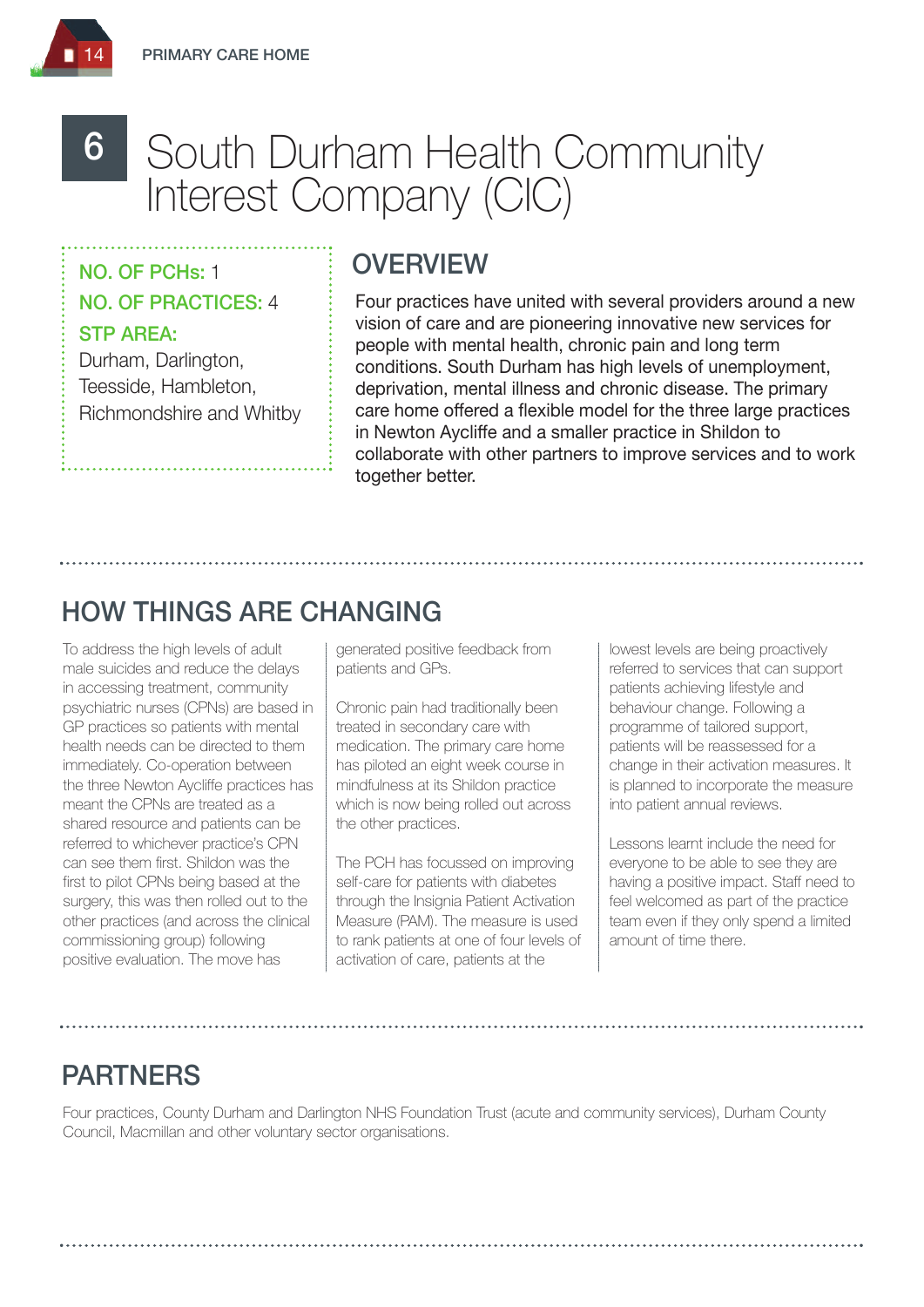

# 7 The Healthy East Grinstead Partnership

NO. OF PCHs: 1 NO. OF PRACTICES: 4 STP AREA: Sussex and East Surrey

### **OVERVIEW**

The primary care home was established to improve the health of the population of East Grinstead and deliver a high quality local model of health and social care that is sustainable for future generations and works for children, families, people with increasing health needs and our older population. The town's four GP practices had been struggling to recruit and cope with demand treating a population that was living longer with longterm conditions. They wanted to build on the strength of

general practice. The PCH's objectives are to enhance primary care, improve access and bring specialist care to the community.

### HOW THINGS ARE CHANGING

The biggest initiative has been to merge the community nursing team and an existing multidisciplinary proactive care team (consisting of occupational therapists, physiotherapists, community psychiatric nurses, community matrons, and social workers) to create an enhanced primary care team to focus on patients at highest risk of admission to hospital and to provide care to stop unnecessary admissions. Patients are receiving more joined up care and are less likely to be admitted to hospital.

GPs are no longer involved in activities

where they were adding no value. freeing them up for other work and improving access. These include the referral of pregnant women to midwife services (self-referral introduced), referral of people with musculoskeletal needs to a physiotherapist (self-referral introduced) and prescribing wound dressings (community nurses now order these online).

Care co-ordinators have been introduced at all four practices to signpost patients to non-clinical services they may need, ranging from food banks to social clubs. An additional urgent, on-the-day primary

care service is being developed across all four and the PCH is working closely with the Fire Service to ensure housebound patients at risk of falls have their social and medical needs identified.

Lessons learnt include that the PCH needs a collaborative mindset from all organisations and a lot of one-to-one engagement. Buy-in comes from explaining specific changes and benefits to individuals and teams.

### PARTNERS

Four GP practices, Horsham and Mid-Sussex Clinical Commissioning Group, Queen Victoria Hospital NHS Foundation Trust, Sussex Community NHS Foundation Trust, Sussex Partnership NHS Foundation Trust, East Grinstead Town Council, West Sussex County Council, South East Coast Ambulance NHS Trust, Age UK East Grinstead and District, St Catherine's Hospice, Horsham and Mid-Sussex Voluntary Action, West Sussex Fire and Rescue Service.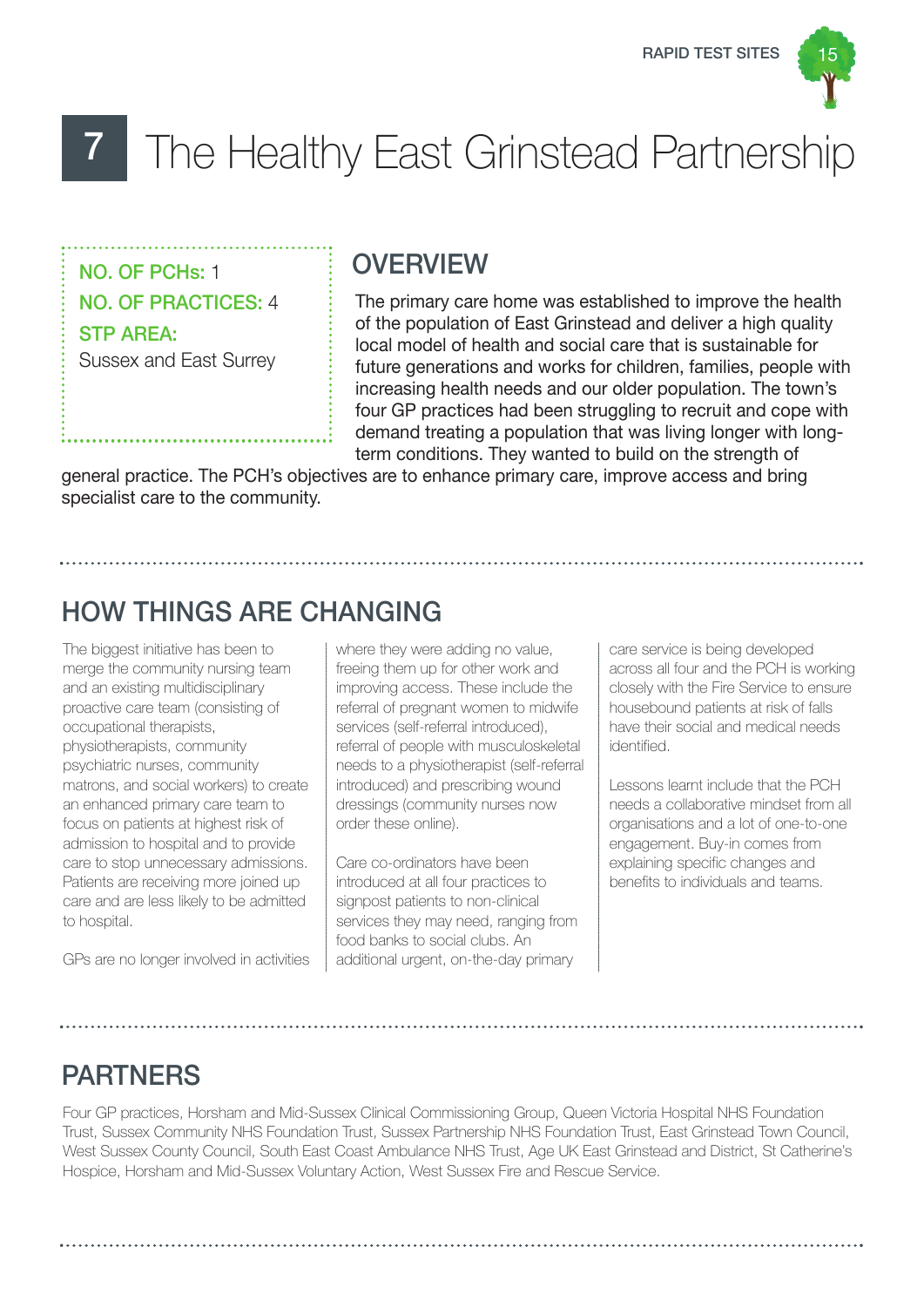

# 8 St Austell Healthcare

### NO. OF PCHs: 1 NO. OF PRACTICES: 1 STP AREA:

Cornwall and the Isles of **Scilly** 

### **OVERVIEW**

St Austell has high levels of long-term unemployment and socio-economic deprivation as well as a high prevalence of chronic disease and obesity. The primary care home model offered a framework for one large practice to redesign services and offer new ones in partnership with a wide range of statutory and voluntary sector organisations. Its vision is to provide sustainable services to its patients, meeting unmet needs and enabling people to access non-clinical solutions.

### HOW THINGS ARE CHANGING

The primary care home has established integrated, multidisciplinary teams and opened up access to many non-clinical activities which can address the wider determinants of ill-health. It has focussed on three key workstreams: social prescribing, integration of health and social care and workforce development. The result is better and new services, less duplication and more skills development for staff.

Many of the practice's patients are the frail elderly who are physically inactive, often socially isolated and lonely. Poverty and unemployment are also major challenges. The practice engaged with community providers, employing a social prescribing facilitator who sees patients and refers them to resources

ranging from walking groups to Zumba, pilates classes and a canoe club, to increase their physical activity, improve their diet and reduce isolation. The pilot resulted in 52 out of 150 patients completing 12 weeks of the programme, of those 94% saw an increase in their wellbeing score and 62% had lost weight.

An integration manager role has been created to improve hospital discharges, the treatment of complex patients and palliative care. Home visits are being managed better and duplication has been reduced. GPs had been making 30 home visits a day but many patients were also being visited by district nurses, community matrons and the mental health team. Community nurses and district nurses have also been colocated at the practice's acute hub which sees urgent same-day cases.

The PCH has concentrated on skills development for staff and diversifying the multidisciplinary team. A pharmacist is part of the practice team carrying out medication reviews. There is a nurseled minor illness team, with the team internally trained and an acute visiting service using emergency care practitioners.

Lessons learnt: It takes time to build the relationships between organisations needed to make this work. Time to lead is essential.

### PARTNERS

Kernow Clinical Commissioning Group, Cornwall Partnership Foundation NHS Trust (community and mental health trust), Cornwall County Council, St Austell Town Council, the Eden Project, Public Health England, Age UK, Pentreath (a mental health charity) and some big local employers including St Austell Brewery.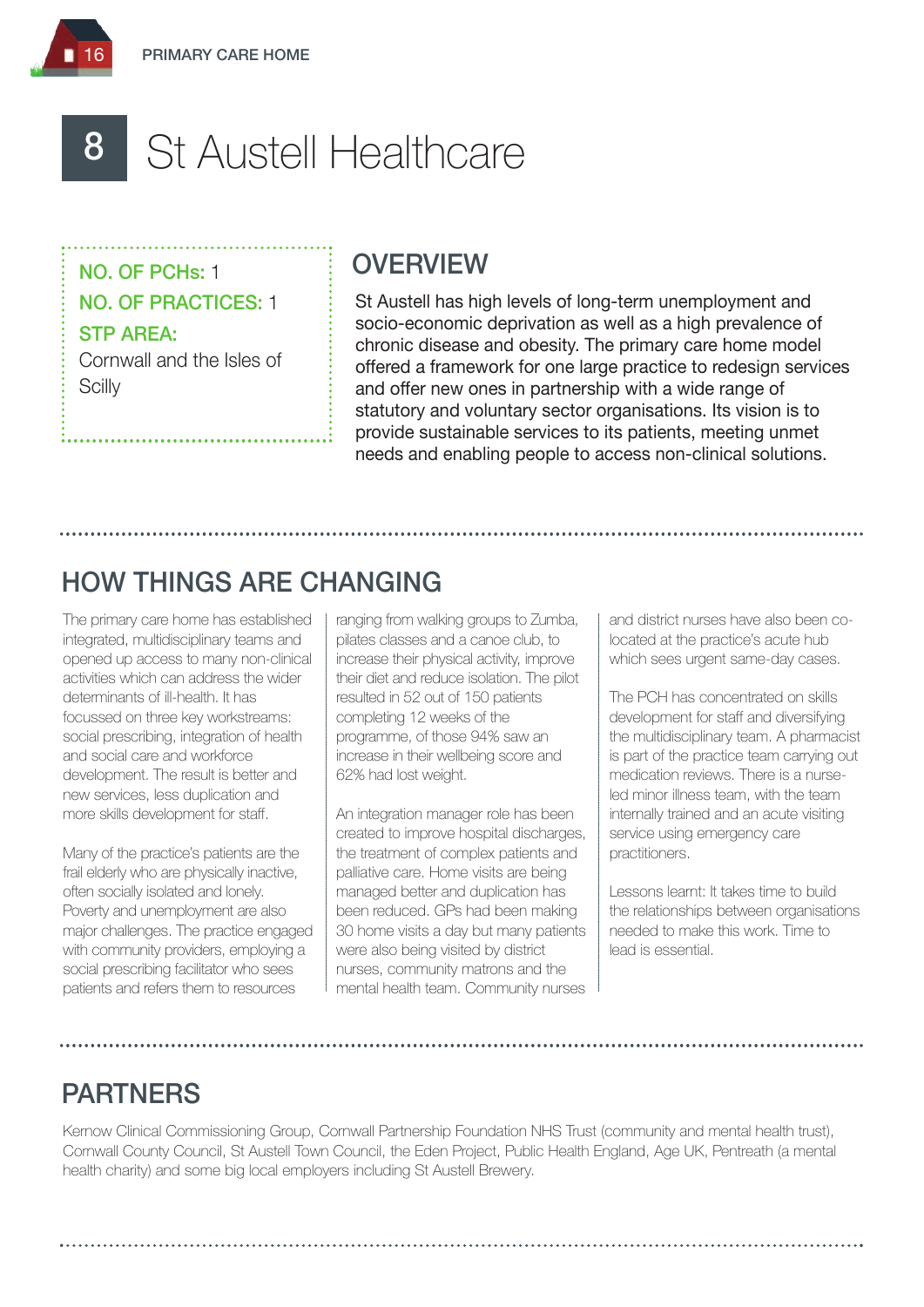

# **9** Thanet Health Community Interest Company (CIC)

NO. OF PCHs: 1 (plus 3 in COP, *see nos. 89-91*) NO. OF PRACTICES: 3 STP AREA: Kent and Medway

. . . . . . . . . . . . . . . .

### **OVERVIEW**

Demand for health services has historically been high in Thanet with an elderly population and deep pockets of deprivation. Forty per cent of the population is over 60 and many are frail in their 50s. At the same time, primary care has faced recruitment problems, with GP practices closing and those surviving struggling to cope with huge pressures on existing staff. With better prevention, there were indications that cardiovascular, respiratory disease and cancer could be diagnosed sooner.

### HOW THINGS ARE CHANGING

There was a collective realisation that the status quo was unsustainable for patients and staff. Health and social care organisations realised that they needed to come together to pool resources on a voluntary basis to start building an integrated, accountable care organisation to improve care for frail elderly people and reduce demand. An integrated nursing team was established to provide an enhanced frailty pathway and an acute response team created to provide a range of treatment and personal care support to keep people out of hospital.

The team comprising a GP, nurses, health care assistants, physiotherapist, occupational therapist, voluntary care,

care agency work closely with social services. They assess patients and put a package of care in place to enable them to remain at home or be discharged. Heath and social care coordinators were also brought in to GP surgeries to provide non-clinical support to patients and GP surgery hours extended to include weekends and Bank Holidays.

The frail elderly are receiving better care out of hospital and being admitted to hospital less frequently. Over a 10-week trial period in 2016/17, non-elective admissions fell by 155 compared to the same period last year, suggesting potential annual savings of almost £300,000.

Medication reviews have also brought down prescribing costs.

Factors contributing to its early success have been the commitment and buy-in from all organisations involved, effective staff engagement, commitment and leadership from the clinical commissioning group. Continuing funding of initiatives or an adequate capitated unified budget for the PCH will make it stick.

### PARTNERS

Four practices, Kent Community Hospital Foundation Trust, East Kent Hospitals University Foundation Trust, Kent County Council (social care), Kent and Medway Partnership Trust (mental health), Ageless Thanet, voluntary sector organisations including Age UK and Crossroads, Local Pharmaceutical Committee, Local Dental Committee, Local Ophthalmic Committee, Thanet Hospice, South East Coast Ambulance Service.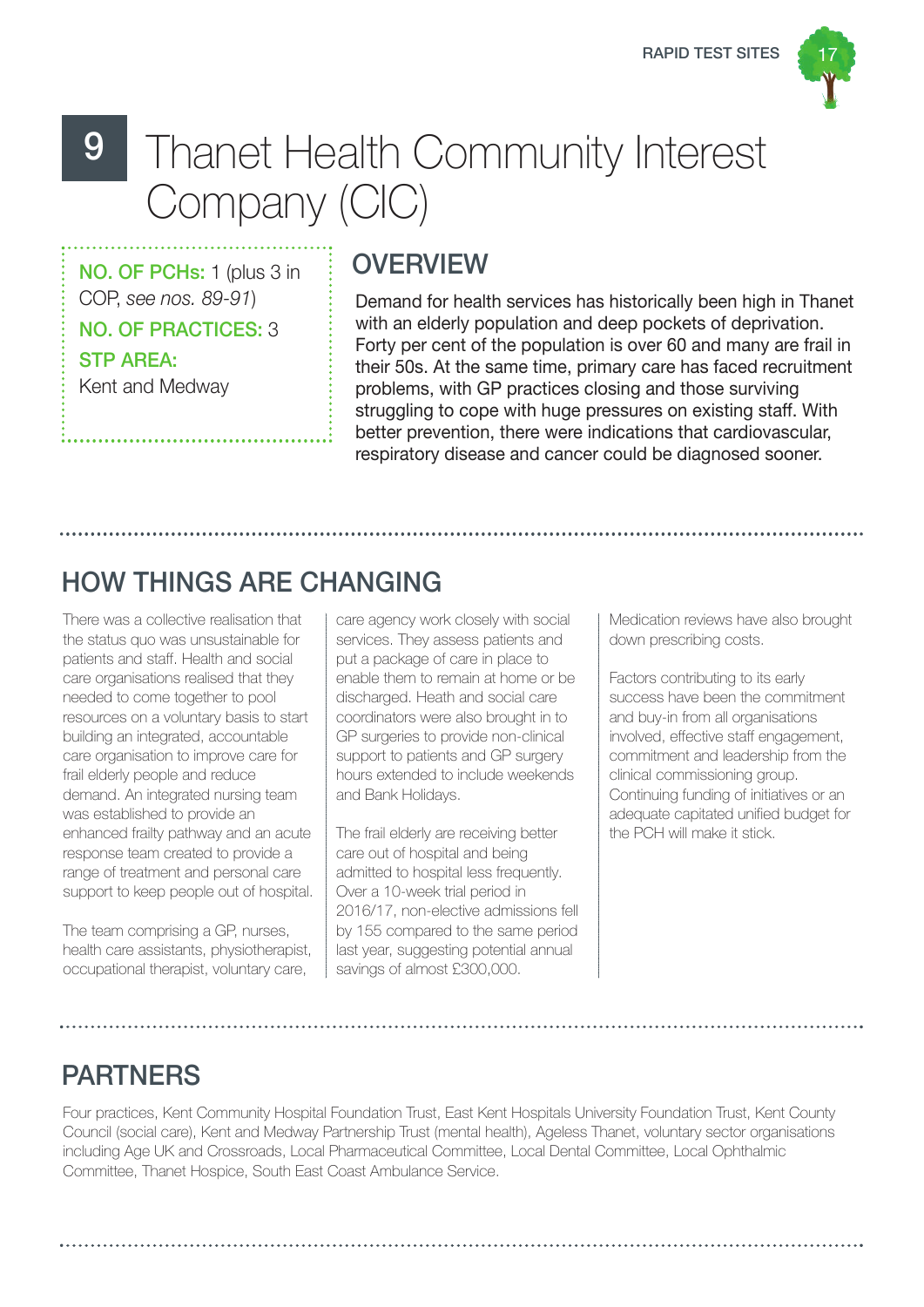

# 10 Wolverhampton Total Health

NO. OF PCHs: 1 RTS, 2 PCHs – (*see no. 38*) NO. OF PRACTICES: 8

#### STP AREA:

The Black Country

### **OVERVIEW**

The primary care home has helped to stabilise and unite a group of eight GP practices struggling to deliver services in an area of high need, and develop new services focussing on the frail elderly, access and diabetics. Small GP practices were struggling with severe health inequalities together with an uneven distribution of frail elderly and diabetic populations which skewed demand. They were struggling to recruit staff and lacked the scale to bid for additional funding. It was clear

that greater integration was needed to create a sustainable basis for providing specialist multidisciplinary care which in turn would reduce demand on health and care services.

### HOW THINGS ARE CHANGING

An integrated multidisciplinary team has been created to run severe frailty clinics focussing on care and prevention for the frail elderly. The team consists of a health care assistant and a senior clinical pharmacist. Each patient has a complete geriatric assessment covering mobility, exercise, hearing, vision, incontinence, medication review and lying and standing blood pressure (a good predictor of falls risk). The PCH has also linked up with the Fire Service who make 'safe and well' visits to people who have recently fallen.

A virtual diabetic clinic and an insulin initiation service have been launched, with support from pharmaceutical

companies, to speed up increased medication for poorly controlled diabetics and reduce the need to refer into the hospital clinics. Run by a specialist diabetic nurse and GP, the clinic offers advice while practitioners see patients in their surgeries.

The scale of the PCH has enabled it to bid for funds for additional services which individual surgeries were too small to bid for. Winter pressure money has been used to run additional surgeries over the Christmas bank holidays and Saturday mornings. These are held with the second primary care home in Wolverhampton with three practices acting as hubs in the city to cater for their combined 100,000 patients.

The EMIS IT systems from all practices have linked up enabling the hubs to access a patient's full records provided they give consent.

The PCH has been involved in running several pilots to help the clinical commissioning group (CCG) look at new services. In-house counsellors have been introduced following a bid for additional CCG money and social prescribing clinics funded by the city council. Both have proved successful.

Lessons learnt include that establishing a PCH takes much time and commitment – the GP lead is paid four hours a week to support it but spends two days a week on the PCH.

### **PARTNERS**

Wolverhampton Total Health (eight practices: Newbridge Surgery, Whitmore Reans Health Centre, Fordhouse Medical Centre, Tudor Medical Practice, Church Street Surgery, Caerleon Surgery, East Park Practice, Keats Grove Surgery), Wolverhampton Clinical Commissioning Group, the local authority's public health team, Refugee and Migrant Centre, West Midlands Fire Service, Royal Wolverhampton NHS Trust.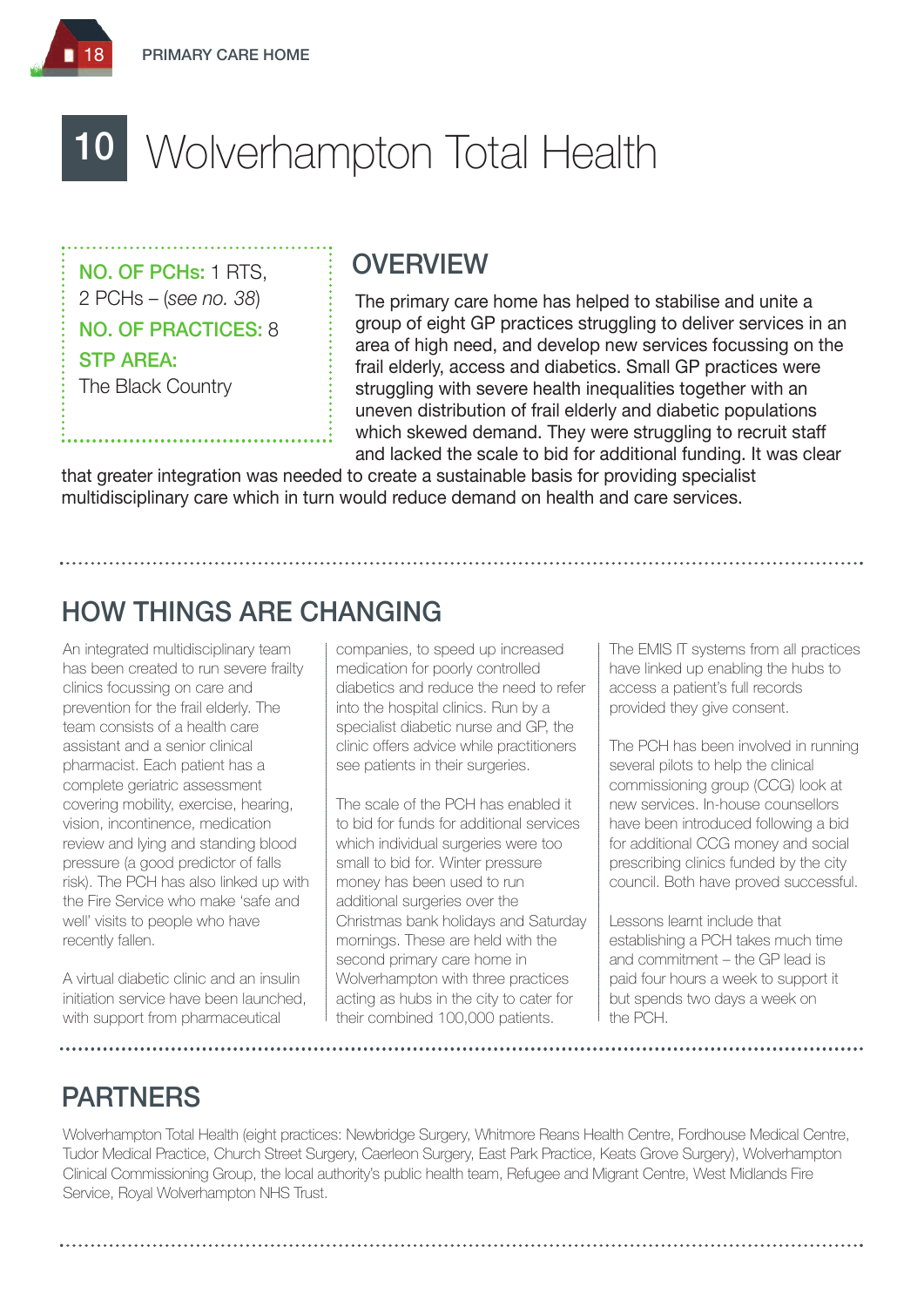



### NO. OF PCHs: 1 NO. OF PRACTICES: 5 STP AREA: Cheshire and Merseyside

### **OVERVIEW**

Winsford, one of the most deprived areas in the country, has improved population outcomes with a town-based approach to health and wellbeing. When it applied to become a primary care home rapid test site, it had the worst one-year survival rates for cancer in the country. As a primary care home with a population size of 33,000, the group was able to focus on the whole town to improve both population health and clinical outcomes. It also gave practices the opportunity to be at the

heart of service redesign shaping the priorities and changes needed.

### HOW THINGS ARE CHANGING

The PCH brought together everyone involved in the health and wellbeing of people in the Cheshire town of Winsford, where there are significant health inequalities, under the banner "Team Winsford". During the town's Wellbeing Week in February 2017, GPs, community staff and members of local voluntary organisations manned a stand promoting good lung health as part of the PCH's drive to improve cancer outcomes, with particular emphasis on lung cancer. This resulted in many people getting advice on respiratory health and being signposted to services including a new PCH led smoking cessation service and direct access to chest X-rays in the local hospital.

Five GPs came forward to be clinical champions in areas of special interest to them - diabetes, heart failure, cancer, dermatology and musculoskeletal conditions – with the aim of increasing access to local services and improving outcomes. A Winsford GP recently led the design and implementation of a primary care deep vein thrombosis service.

After identifying a need to focus on the health and wellbeing of children and young people, the PCH invested some money into a mental health and wellbeing support programme for teenagers and co-funded a primary school based exercise initiative. The local council plans to set up a Health

Hub in one of its under used buildings which people can use as a one stop centre for accessing both council and health and wellbeing services. Winsford no longer has the lowest one-year cancer survival rates in the country and while this is not directly attributable to the PCH, it was the vehicle that enabled the focus to be placed on respiratory health, demonstrating that improving cancer outcomes is one of Winsford's key priorities.

The PCH model has now been adopted in four neighbouring urban areas, bringing the benefit of local focus to all 280,000 people living in Central Cheshire.

### PARTNERS

Five practices, Vale Royal Clinical Commissioning Group, stakeholders and partners through the Connecting Care Provider board.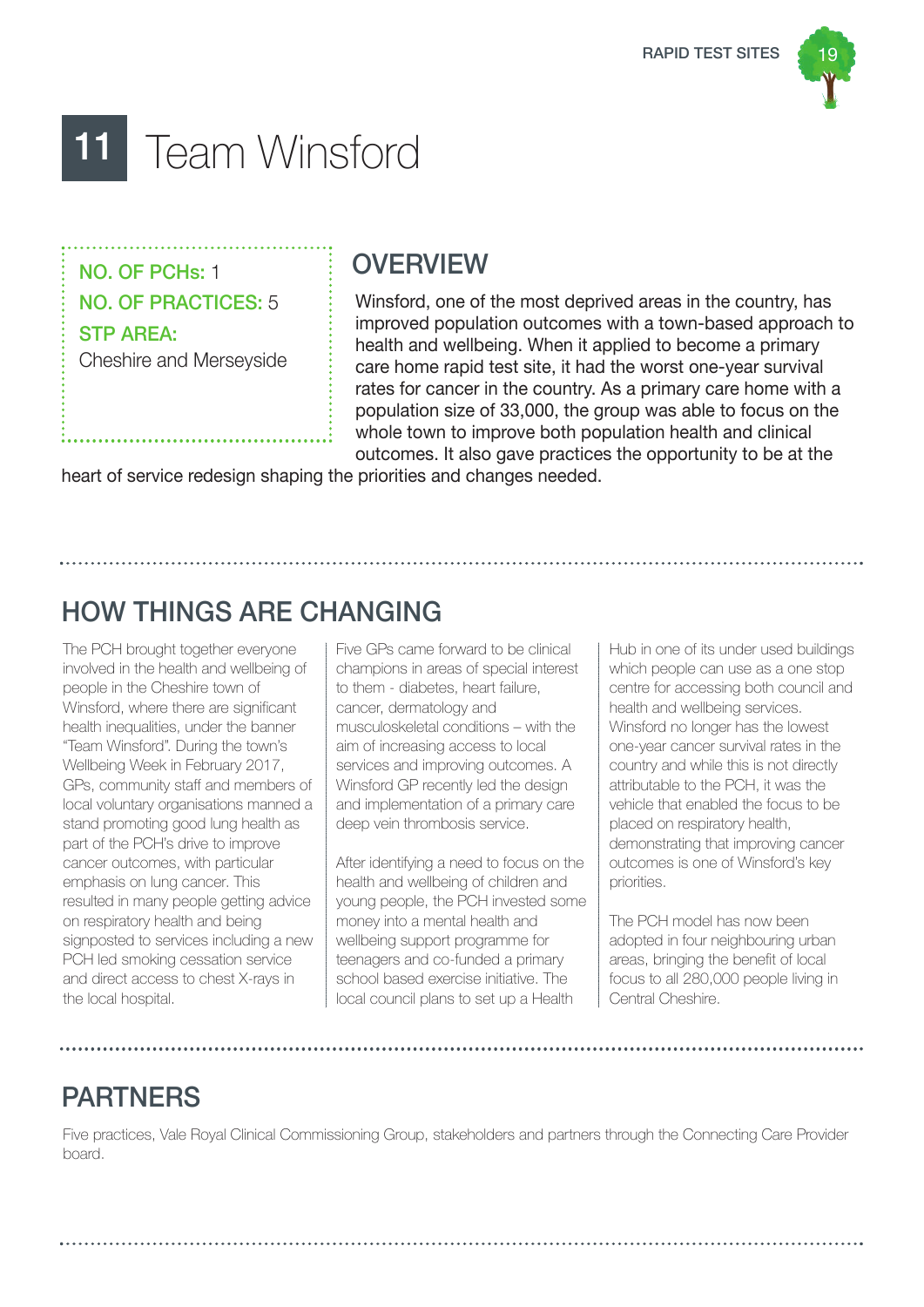# **Beacon Medical Group**

NO. OF PCHs: 1 NO. OF PRACTICES: 1 STP AREA: Devon

### **OVERVIEW**

The Beacon Medical Group in Plymouth – a very large practice across five sites - was frustrated with the fragmentation and dilution of local services and increasingly distant relationships with other health and care agents. It was also caring for patients with complex care needs in the face of a rising workload. There was high demand for appointments which didn't need GP expertise, staff were overworked and suboptimal working with other partners.

Taking on the mantle of a rapid test site enabled it to innovate in many ways, improve services to patients, address unmet needs and transform relationships with other providers. Its vision has been to create an integrated health and wellbeing service which meets its population's needs and inspired its staff.

### HOW THINGS ARE CHANGING

Beacon Medical Group has cut the average waiting times for GP appointments by six days by expanding its urgent care teams across its sites. The teams comprising one or two GPs, a paramedic, nurse practitioners and pharmacists screen all patients seeking on-the-day appointments on the phone and invite those who need to be seen in. Over six months, the average waiting time for a GP appointment fell from 14 to eight days.

There is an enhanced service for the six largest care homes in their area. Each week a pharmacist and a GP carry out a 'ward round' at each care home visiting patients who are most at risk of hospital admission. They provide support to care home staff to help them support the patient better. The pharmacist conducts medication

reviews to reduce the complexity and cost of medication where appropriate. The PCH has also refocussed its virtual ward, a monthly multidisciplinary team meeting involving the voluntary sector, physiotherapists, mental health staff and the community health team, who discuss patients they're concerned about, mainly the frail over-50s, create treatment plans and monitor progress.

Research into its most high-intensity patients, who had the most contact with GPs found that often they had mental health needs which were not being treated and they were going to A&E, sometimes with unexplained physical symptoms. A liaison psychiatrist from Devon Partnership Trust is now based in surgeries two days a week to see patients and offer advice to GPs.

More services have been started for vulnerable groups. For young people a 'takeover day' was held encouraging them to redesign services and counselling introduced in the evenings. There are many armed forces veterans in the area who are vulnerable to mental health issues, diabetes, tinnitus and musculoskeletal problems. By running a campaign, the PCH now knows of some 90 veterans locally and can offer them greater support.

Beacon are working with community pharmacists on marketing campaigns around flu jabs, using media and social media and messaging on prescriptions to target those most in need. Lessons learnt include a willingness to take risks and take on new initiatives without waiting for full funding to drive visible change.

### PARTNERS

Beacon Medical Practice, Plymouth Hospitals NHS Trust, Devon Partnership NHS Trust (mental health), LiveWell SouthWest (community services), South Hams Community and Voluntary Services, Plymouth Octopus Project (support network for voluntary sector), Local Pharmaceutical Committee, New Devon CCG, Plymouth City Council.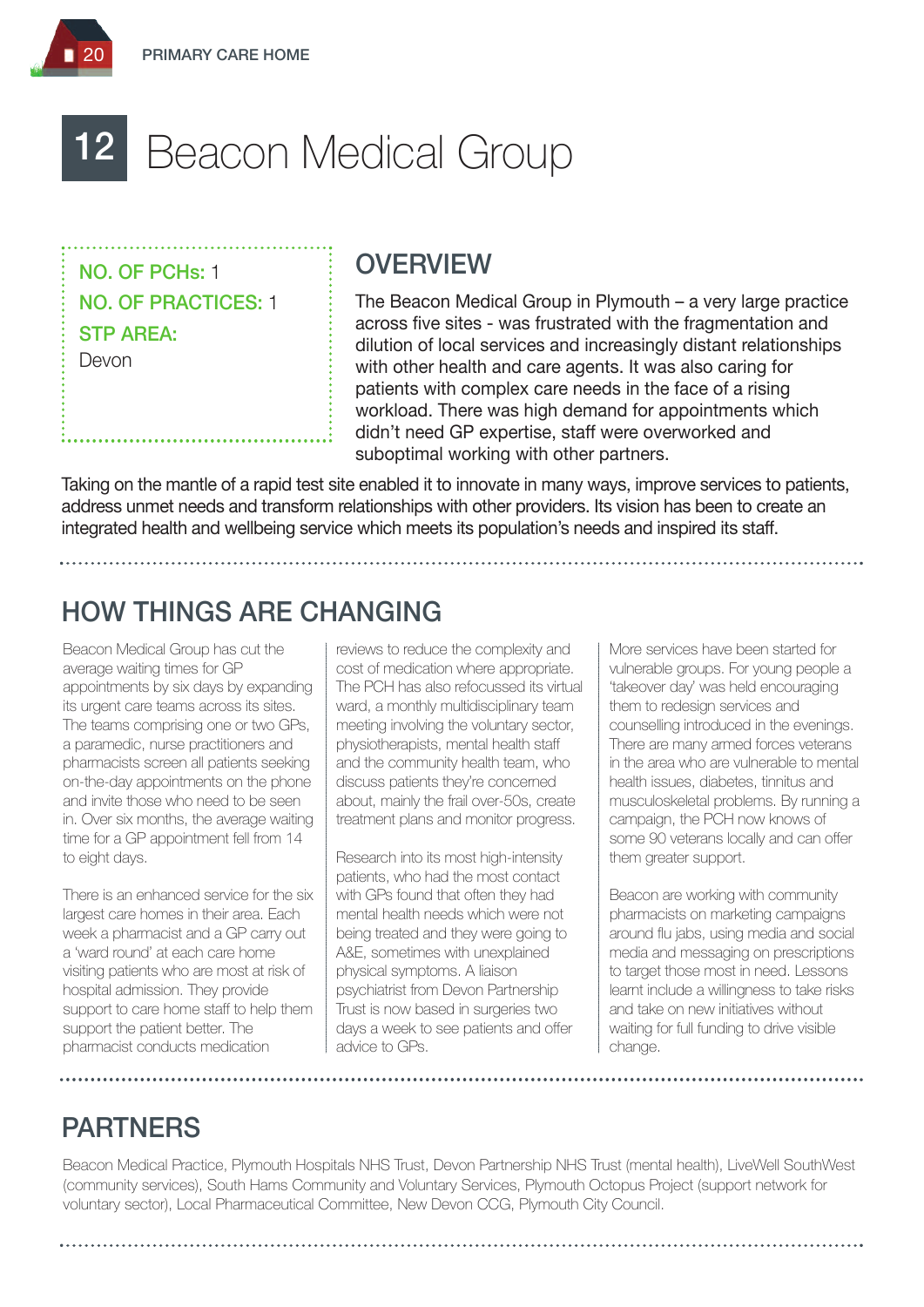

# 13 Luton Primary Care Cluster

#### NO. OF PCHs: 2 NO. OF PRACTICES: 9 STP AREA:

. . . . . . . . . . . . . .

Milton Keynes, Bedfordshire and Luton

### **OVERVIEW**

Cambridgeshire Community Services NHS Trust and two GP clusters came together to design and deliver services targeting groups in the community with significant needs. They focused on older people with multiple medications and patients with type 2 diabetes. The primary care home model was a flexible solution which enabled them to collaborate and deliver services in a way which met the needs of their patients and their organisations.

### HOW THINGS ARE CHANGING

The rapid test site were aware of increased use of medications in the elderly population and concerned about the adverse outcomes, such as hospital admissions and falls which can be associated with polypharmacy. With limited resources, Medics United cluster looked at how they could work differently to support patients, particularly those over 75 years taking ten or more medications. Using funding as a rapid test site, they employed a clinical pharmacist for a 12-week pilot (September to December 2016) who visited surgeries and housebound patients, explaining and reviewing their medication in a one-hour consultation, reviewing their adherence to their medication and assessing their risk of developing an adverse drug reaction or admission to

hospital. Since the pilot, community pharmacy technicians have followed up with patients and monitored the impact of the reviews.

Luton's population has a high prevalence of diabetes. Many primary care colleagues had highlighted that their type 2 diabetes patients were not understanding fully the condition and this was leading to complications. Kingsway cluster targeted patients who were struggling to self-manage their condition with a HBA1C score of more than 80 (levels of glycated haemoglobin indicating average blood sugar levels) with repeated failures to attend GP, retinopathy or podiatry appointments. Patients were asked to attend specialist clinics for a one-hour consultation with the community

diabetes team (clinics in Urdo, Bengali and English). The team discussed with patients how they were managing their condition and used the Patient Activation Measure (PAMs) to tailor their approach to supporting and motivating them. After the appointment, patients can attend weekly group sessions for four weeks giving them an opportunity to share experiences and information, learn more about diabetes and living with a lifelong condition, support other attendees and make new friends. The rapid test site is in the process of piloting this pathway, so no evaluation is available.

Lessons learnt include that engagement with all stakeholders is key in the design, planning and implementation of the pilots.

### PARTNERS

Nine practices (Barton Hills Medical Group, Bell House Medical Centre, Woodland Avenue Practice, Gardenia and Marsh Farm Practice, Kingsway Health Centre, Pastures Way Surgery, Conway Medical Centre, Medina Medical Centre and Wenlock Surgery), Cambridgeshire Community Services Trust, Luton Clinical Commissioning Group, patient groups, Healthwatch and LiveWell Luton.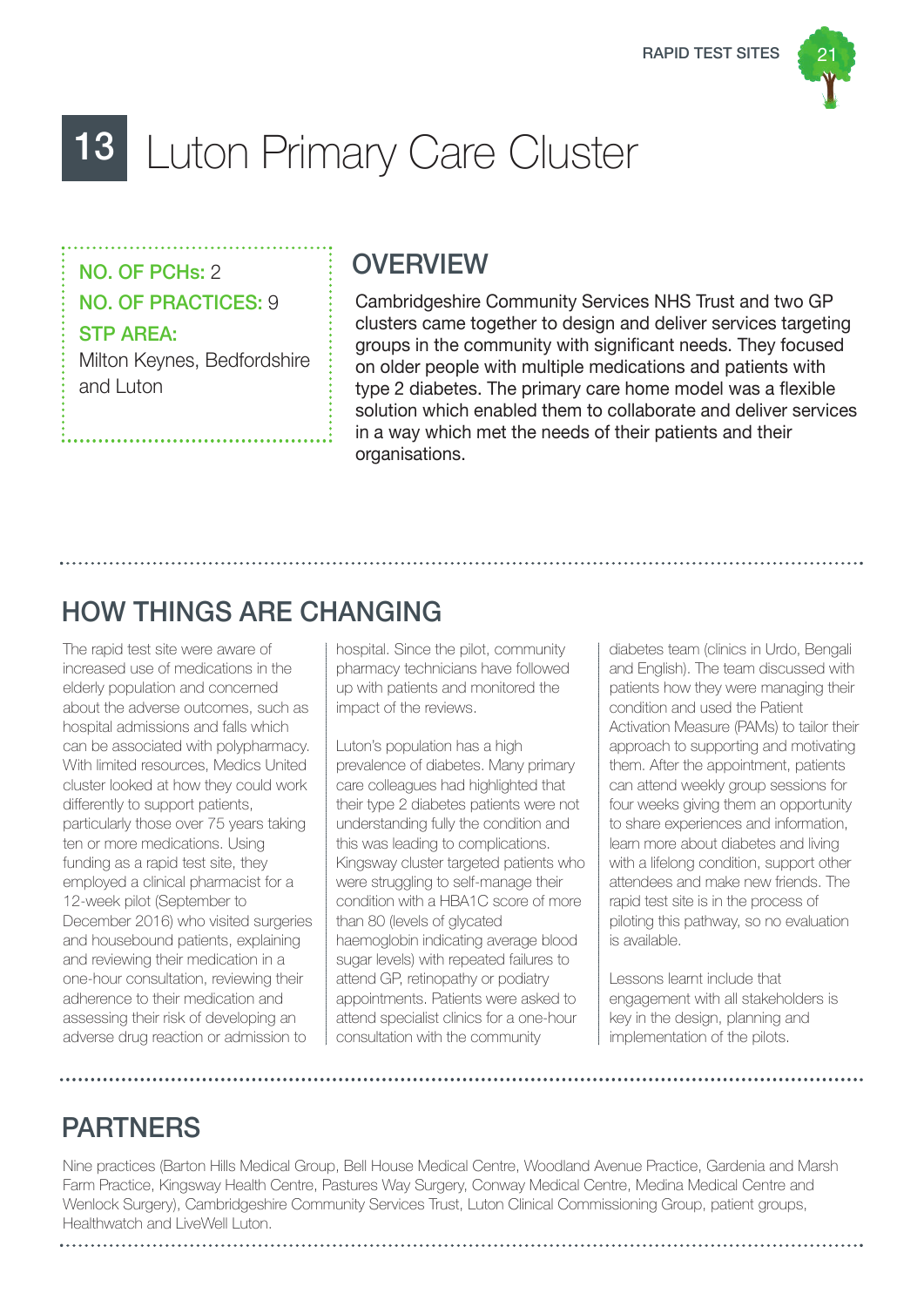# **Richmond**

### NO. OF PCHs: 1 NO. OF PRACTICES: 11 STP AREA: South West London

### **OVERVIEW**

Covering Twickenham and Whitton, Richmond Primary Care Home has a large population in a busy London borough. Its vision has been to work with front line staff to help identify the needs of the frail and elderly across Twickenham and Whitton and to work with multidisciplinary teams to strengthen best practice, identify gaps and introduce innovation.

It has brought together different workforces to care better for the frail and elderly, and listened to its local community, leading to frontline signposting training and engaging local college students in a mentorship training programme at a local care home.

### HOW THINGS ARE CHANGING

Richmond held a series of learning workshops with multidisciplinary teams and spoke to all the practices, community pharmacies, community providers and therapists gathering best practice, areas for improvement and gaps in provision. These confirmed that carers were a vital part of health and social care and they needed better links into the health care system to both primary and community care. With an estimated 25 per cent of GP appointments not needing a GP, the PCH delivered level one signposting training to receptionists and pharmacy counter assistants to assess the type of help needed for people to stay well and maintain independence. This is being evaluated to help shape future training.

The PCH has launched a nursing home carer mentor scheme after raising awareness to health and social care students at Richmond College of Further Education about careers in the health and care sector and improve their prospects. Under the carer mentor scheme, students received an induction and then attended the nursing home once a week for six weeks working alongside staff for a full working day. Each student was allocated a mentor and they were able to gain experience of what the job entailed.

There are plans to roll out an emergency transfer scheme ('red bag') aimed at supporting accurate assessment and transfer to hospital

from care homes. The "red bag" keeps important information about a care home resident's health, including existing conditions and medication, in one place, easily accessible for ambulance and hospital staff. This means that ambulance and hospital staff can determine the treatment they need more effectively. This clearly identifies a patient as being a care home resident which means it may be possible for the patient to be discharged sooner.

Lessons learnt included that engaging and listening to front line staff and supporting them will increase the sustainability of this programme.

### **PARTNERS**

Eleven practices, Hounslow and Richmond Community Healthcare, Richmond Clinical Commissioning Group, independent care homes, Richmond GP Alliance and the Richmond Local Pharmacy Committee, voluntary organisations.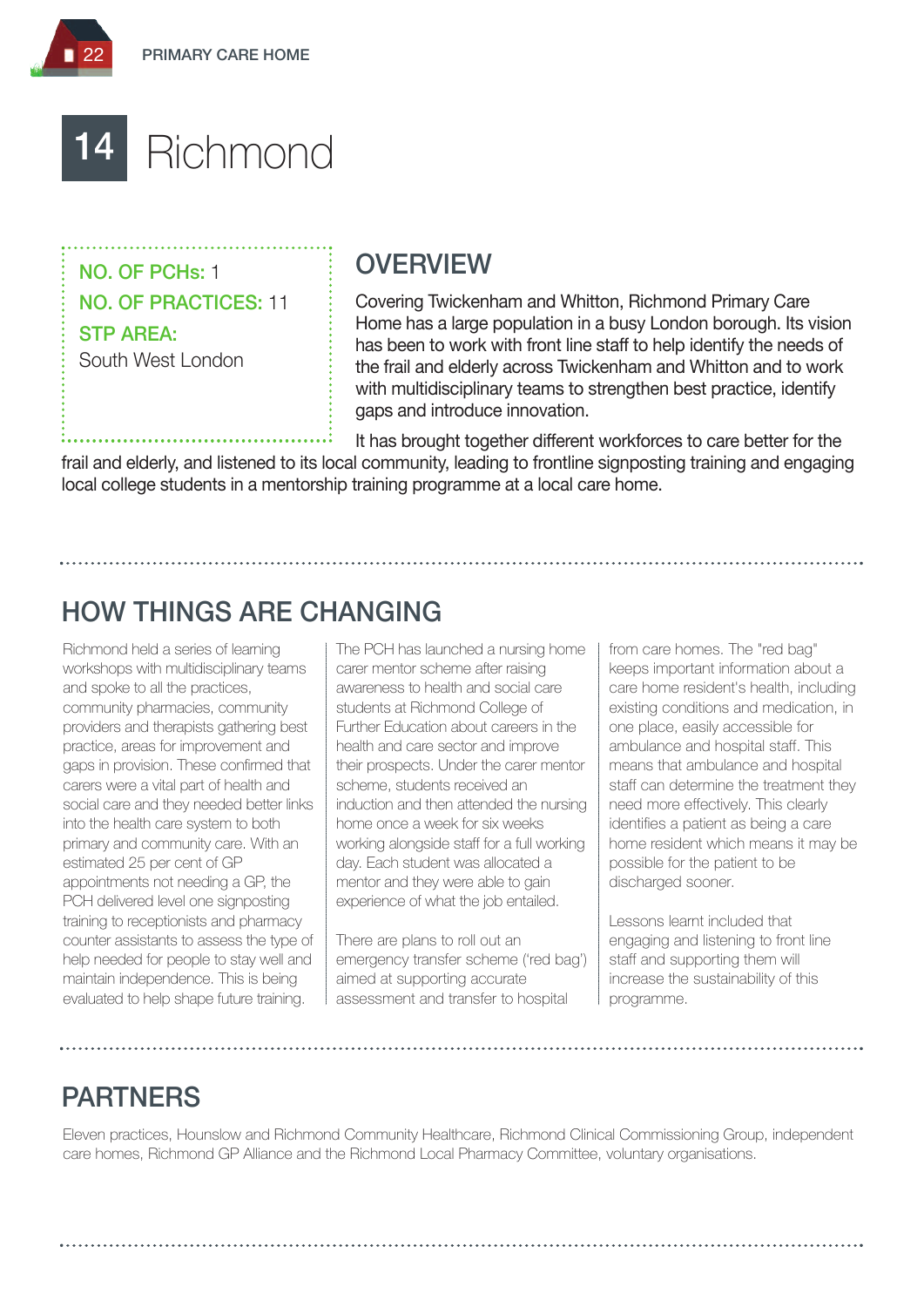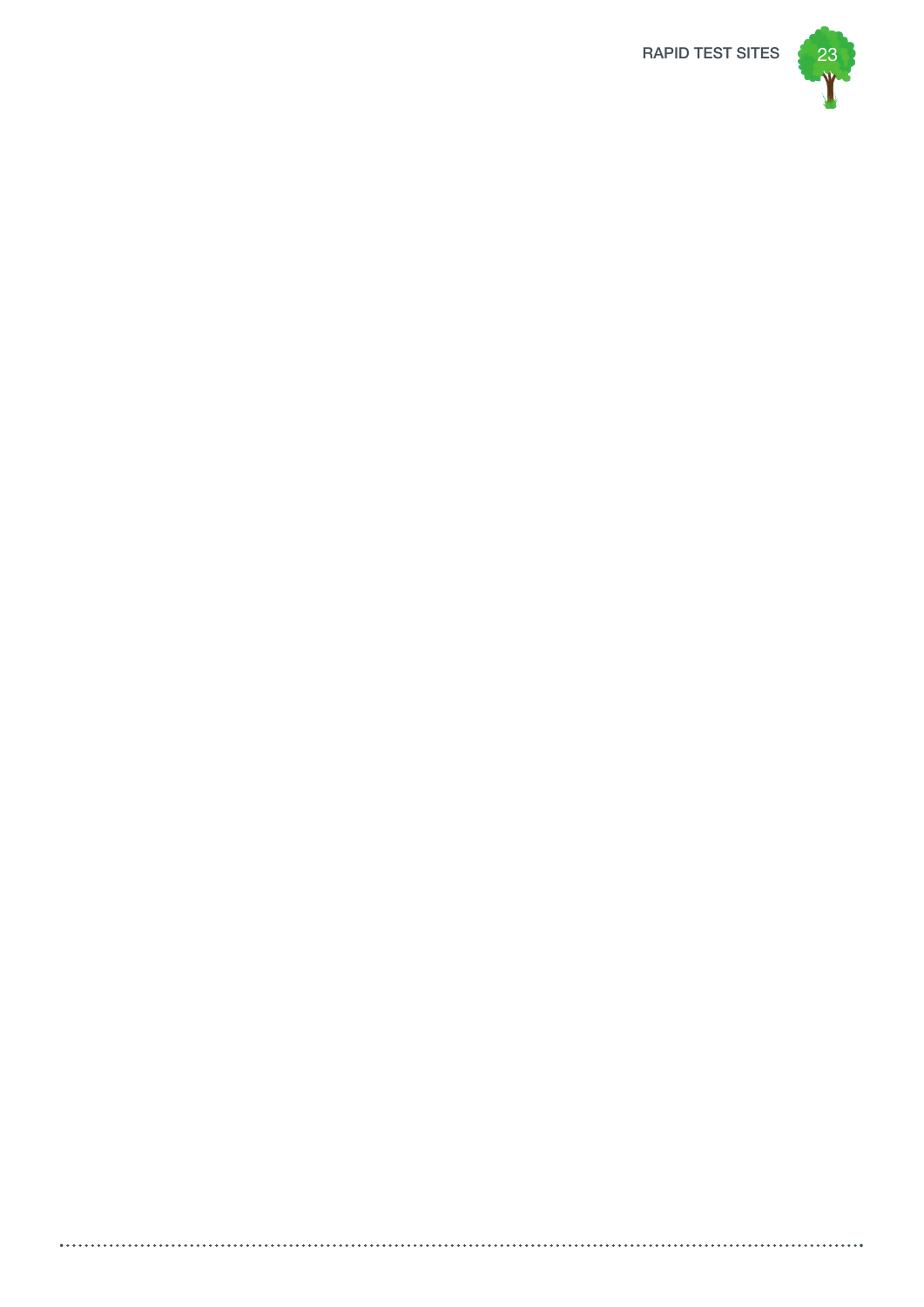24

# Community of Practice

*2nd wave – December 2016*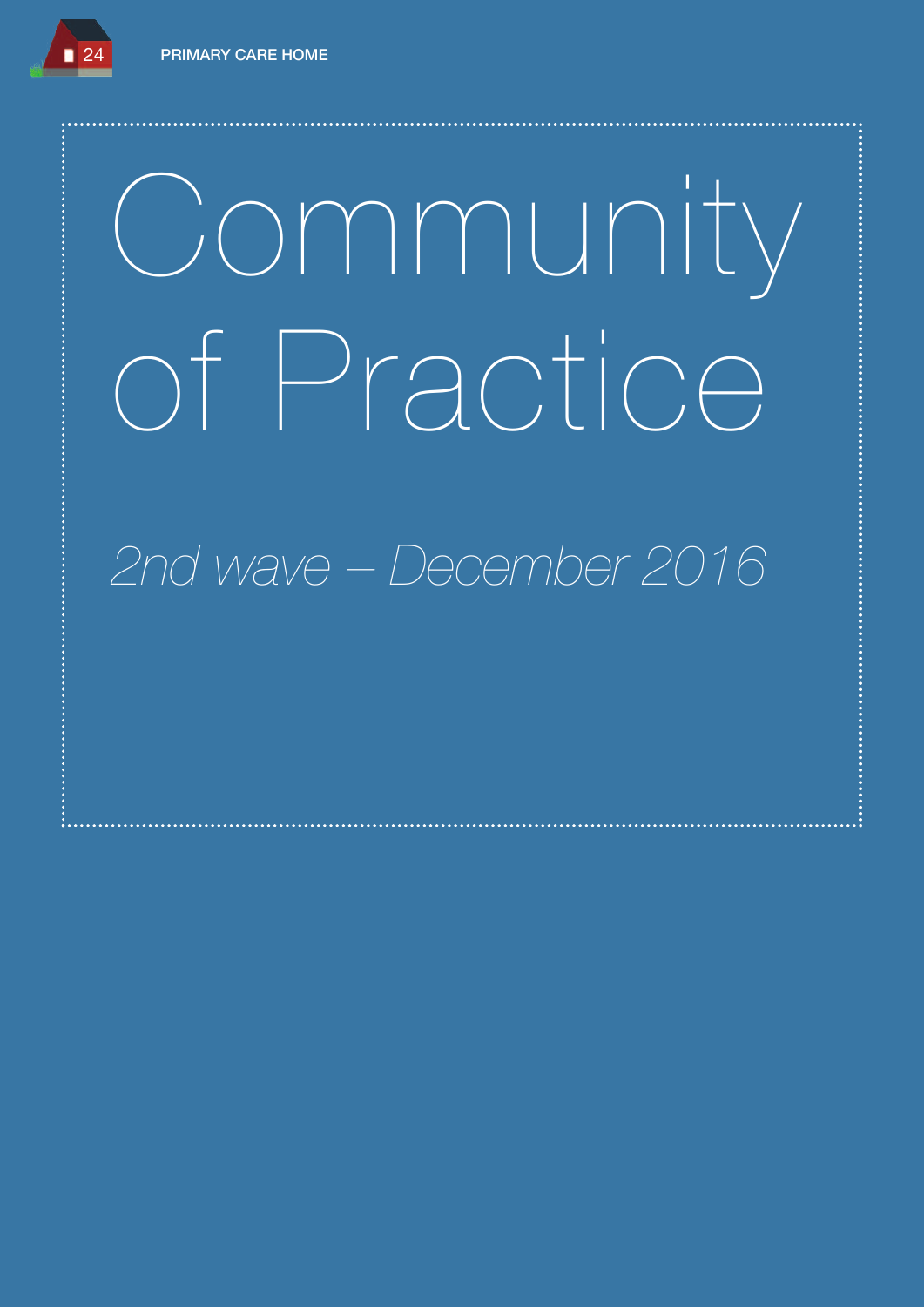

The Nottingham North and East Community Alliance (NNECA) Primary Care Home is made up of practices within the East of Nottingham. It serves a diverse population including areas of high deprivation as well as some of the most deprived areas in the UK. Across the PCH, there is significant variation in long term conditions and urgent care needs. The PCH vision is to develop a collaborative and strategic approach to addressing the health care needs of the combined patient population with their partners. Its aim is to develop a diversified workforce to enable patients to see the right person first time.

#### HOW THINGS ARE CHANGING

Working together as members of the NNECA, practices have been able to come together to start to work collaboratively to improve the service they are able to provide and the health of their combined practice population.

The alliance has started work to develop a plan for a diversified workforce to enable patients to see the right person first time to address their health needs. One example has been to develop clinical pharmacists in general practice to improve patients' health and access to care. A pilot of a community pharmacist at one practice from 2015 to 2017 showed that diabetic patients achieving blood pressure targets increased by 28.3 per cent because of the programme. The pharmacist also improves access for patients by seeing urgent problems on the day.

As a PCH, it hopes to expand this approach throughout its member practices. Member practices have also begun to develop collaborative working looking at back office support and efficiency improvements as well as peer support to help develop a strategy for more strategic care and reducing unwarranted variation in referrals and urgent activity.

#### **PARTNERS**

Five practices (Apple Tree Medical Practice, Giltbrook Surgery, Peacock Healthcare, The Ivy Medical Group, Westdale Lane Surgery), Nottingham North and East Clinical Commissioning Group, Community Health Partnerships, Circle.

# Herne Bay Healthcare

#### **OVERVIEW**

The primary care home's vision is to provide a resource for the community where primary and community care will work together to relieve pressure on the local health economy by providing a wide range of services closer to patients' homes. The partnership is in the process of setting up an Integrated Care Centre (ICC) at the local cottage hospital which will include a minor injury/illness facility together with catheter and deep vein thrombosis clinics and extended hours GP services. The ICC will be the first step towards the delivery of a patient-centred and integrated health and social care service driven by primary care and supported by the local community network.

#### HOW THINGS ARE CHANGING

Herne Bay Healthcare is in the process of mobilising the new Integrated Care Service and other services. These new services should be up and running by September 2017 and, once in place, are expected to result in a drop in unplanned admissions to secondary care, especially for patients with urological and respiratory problems. The primary care home also has plans for town-based multidisciplinary team meetings and closer liaison with more than 30 local residential and nursing homes which are expected to lead to a reduction in the number of elderly people admitted to hospital. There will also be joint working for the practice and community nursing teams, which should improve care for patients with long term conditions and an associated reduction in hospital admissions.

#### **PARTNERS**

NHS Canterbury and Coastal Clinical Commissioning Group, NHS Ashford Clinical Commissioning Group, East Kent Hospitals University NHS Foundation Trust, Kent Community Health NHS Foundation Trust, Kent and Medway NHS and Social Care Partnership Trust, South East Coast Ambulance Service, Kent County Council.

NO. OF PCHs: 1

NO. OF PRACTICES: 4 **STP AREA: Kent and Medway** 

NO. OF PCHs: 1 NO. OF PRACTICES: 5 **STP AREA: Nottinghamshire** 

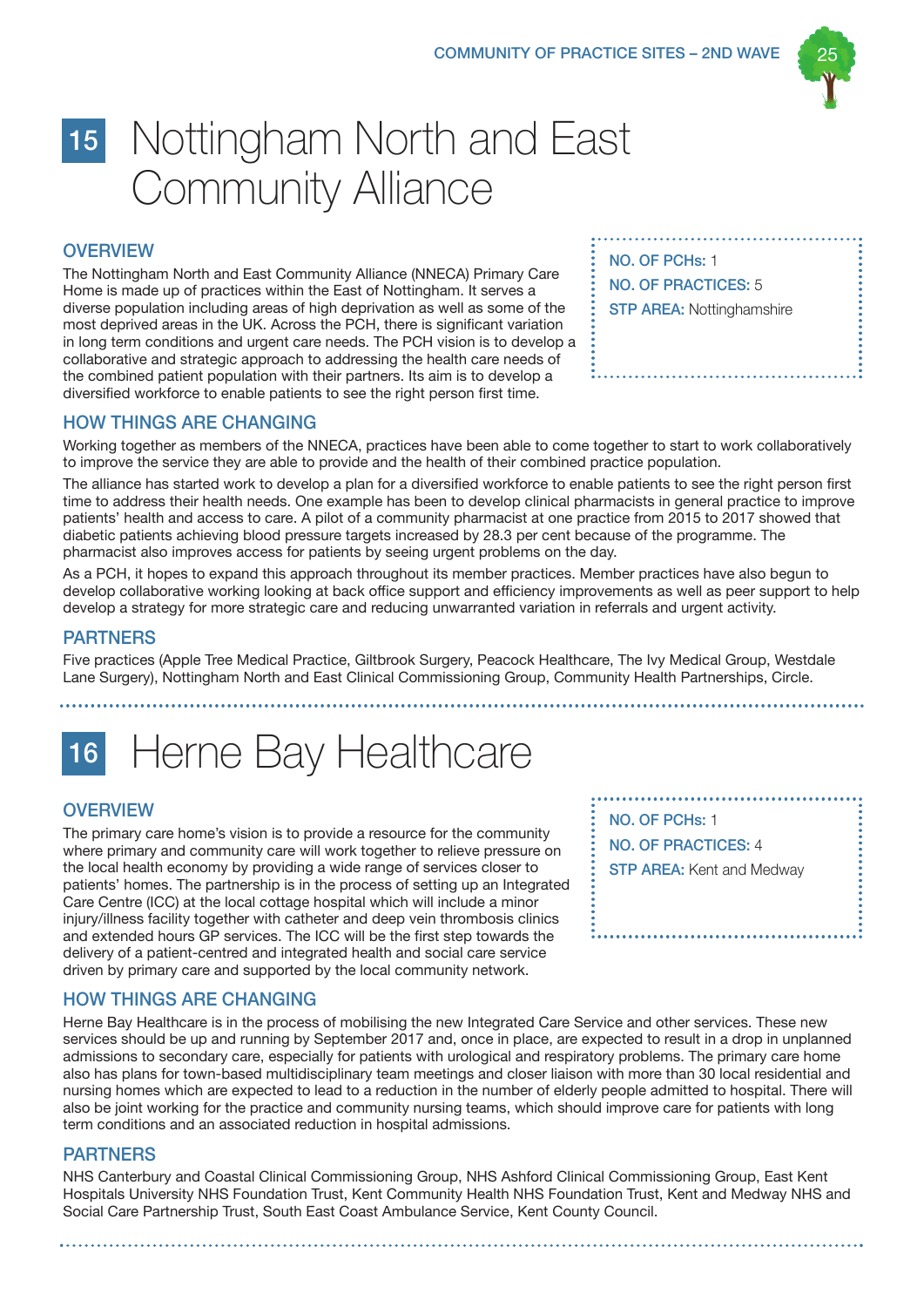# North Cornwall

#### **OVERVIEW**

North Cornwall applied to become part of the primary care home community of practice in 2016, since then there has been some changes in the management of the practices. This has resulted in reviews of partnership arrangements. The primary care home is looking to focus on smaller population groups and has identified three natural clusters.

#### HOW THINGS ARE CHANGING

While there are discussions around collaboration across practices in North

Cornwall, some have made progress on integration. Working with other local primary care providers, some practices are developing new services delivered in a community setting.

#### PARTNERS

The original application involved nine practices: Bottreaux Surgery, Camelford Medical Centre, Carnewater Practice, Neetside Surgery, Port Isaac Surgery, Stillmoor House Surgery, Stratton Medical Centre, Wadebridge and Camel Estuary Practice.

# <sup>18</sup> Truro Health Park (THP)

#### **OVERVIEW**

Lander Medical Practice and Three Spires Practice in Truro are collaborating as a primary care home to develop their current services, become more patient-centred with increased community involvement and refresh staff involvement in their daily work.

#### HOW THINGS ARE CHANGING

The primary care home is aiming to develop new roles in information management, signposting patients to resources including social prescribing

options, for example, exercise classes and other activities, with an emphasis on mapping the community assets to ensure they have an up-to-date record.

It is hoped that a physical activity lead will develop classes for different groups of patients and a café will be opened in the waiting room to encourage interaction and link into other resources including some for mental health and isolation.

They are looking at establishing a multimorbidity clinic with dedicated support from an Age UK worker and staff are learning from the ground-breaking surgery at Bromley-by-Bow.

The practices have a physiotherapy unit with gym, community nurses, acute care at home team, pharmacy and other services including podiatry and an eating disorders service. It is looking at ways of using the building space as efficiently as possible.

#### PARTNERS

Two practices (Lander Medical Practice and Three Spires Practice), Kernow Clinical Commissioning Group, Cornwall Health Out of Hours Service, Kernow Health Community Interest Company (CIC), Royal Cornwall Hospitals Trust (acute trust), Cornwall Partnership NHS Foundation Trust (mental health and community provider), Cornwall Council, two patient participation groups, Pentreath, Connect and other third sector providers, Age UK, Volunteer Cornwall, Cornwall and Isles of Scilly Education Provider Network, NHS England local team, Truro City Council.

NO. OF PCHs: 1 NO. OF PRACTICES: 9 **STP AREA: Cornwall and the Isles** of Scilly

NO. OF PCHs: 1 NO. OF PRACTICES: 9 STP AREA: Cornwall and the Isles of Scilly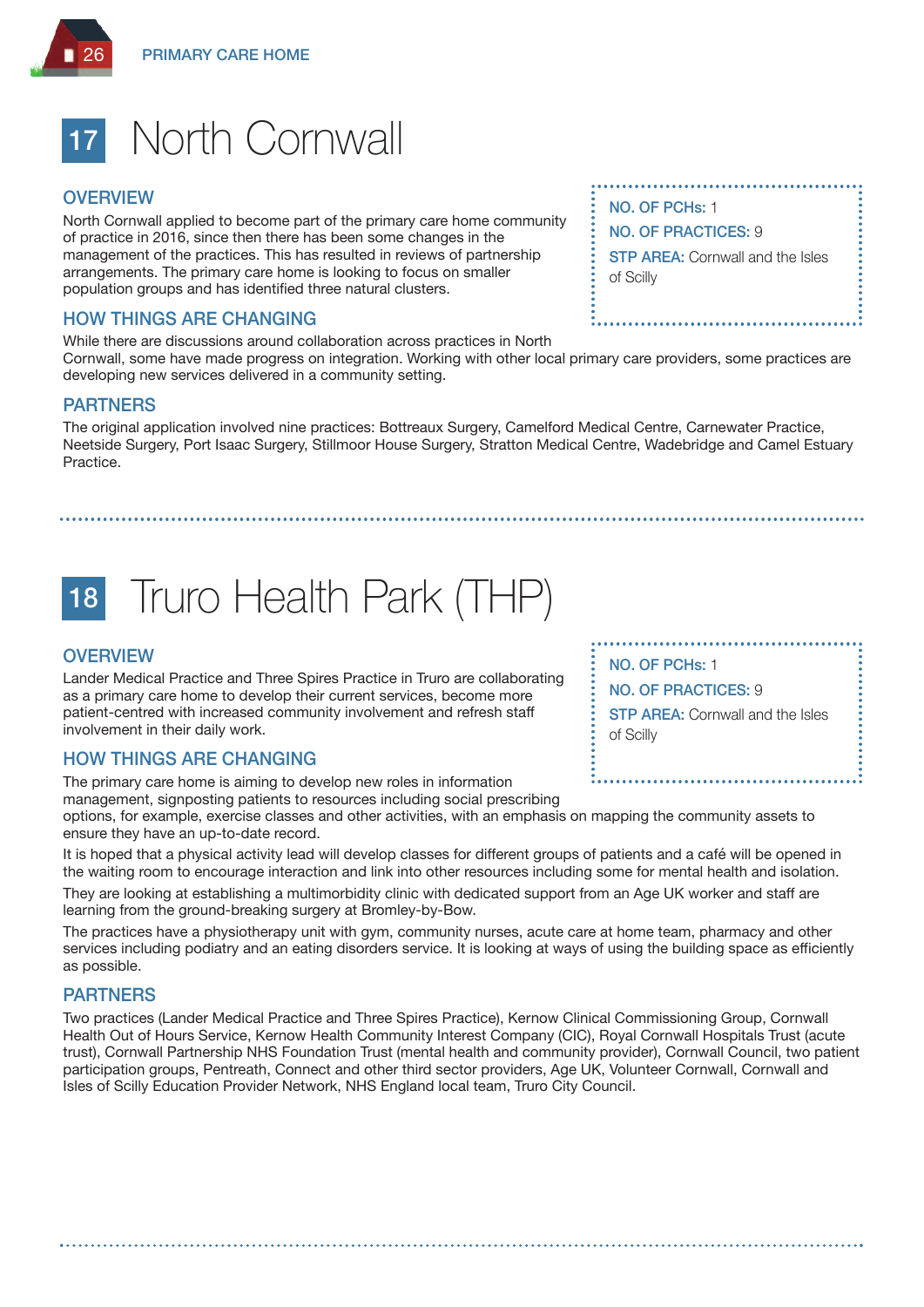

# <sup>19</sup> Perranporth and Penryn

#### **OVERVIEW**

Perranporth and Penryn Surgeries are collaborating as a primary care home site to develop their services, streamline back office functions and develop innovative ways of facing the challenge of increasingly complex patient groups, from the frail elderly to a young student population.

#### HOW THINGS ARE CHANGING

The PCH has started a document management project designed to free up GP time. It has also secured funding to look at the feasibility of integrating a

number of other surrounding practices to increase efficiency and provide a better service to patients in the local area. Patient participation groups are working on identifying voluntary resources that could be used to increase the range of services offered to patients.

#### PARTNERS

Two practices (The Perranporth Surgery and Penryn Surgery), Kernow Clinical Commissioning Group, Cornwall Health Out of Hours Service, Kernow Health Community Interest Company (CIC), Royal Cornwall Hospitals Trust, Cornwall Partnership NHS Foundation Trust.

# 20 Three Harbours Medical Group

#### **OVERVIEW**

The primary care home consists of three practices – Lostwithiel Medical Practice, Fowey River Practice and St Blazey Practice - representing the people of Fowey, Par, St Blazey, Lostwithiel, Polruan and the surrounding areas.

Two years ago these practices came together to discuss future proofing the three businesses and how to provide sustainable healthcare for the patients in each practice. A neighbouring practice had just handed back its General Medical Services (GMS) contract and it was felt that working together would help safeguard the future of all three practices.

The NHS Five Year Forward View reinforced a vision of working at scale and providing a better, more cost effective service for our patients. After attending a national meeting it was agreed that the primary care home model would be an ideal platform to develop local plans and ideas.

#### HOW THINGS ARE CHANGING

Since the initial meeting, staff from the three practices have met regularly as a cluster to identify key areas for joint working to deliver services.

The first priority was to look at IT arrangements. Through working with Microtest Health Solutions, the primary care home now has the ability to view patients' records across the three practices, which will enable it to provide weekend working in the future as well as being able to initiate working from an alternative practice should one of the sites become unusable because of a major incident or GP sickness.

The role of eldercare nurse coordinator has been developed and local funding has been secured for an 18-month trial. The post-holder will work across the patch, managing dementia and severely frail patients both in nursing homes and in their own homes. The nurse coordinator will help educate staff and carers alike, coordinate services and signpost to voluntary sector services, where appropriate, so preventing unnecessary hospital admissions.

The primary care home is working on providing secondary care clinics within the practices in a more cost effective manner, allowing patients to be seen in a familiar setting without having to travel to the nearest hospital in Truro. There are also plans to employ a pharmacist to work with the practices to provide safer, more cost effective medicines management.

#### **PARTNERS**

Three practices (Lostwithiel Medical Practice, Fowey River Practice and St Blazey Practice), NHS England Local Team, Age UK, Volunteer Cornwall, Kernow Clinical Commissioning Group, Cornwall Health Out of Hours (OOH) Service, Kernow Health Community Interest Company (CIC), Cornwall and Isles of Scilly Education Provider Network, Royal Cornwall Hospitals Trust (acute trust), Cornwall Partnership NHS Foundation Trust (mental health and community provider), Cornwall Council, Pentreath, Connect, two patient participation groups.

#### NO. OF PCHs: 1

NO. OF PRACTICES: 3

STP AREA: Cornwall and the Isles of Scilly

NO. OF PCHs: 1 NO. OF PRACTICES: 2 STP AREA: Cornwall and the Isles of Scilly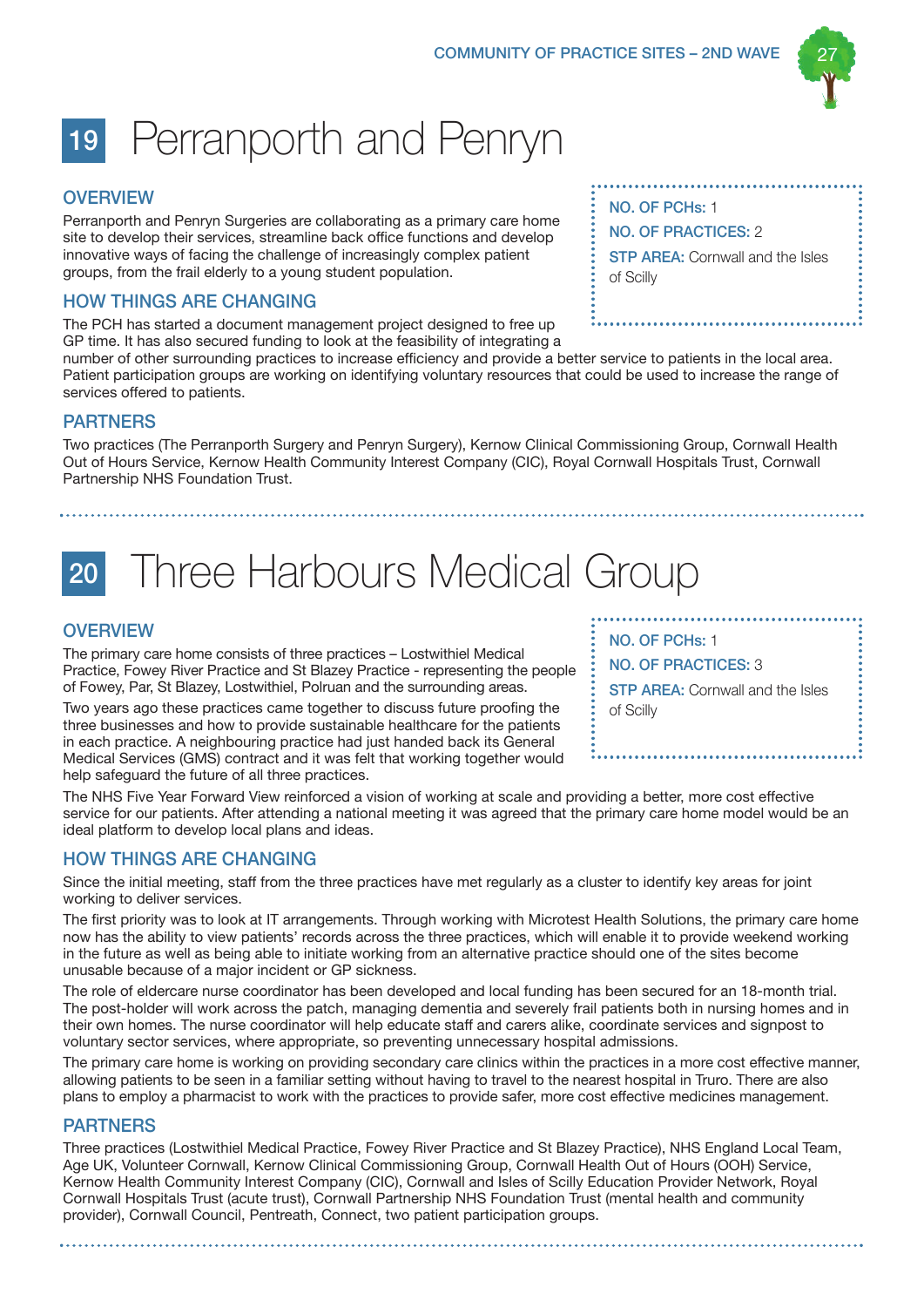

Ten practices have come together to develop three primary care homes in East Cornwall – a rural landscape with a higher than average population of elderly patients. Their vision comprises three key principles: resilience in general practice, integration across primary and community services and efficient models of care.

#### HOW THINGS ARE CHANGING

With a clear vision to move forward, six key priority areas have been

developed which the locality is focussing on - the development of integrated care teams (further integration of community and primary care teams), long term condition management (de-layering of specialist care with more direct support to primary care), elective care (new models of care, better value for money to the NHS), non-elective care (increase use of existing community hospitals services, developing health population analytics), social prescribing (care navigation through increased working with voluntary and community sector) and practice workforce (the development of workforce skills and competencies and introduction of new workforce roles) eg. pharmacists, emergency care practitioners.

The locality is moving to delivering the priority areas and has additional management capacity to support the work. The development of the three primary care homes has already led to closer working across practices and more widely with community, acute and third sector partners.

#### **PARTNERS**

Ten GP practices in East Cornwall, Cornwall Partnership NHS Foundation Trust, Plymouth Hospitals NHS Trust, Kernow Health Community Interest Company, Kernow Clinical Commissioning Group, Volunteer Cornwall.

### 24 South Kerrier Locality

#### **OVERVIEW**

South Kerrier consists of a geographically distinct group of practices centred around the highly-valued Helston Community Hospital on The Lizard Peninsula. It covers a large geographical and remote area with poor transport links and many deprived, isolated and frail elderly people whose access to healthcare needs to be improved. The primary care home's work started with a networking meeting to enable community groups of therapy, primary care and discharge teams, and everyone to get to know each other. There were subsequent, more targeted, conversations around how to break down

barriers and start working together more effectively together with the aim of providing better access and quality of healthcare at a local level.

#### HOW THINGS ARE CHANGING

A patient-centred frailty team has been established involving primary care doctors, therapists, the voluntary sector, mental health and social care teams, to optimise the coordination of services and improve communication between all of those involved in providing primary care on The Lizard. There is a weekend frailty clinic, hosted by one practice on behalf of all four, which proactively targets people at risk of hospital admission to support them at home. There are plans to introduce a leg dressing service with a social element, linking with community groups and activities. South Kerrier is applying for funding to start a local "Compassionate Communities" programme, based on the Frome model in Somerset. The programme will focus on tailoring clinician-led, rather than target-led, care at a local level. The emphasis will be on those areas which clinicians feel would most benefit from the programme's intervention and where results can be achieved in terms of an evidence-based reduction in non-elective admissions. It is a programme which has the enthusiastic support of all local surgeries and associated groups.

#### **PARTNERS**

Four practices and the Cornwall Partnership NHS Foundation Trust.

#### NO. OF PCHs: 3

NO. OF PRACTICES: 10

STP AREA: Cornwall and the Isles of Scilly

NO. OF PCHs: 1

NO. OF PRACTICES: 4

STP AREA: Cornwall and the Isles of Scilly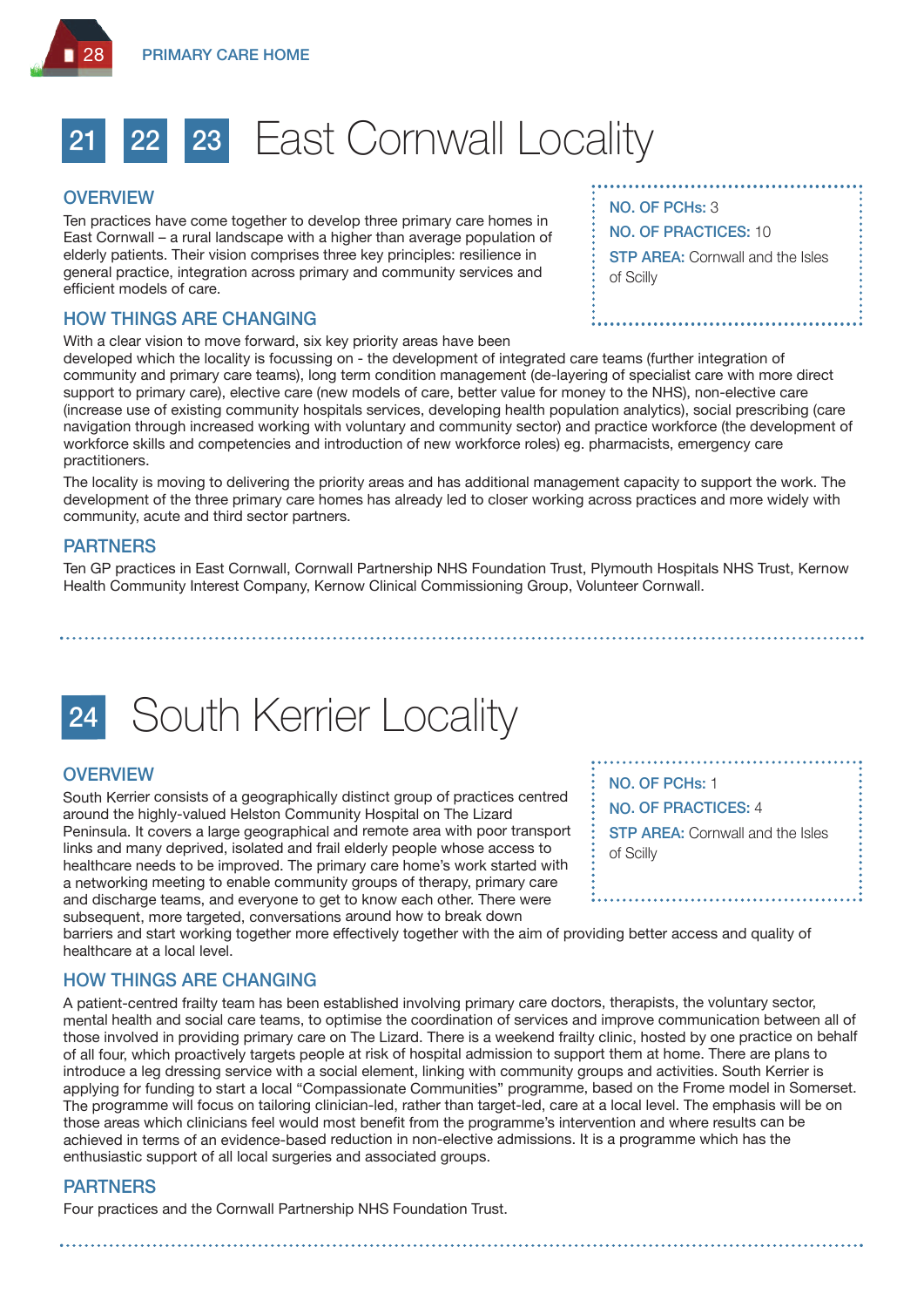### <sup>25</sup> Penwith

#### **OVERVIEW**

Penwith is divided into two primary care home sites - East Penwith and West Penwith, each with a population of around 30,000. East Penwith comprises three GP practices, a community nursing and therapy team. West Penwith comprises six GP practices and a community base. The PCH teams are involved in deciding future priorities, one of which is a single point of coordination across health, social care and the voluntary sector.

#### HOW THINGS ARE CHANGING

The locality is currently exploring legal options for coming together as a single organisation, while retaining the integration of local services afforded by the two primary care homes at operational level. A number of bids to develop care coordinator roles have been submitted and the locality is working with the voluntary sector to develop a central, online resource of community assets. Several initiatives have been agreed with the aim of working at scale across all practices and in partnership with community providers including Cornwall Hospice Care. All of these initiatives underpin the overall aim of providing a proactive, responsive service to patients via integrated local resources. A leg dressing club with social activities has recently been established with the support of the voluntary sector. There are plans for "meet the team" events in both primary care homes to enable frontline practitioners to get a better understanding of each other's roles.

#### **PARTNERS**

Nine practices, Kernow Health Community Interest Company (CIC), Cornwall Partnership NHS Foundation Trust, Cornwall Hospice Care, Age UK, Volunteer Cornwall and Changing Lives Community Interest Company.

#### **OVERVIEW**

The PCH consists of seven practices working together as part of a wide, integrated care project on new models of prevention. It's actively sharing lessons learnt with other GP practices across the city.

26 27 Integrated Care Exeter

#### HOW THINGS ARE CHANGING

The PCH has developed a unique tool for identifying individuals and groups to target for prevention. Linking primary, acute and social care services, the tool is being used to identify those at high risk of developing serious health

problems and to analyse the cost of different treatment options available to them. A social prescribing service, Wellbeing Exeter, has been introduced and is already showing promising results in terms of individual outcomes and a reduction in activity across the health and social care system. The PCH has set up a pilot pharmacy project in two practices with the aim of rolling it out to the other practices when the benefits have established. The project is as much about benefiting patients as it is about reducing prescription levels. Staff in the PCH practices are also working with community health and social care staff on improving joint working to improve services for some of the city's most frail patients.

#### PARTNERS

Age UK Exeter, Devon Community Foundation, Devon County Council, Exeter City Council, Exeter Community Initiatives, Exeter CVS, Exeter Primary Care Ltd, New Devon Clinical Commissioning Group, Public Health (Devon County Council), Royal Devon and Exeter NHS Foundation Trust, South West Academic Health Science Network, Westbank.

NO. OF PCHs: 2 NO. OF PRACTICES: 9 STP AREA: Cornwall and the Isles of Scilly



NO. OF PRACTICES: 7

STP AREA: Northern Eastern and West Devon CCG

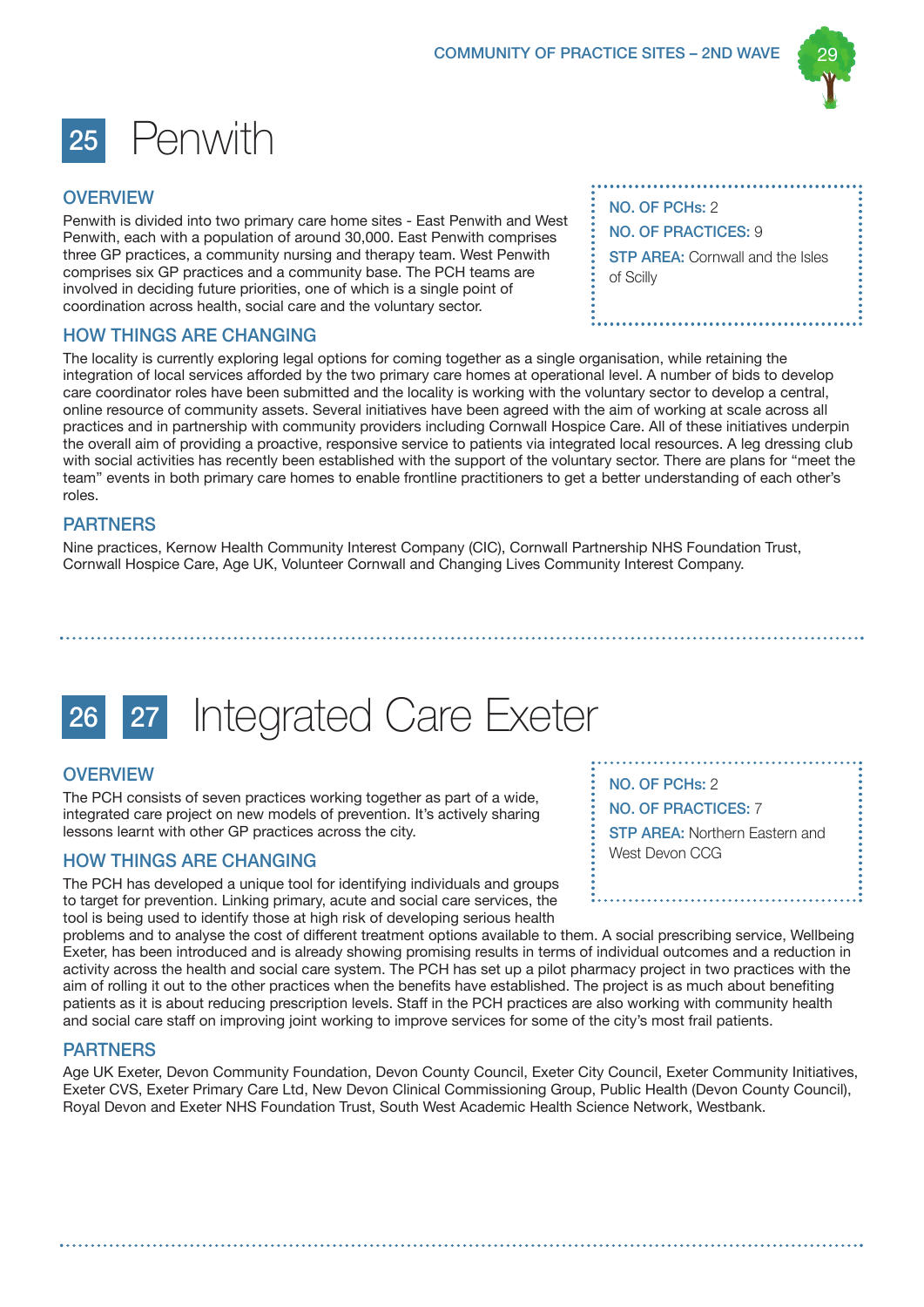# <sup>28</sup> <sup>29</sup> <sup>30</sup> <sup>31</sup> South Kent Coast Integrated Accountable Care

#### **OVERVIEW**

The primary care home is developing a primary care access hub in each locality: Dover, Folkestone, Deal and Hythe/Romney Marsh. Each hub will cover holistic unscheduled care for the whole community from 8am to 8pm, seven days a week.

#### HOW THINGS ARE CHANGING

South Kent Coast is organising minor illness care into primary care access hubs. These are branch hubs for all practices in the locality, covering all

patients on the GP's list as part of the General Medical Service. Its aim is to ensure patients see the right professional, first time on the same day, led by senior doctors from local practices and multi-professional teams to provide high quality care.

By transferring minor illness care into hubs, this will free up practices to provide holistic care for preventative medicine, long term conditions and chronic disease management. Patients will benefit with longer appointments and there will be continuity of care for frail, elderly and high risk patients to improve population health outcomes and prevent avoidable hospital admissions.

The PCH is implementing a home visiting service using nurses, health care assistants (HCAs) and paramedic practitioners across the whole population. It has also implemented interoperability and mobile working technology across all practices joining up care for all communities.

#### **PARTNERS**

Integrated Executive Provider Board for South Kent Coast Integrated Accountable Care Organisation, NHS South Kent Coast Clinical Commissioning Group, East Kent Hospitals University Foundation Trust, Kent and Medway NHS and Social Care Partnership Trust, Kent Community Health NHS Foundation Trust, South East Coast Ambulance NHS Trust.

Stafford Primary Care Alliance

#### **OVERVIEW**

The Stafford Primary Care Health Alliance aims to give member practices the opportunity to develop new services, improve efficiencies and ultimately, improve the quality of care provided to patients. The alliance will develop new ways of working that will use innovative approaches to health care delivery and work with local stakeholders to create a culture of wellbeing for its patients.

The practices have several joint work streams with the aim of making sustainable services for their community. They want to encourage wellbeing through healthy communities and are aiming to work more closely with local organisations.

#### HOW THINGS ARE CHANGING

The practices are jointly working together to reduce inappropriate admissions and condense the length of stay for frail and complex patients. They work as a collaborative with nursing homes to improve consistency of care.

The alliance uses an acute home visiting service, which provides access to a local GP who can carry out acute home visits on behalf of practices with the aim of reducing unnecessary attendances at A&E and possible admission. The service operates between 2.30pm to 7.00pm on weekdays.

One of the primary care home practices now provides Saturday morning nurse and doctor appointments giving patients extended access to general practice six days a week. Patients are also able to book appointments directly with a physiotherapist either as a face-to-face consultation or over the telephone assessment.

Wellbeing workers are carrying out social prescribing to assist patients with social needs, identifying and signposting them for support with finances, housing and relationship issues.

#### **PARTNERS**

The five practices are Castlefields Surgery, Holmcroft Surgery, Gnosall Surgery, Stafford Health and Wellbeing (SHaW) and Wolverhampton Road Surgery.

NO. OF PCHs: 1

NO. OF PRACTICES: 5

STP AREA: Staffordshire

NO. OF PCHs: 4 NO. OF PRACTICES: 30 **STP AREA: Kent and Medway**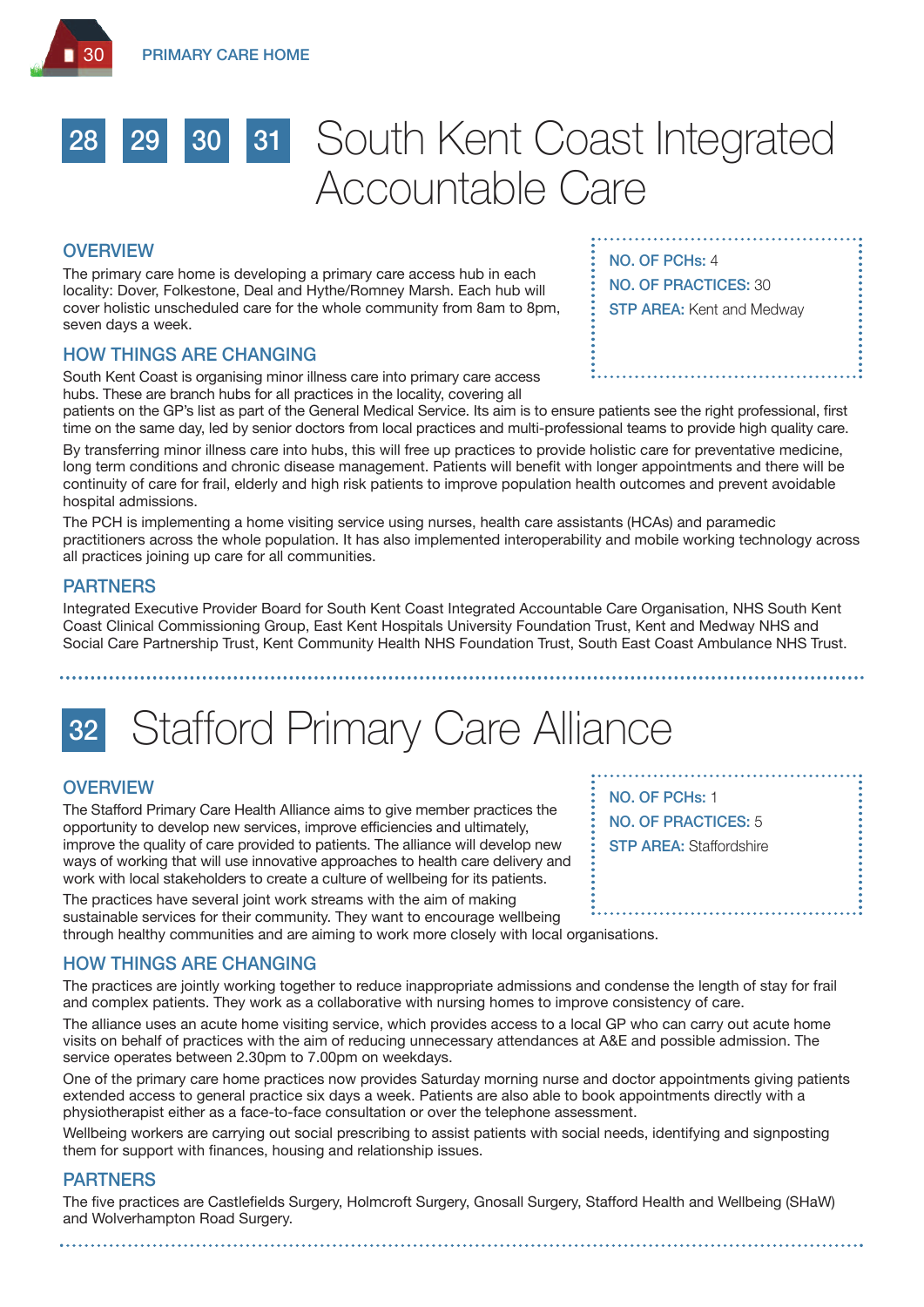

# <sup>33</sup> Lichfield/Burntwood Network Partnership

#### **OVERVIEW**

The Lichfield and Burntwood Network Partnership has established itself as an alliance of GP practices in the region that collectively hold responsibility for the provision of primary care to the whole of Lichfield and Burntwood. The formation of the group was based on the Network Manifesto. This document highlighted the value to local GPs of working together to improve job satisfaction, reduce workload, increase primary care investment, improve patient care and fulfil contractual obligations in a better way.

#### HOW THINGS ARE CHANGING

With the network acting as a central hub, several schemes have been identified under the following headings: care homes and the housebound, allied specialists, urgent care access hub, chronic diseases, medicine optimisation, holistic general practice, patient engagement, education and training.

Work is underway to set up a basis for these schemes with EMIS integration being the main project. This is nearing completion. Clinicians from each of the network practices will be able to access and record information directly to the patients' notes making consultations safer and more clinically effective.

Early pilots have taken place to test having specialists running direct clinics from practices, streaming patients that would originally have needed to see the GP prior to being referred straight to the specialist. This not only provides efficiencies in practice but also allows the patient to be seen earlier by the most appropriate specialist. This is being piloted with an musculoskeletal specialist clinic and mental health specialists.

#### **PARTNERS**

Six practices (Darwin Medical Practice, which was formerly Spires Practice and Fulfen Practice, Salters Meadow Health Centre, Boney Hay Surgery, Cloisters Medical Practice, Westgate Practice and Langton Medical Group).

NO. OF PCHs: 1 NO. OF PRACTICES: 6 **STP AREA: Staffordshire**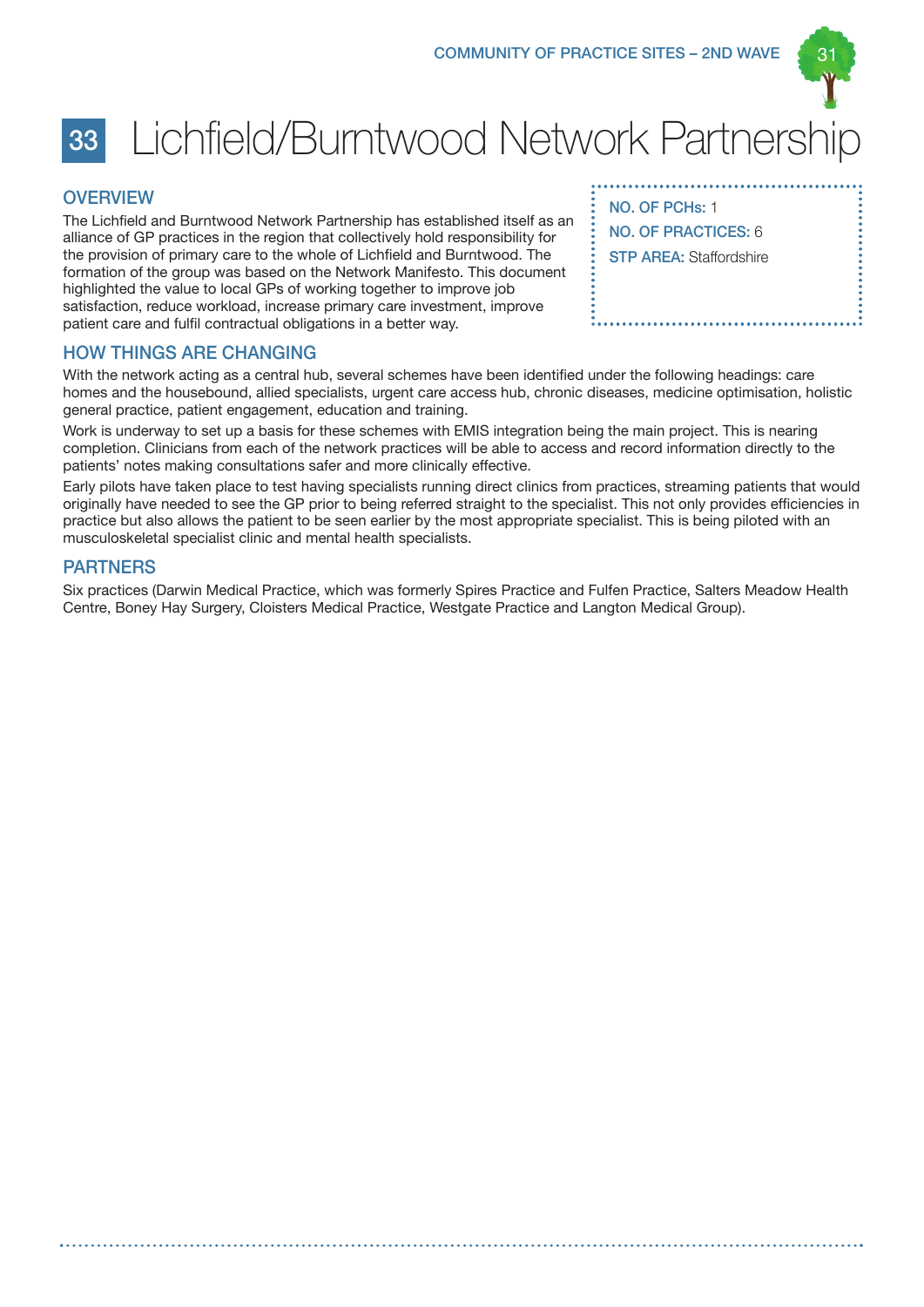

The Redditch and Bromsgrove Alliance is a partnership of local providers including health and social care operating across four primary care home sites. Their goal is to remove boundaries at the point that care is delivered, to create a system where patient interests come first and resources are collectively focussed on improving health outcomes, supporting people to stay well and to live independently for as long as possible.

The alliance has agreed four priority focus areas: improving access to care, integrating health and social care teams, integrating specialist support areas, promoting prevention and self management.

#### HOW THINGS ARE CHANGING

The Redditch and Bromsgrove Alliance is focussing on a range of projects, which support the priority focus areas. These include extending access to primary care and integration across local partners, supporting frailty, with a focus on care home support and integration across local partners, and introducing care navigation, with active signposting by primary care, supporting those with complex needs through multidisciplinary team meetings and expanding the local social prescribing offer.

NO. OF PCHs: 4

**Worcestershire** 

NO. OF PRACTICES: 22 STP AREA: Herefordshire and

The alliance has taken a snapshot of data to evidence their current state. This has enabled it to work with partners to agree what data is relevant and how all parties can collaborate on measuring outcomes for the total population.

An event has been held with representatives from all partner organisations including clinicians, patients, voluntary and community organisations to decide how they can best work together to support people to achieve better health and wellbeing.

With the neighbourhood teams established, it will be measuring the impact and benefits of the projects underway.

#### PARTNERS

All 22 general practices in Redditch and Bromsgrove, North Worcestershire Healthcare Ltd and Bromsgrove Primary Care Network, Worcestershire Health and Care NHS Trust (the county's main provider of community and mental health services), Worcestershire Acute Hospitals NHS Trust (the county's main provider of acute care), Worcestershire County Council (the county's provider of adult social care services), Redditch Borough and Bromsgrove District Councils, voluntary and community sector organisations, Redditch and Bromsgrove Clinical Commissioning Group.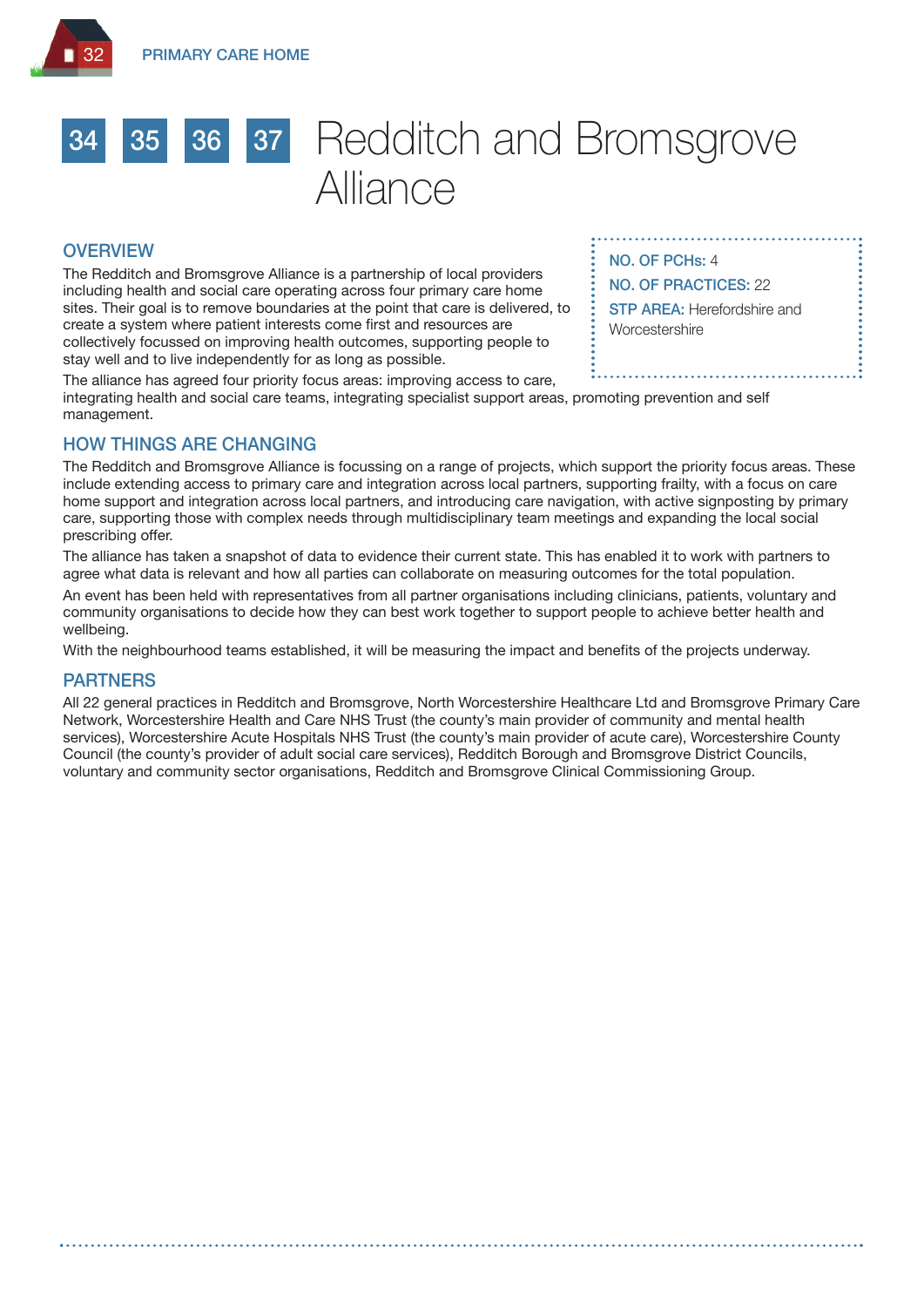

# <sup>38</sup> Wolverhampton Care Collaborative

#### **OVERVIEW**

Wolverhampton Care Collaborative is a group of eight practices who have come together. It has followed the work carried out by Wolverhampton Total Health rapid test site and set its governance structure based on similar principles.

#### HOW THINGS ARE CHANGING

The primary care home started by looking at the ten high impact areas where they could make a difference and release GP capacity. This work has allowed

them to work with their clinical commissioning group (CCG) to look at training their staff to become care navigators in their practices. It has also set up a practice manager group that has started skill mapping their staff and working together. The PCH is looking at establishing virtual hubs in Wolverhampton, in the north and south of the city.

As a collaborative, it has delivered urgent care at weekends and bank holidays over the winter pressure period. It has enabled it to streamline some of its work around patient information and marketing of its services. It has worked with NHS 111 to direct patients to its sites providing extra out-of-hours care. Work is ongoing to capture this data and to improve collaborative services.

In the future, the PCH intends to offer other services including psychological therapy and physiotherapy in the hub practice. Encouraged by work to date, it is working closely with its CCG to provide long term weekend access.

Since working closely, three practices have decided to merge into a single practice, to achieve scale in delivering services.

#### **PARTNERS**

Eight practices (Prestbury Medical Practice, Cannock Road Medical Practice, Woden Road Surgery, All Saints and Rosevillas Medical Practice, Grove Medical Centre, Ashfield Road Surgery, Bradley Medical Centre and Showell Park Health Centre), Wolverhampton Total Health, Wolverhampton Clinical Commissioning Group, Public Health, Royal Wolverhampton NHS Trust.



# <sup>39</sup> <sup>40</sup> <sup>41</sup> <sup>42</sup> <sup>43</sup> Wyre Forest Alliance

#### **OVERVIEW**

The Wyre Forest Alliance is a partnership between local providers of health and social care services. Its goal is to remove boundaries at the point that care is delivered, to create a system where patient interests come first and resources are collectively focused on improving health outcomes, supporting people to stay well and to live independently for as long as possible.

The alliance has agreed a common set of priority focus areas comprising improving access to care, integrating health and social care teams, integrating specialist support areas and promoting prevention and selfmanagement.

#### HOW THINGS ARE CHANGING

The primary care homes are focussing on developing their neighbourhood teams. There will be five and fit within the PCH population size based around clustered GP lists. The Alliance Board has set a number of principles to allow the neighbourhood teams to design their own solutions to their local populations.

At all stages, the alliance has tested its thinking with staff, patients and carers to ensure it makes sense and will add value in the future. The approach adopted has been to do what makes most sense and build a resilient one-team approach adding competencies to the multidisciplinary teams as needs arise.

#### PARTNERS

All 12 general practices in Wyre Forest, Worcestershire Health and Care NHS Trust (the county's main provider of community and mental health services), Worcestershire Acute Hospitals NHS Trust (the county's main provider of acute care), Worcestershire County Council (the county's provider of adult social care services), Wyre Forest Clinical Commissioning Group and patient representation.

NO. OF PCHs: 1 (linked to RTS no. 10): NO. OF PRACTICES: 8 **STP AREA: The Black Country** 

#### NO. OF PCHs: 5

NO. OF PRACTICES: 12 STP AREA: Herefordshire and **Worcestershire**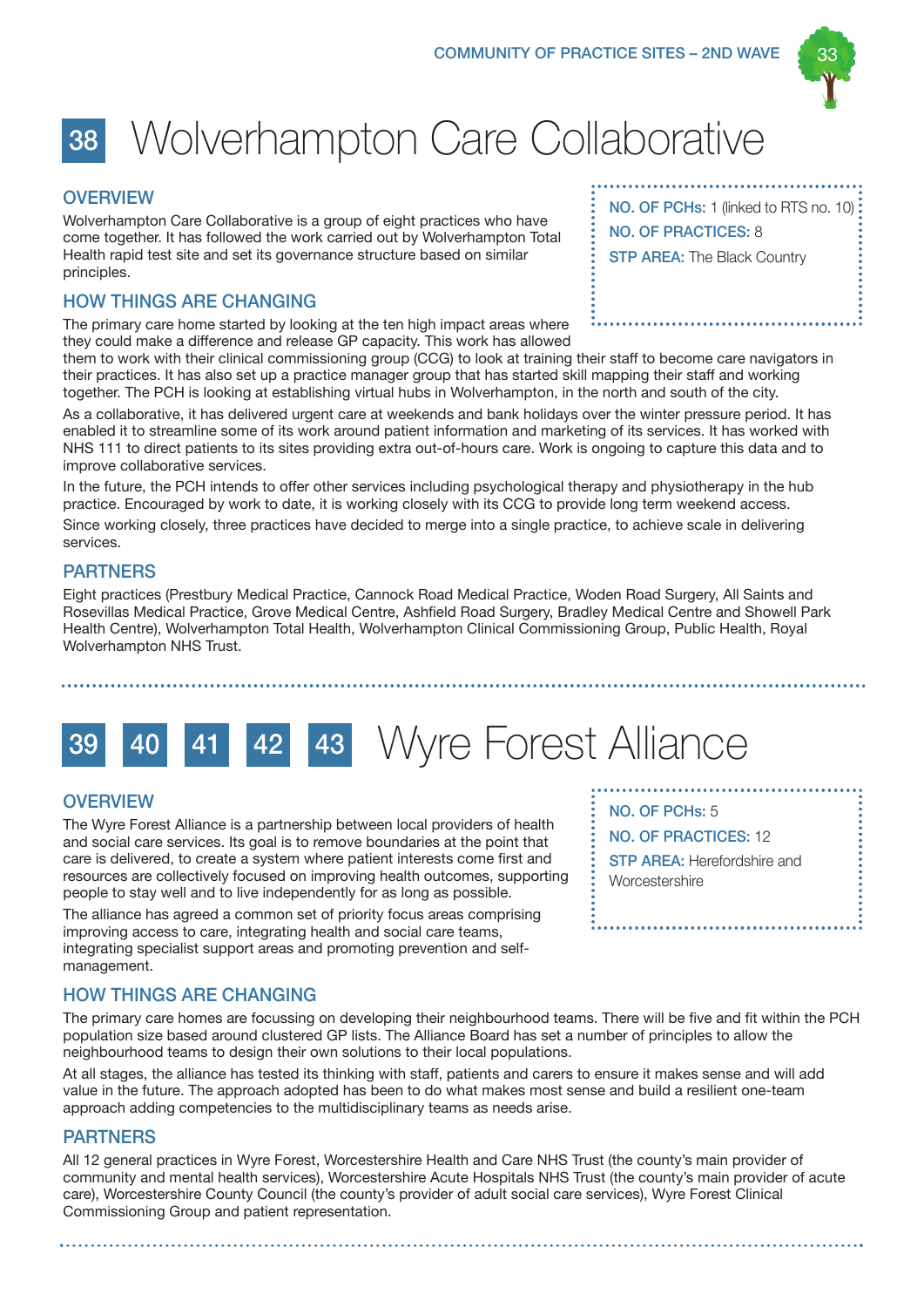# <sup>44</sup> Riverside Health Centre

#### **PARTNERS**

Doncaster and Bassetlaw Teaching Hospitals NHS Foundation Trust, Nottinghamshire Healthcare NHS Foundation Trust, Bassetlaw Clinical Commissioning Group, Bassetlaw District Council, Healthwatch.

| NO. OF PCH <sub>s</sub> : 1                       |
|---------------------------------------------------|
| NO. OF PRACTICES: 5                               |
| <b>STP AREA:</b> South Yorkshire and<br>Bassetlaw |
|                                                   |

### <sup>45</sup> Team BDP

#### **OVERVIEW**

The aim is to ensure that patients, families and carers have access to care in their own homes by their local GP, nurses and community services.

#### HOW THINGS ARE CHANGING

The primary care home plans to co-ordinate services for frail and diabetic patients and offer both groups a response and support to keep patients out of A&E. The aim is to devise a 'one touch' approach to produce an easy and simple pathway for all patients within the informal partnership of GP practices

in the Bollington, Disley, Poynton and Knutsford areas. With this co-ordinated approach, GP appointments will be freed up for the benefit of other groups of patients so ensuring equal and fair access for everyone who needs it. The primary care home has five practices with more planning to join.

#### **PARTNERS**

Vernova Healthcare Community Interest Company (CIC), East Cheshire NHS Trust, Cheshire East Council, Caring Together, Eastern Cheshire Clinical Commissioning Group, social services, community and mental health services, pharmacies, public health, local voluntary organisations including Age UK and British Red Cross, patients, carers and supporters.

NO. OF PCHs: 1 NO. OF PRACTICES: 4 STP AREA: Cheshire and Merseyside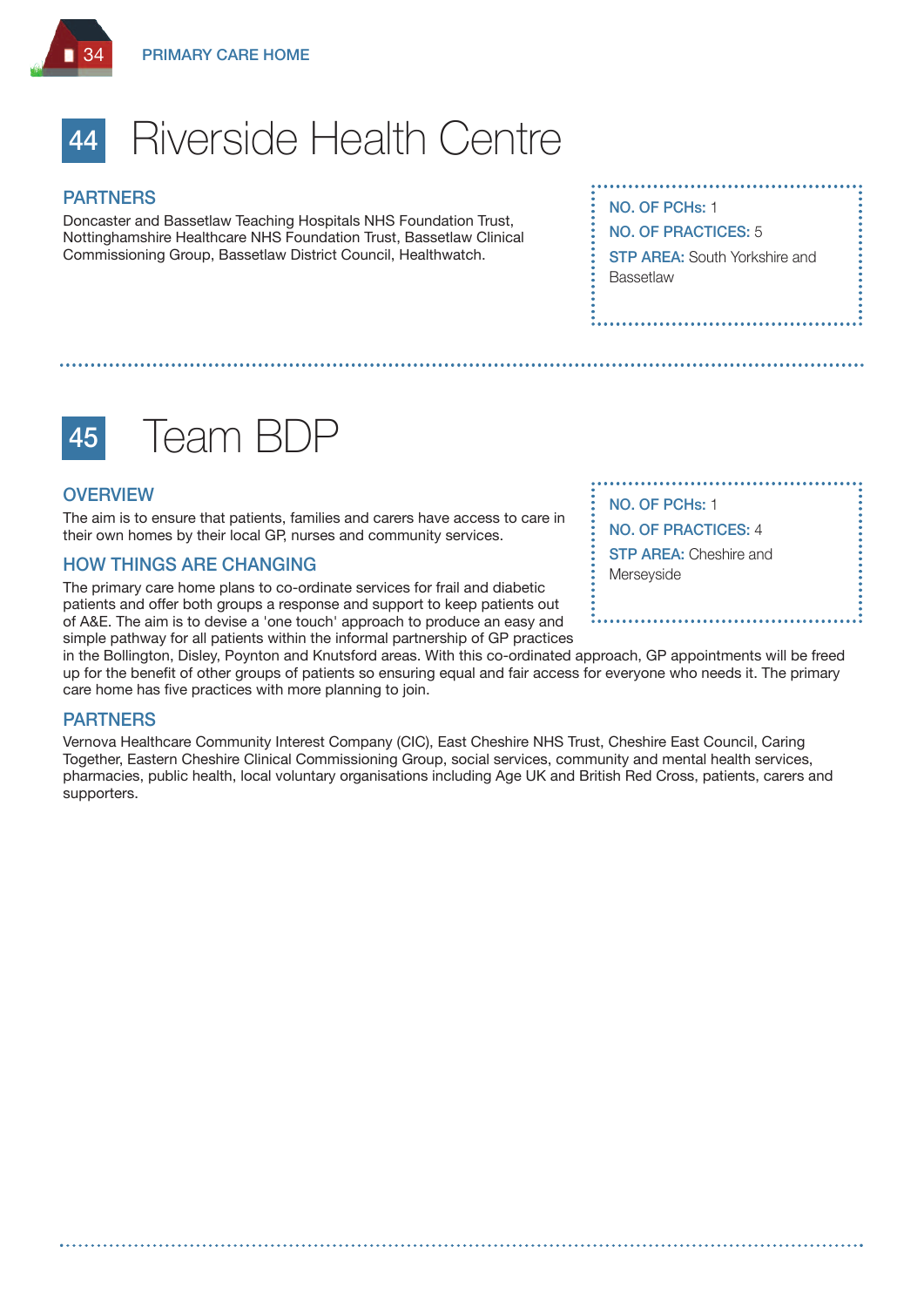46 Onel eeds

The primary care home is bringing together community health services, general practices and the voluntary sector with a shared goal of improving the quality of life and care for the most frail members of the local community.

#### HOW THINGS ARE CHANGING

The PCH is currently working with key stakeholders and GPs in and around the town of Wetherby to establish a community frailty service. The aim will be to reduce demand for GP home visits, 111 contacts and unplanned hospital admissions among this patient group.

This will be achieved by providing patients with better support and access to more appropriate assessment services in the community.

#### **PARTNERS**

Leeds North Clinical Commissioning Group, Leeds and York Partnership NHS Foundation Trust, Leeds Community Healthcare NHS Trust, Leeds Teaching Hospitals NHS Trust, NHS England, Leeds City Council, Connect Well (social prescribing service).

## 48 Derwentside Healthcare

#### **OVERVIEW**

Derwentside Healthcare Ltd was established in 2015 and is starting to see real progress in terms of new ways of working. Members of the Board have demonstrated immense drive and enthusiasm in their determination to maintain the viability of general practices in Derwentside in difficult times for primary care. Co-operation among practices and a firm commitment to providing appropriate healthcare for local patients will be crucial to the primary care home's success.

NO. OF PCHs: 2 NO. OF PRACTICES: 14 **STP AREA: Northumberland, Tyne** and Wear

#### HOW THINGS ARE CHANGING

There is a new service for patients with palliative care needs who are able to see a GP at weekends. Patients needing to be seen urgently can now see a GP during bank holiday weekends. A bid for funding to provided further extended hours – to see a GP, nurse practitioner, practice nurse or healthcare assistant – has been submitted.

The primary care home has designed and implemented a pilot diabetes programme, funded by NHS England and Durham County Council which is aimed at diagnosing patients and prevention Over the course of the pilot, around 4.5% of the population (around 4,500 patients) were found to have non-diabetic hyperglycaemia (pre-diabetes) and there was a 14% increase in the percentage of recorded diabetes The PCH has been involved in a new model of care with local community and acute trust providers to deliver services at scale to the majority of diabetic patients in the area.

#### **PARTNERS**

Derwentside Healthcare (federation of 14 practices), County Durham and Darlington NHS Foundation Trust, County Durham Council, NHS 111, North Durham Clinical Commissioning Group.

| NO. OF PCH <sub>s</sub> : 1     |  |
|---------------------------------|--|
| <b>NO. OF PRACTICES: 5</b>      |  |
| <b>STP AREA: West Yorkshire</b> |  |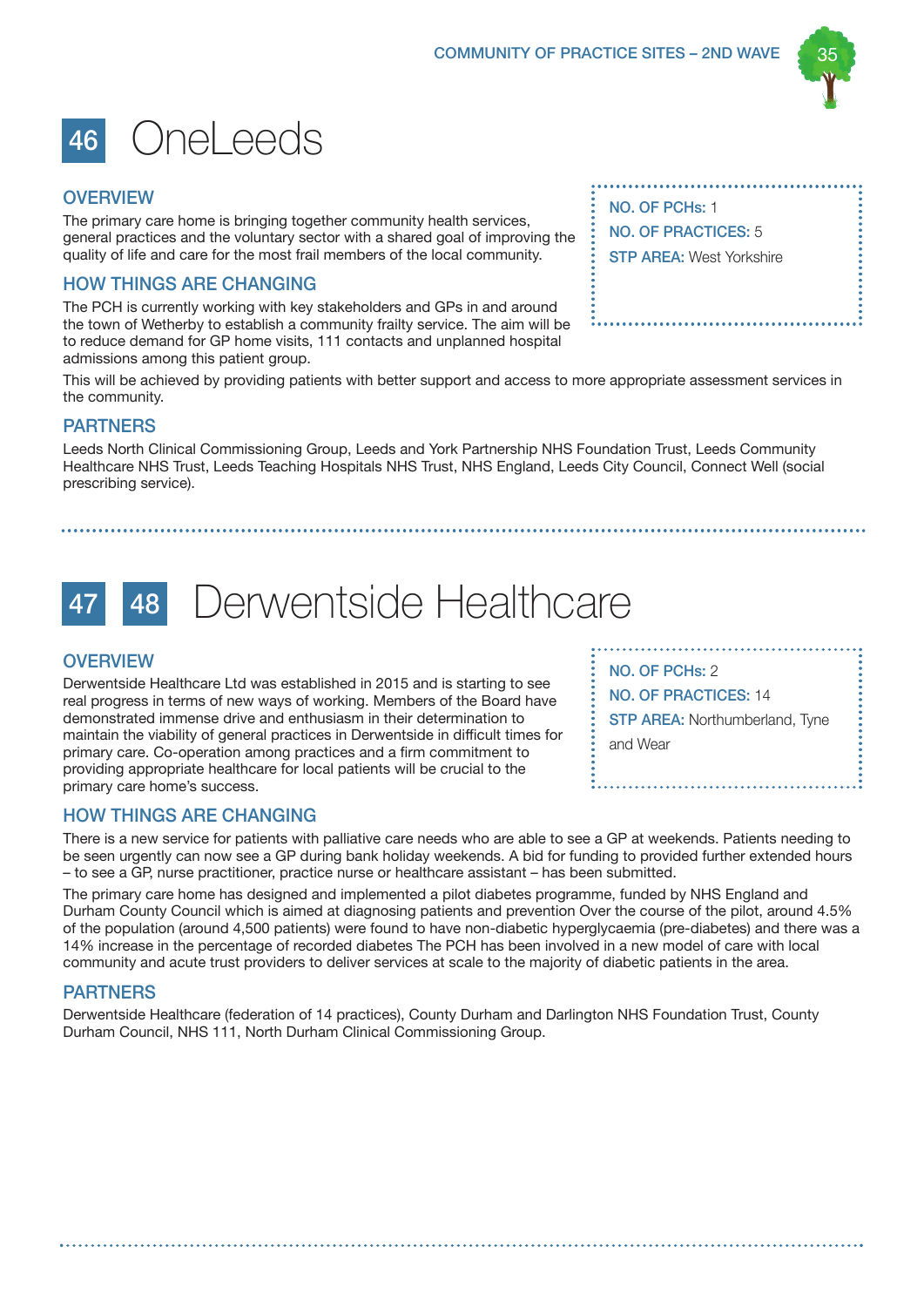

With one primary care home established, Hammersmith and Fulham Partners' ambition is to expand to four by the end of 2018. Three practices have merged to form the first with the ambition of providing comprehensive and personalised care to people who use its services, and creating a positive experience for those that work with or alongside them.

#### HOW THINGS ARE CHANGING

There are 30 practices across Hammersmith and Fulham, supported by the

Hammersmith and Fulham GP Federation. Committed to delivering population-based health and improving outcomes for their registered population, they are working with key partners in the delivery of a more integrated approach to care.

Recently the three larger practices, which are part of the primary care home, merged: Brook Green Medical Centre, North End Medical Centre and Bush Doctors. There is now a single partnership comprising 17 partners and a total of 89 staff. They have established an Executive Board of six partners to guide the business.

A model of care across the sites is being finalised and will start to be implemented in May 2017. They are focussing on the following key areas: the clinical model, professional and organisational behaviours and cultures, location of care, equality of care, education and training and the patient voice.

The primary care home is working with local partner community providers to embed community nursing provision within this and create rotational posts across primary, acute and community care.

#### PARTNERS

The three practices (The Bush Doctors, Brook Green Medical Centre, North End Medical Centre), Central London Community Healthcare NHS Trust.

#### NO. OF PCHs: 1 NO. OF PRACTICES: 3

**STP AREA: North West London** 

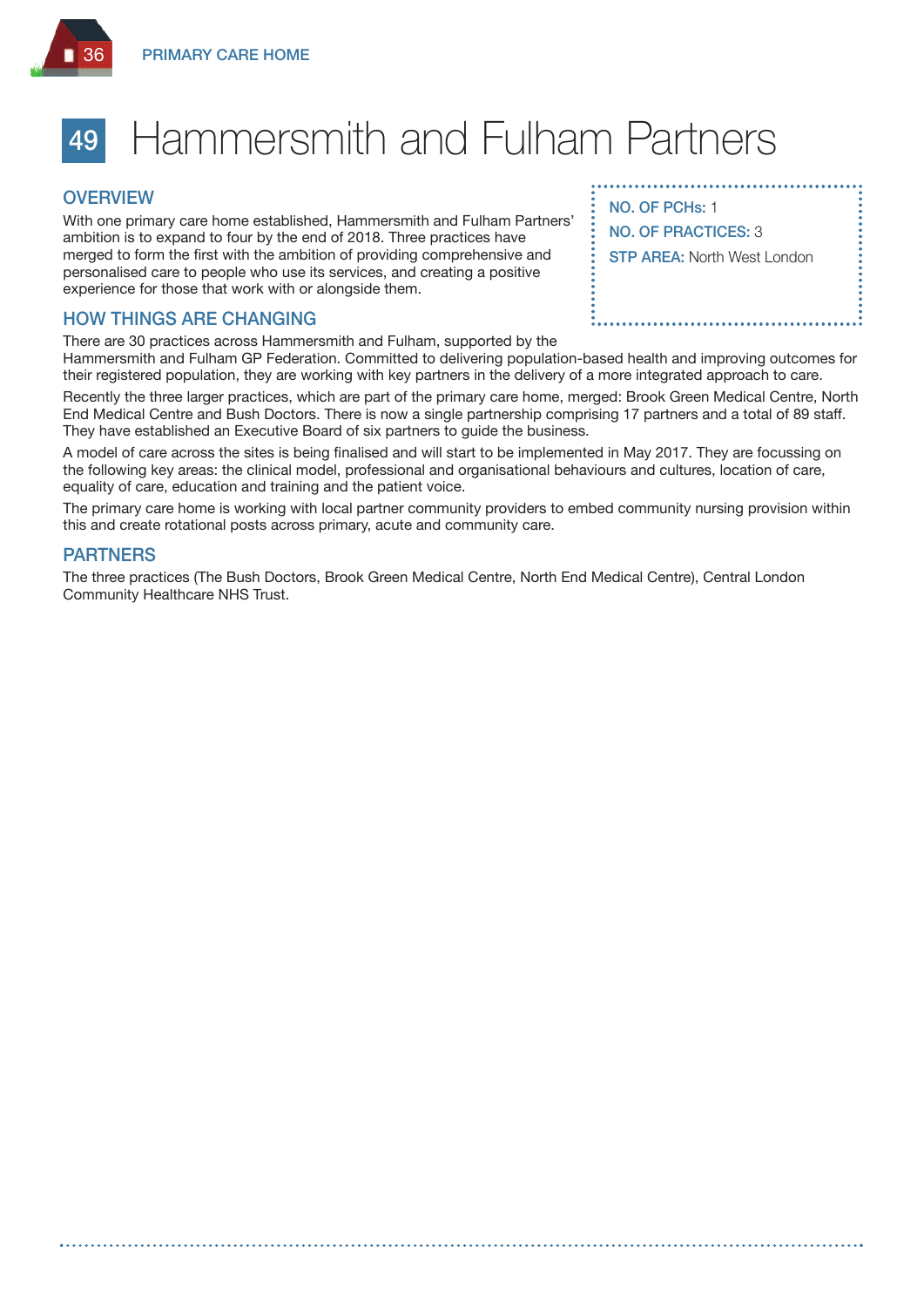

# <sup>50</sup> <sup>51</sup> <sup>52</sup> <sup>53</sup> <sup>54</sup> South Cheshire and Vale Royal Care Communities

#### **OVERVIEW**

The primary care homes in South Cheshire and Vale Royal are locally referred to as care communities. A care community is an extended integrated support and care team built of local care services alongside secondary care professionals. Based around general practice at its core, this team works together to deliver new and existing services in a joined up way with the third sector, private sectors and the communities it services. It is delivered through shared values and ways of working, including virtual teams. It operates in a defined geographic area with the quality outcomes and performance measurement taking place at this level.

NO. OF PCHs: 5 (plus Winsford rapid test site)

NO. OF PRACTICES: 25

**STP AREA: Cheshire and Merseyside** 

#### HOW THINGS ARE CHANGING

South Cheshire and Vale Royal Care Communities are influencing the way in which local services are being delivered. Winsford primary care home is one of the rapid test sites (see page 19).

Central to these plans are one transformation plan for community and primary care services, making each care community a reality. They are looking at integrated long term conditions management (diabetes, heart failure and musculoskeletal conditions), adopting a town approach to addressing local health and wellbeing needs - delivered in partnership with the local authority and town councillors, focussing on children and young people's mental health and wellbeing in partnership with local college and schools, implementing the RightCare community frailty pathway, increased patient access to primary care, promotion of personalised self-care and using technology to co-ordinate care. All are implementing the South Cheshire and Vale Royal Primary Care Charter, empowering practices to work with other providers to develop sustainability solutions, including implementation of the 10 High Impact Actions for Primary Care

Care Communities are early in their development but each have identified their local population priorities, whether this be disease specific or have an influencing role in how community-based services are being integrated within general practice. Other practical changes that are happening include consistency in clinical coding, extending federated ways of working, developing and implementing solutions that capture real time data around access, capacity and demand, flexible solutions to workforce and investment in primary care education programmes.

#### **PARTNERS**

All 18 practices supported by Mid Cheshire Hospitals NHS Foundation Trust, Cheshire and Wirral Partnership NHS Foundation Trust, South Cheshire and Vale Royal GP Alliance, Central Cheshire Integrated Care Partnership (NHS community services), Cheshire East Council, Cheshire West and Chester Council, voluntary sector organisations, NHS South Cheshire CCG Patient participation Federation, NHS Vale Royal (patient participation) Health Forum.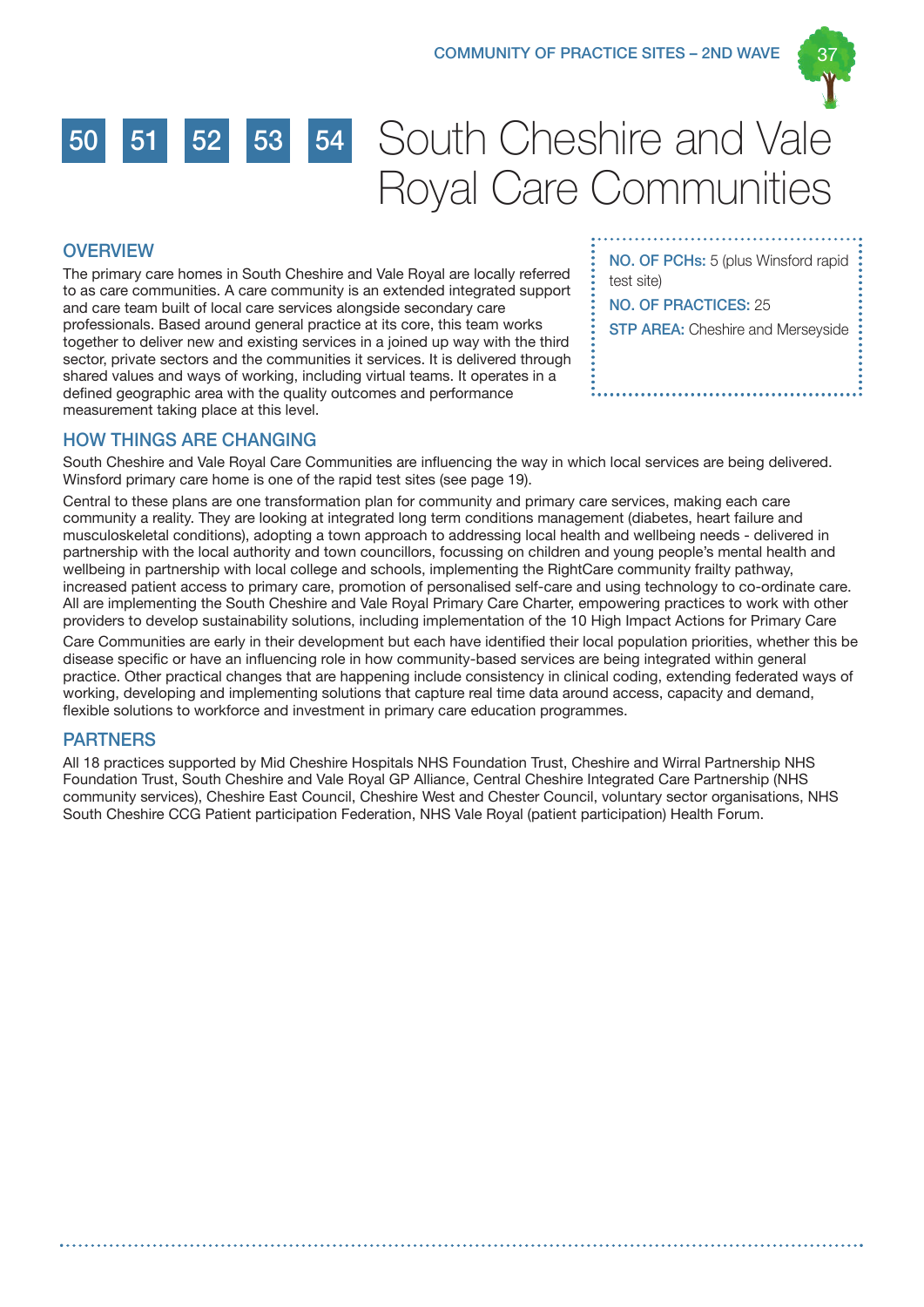

Nimbus Care's three primary care homes north, south and west cover the populations of the Haxby Group, Unity Health, MyHealth and Priory Medical Group in York. They are aiming to provide coproduced, place-based integrated care determined by population needs. Unconstrained by traditional thinking, they are focussing on being pioneering and innovative with the aim of delivering high quality results and the best possible patient experience.

#### HOW THINGS ARE CHANGING

The primary care homes are in the early stages of development – a steering group meets regularly and data is being collated in the three areas which will guide the projects and work streams.

Nimbus have developed and expanded a GP-led integrated care team that provides a service to all practices in York to avoid hospital admissions. This has locally stopped an increase in unplanned admissions, reduced length of stay and prevented excess bed days. The plans are to extend this to a frailty service to include complex, vulnerable and housebound people at home or in care homes.

The initial focus of the primary care homes is to encourage joint working and planning across practices with a project in each PCH. Nimbus Care West will be producing a service with the aim of improving health outcomes and reducing inequality. The North primary care home will be working across traditional practice boundaries to provide an urgent care solution to improve service provision of both routine and urgent care. Nimbus Care South will be focussing on mental health solutions at population level exploring options including emotional hygiene and café conversations.

#### PARTNERS

Four practices (Haxby Group Practice, Priory Medical Group, Unity Health and MyHealth), City of York Council, Public Health England, York Teaching Hospital NHS Foundation Trust, Healthwatch York and York CVS.

<sup>58</sup> <sup>59</sup> <sup>60</sup> <sup>61</sup> Wirral GP Provider Federation

#### **OVERVIEW**

Wirral GP Provider (GPWFED ) has 26 practices across three distinct geographical localities.

#### HOW THINGS ARE CHANGING

The primary care home has embarked on a number of improvements to services including extending GP access across three localities with seven hub sites. They hope to extend this to a further three locations.

It has introduced health screening for patients on anti-psychotic drugs and, in partnership with Broomwell Healthwatch have extended Tele-ECG to 15 practices and also provide it in three hub sites.

The PCH has participated in local initiatives for integrated care and influenced the adoption of primary care home as the preferred model in future discussions.

GPWFED has developed a robust constitution, an elected board, members council and patient forum. It has patient representatives engaged in all of their decision making and consultation process.

There are five projects under development: early intervention for frail and elderly, use of technology (e.g. TeleDerm, Teleconsultations), community specialist clinics, pre-op health checks and it is bidding for phlebotomy service and a health check programme.

#### PARTNERS

Wirral GP Provider (GPWFED), Primary Care Wirral, Wirral Clinical Commissioning Group, acute and community services, local authority.

#### NO. OF PCHs: 1

NO. OF PRACTICES: 26

**STP AREA: Cheshire and Merseyside** 

NO. OF PCHs: 3 NO. OF PRACTICES: 4 **STP AREA: Humber Coast and Vale** 

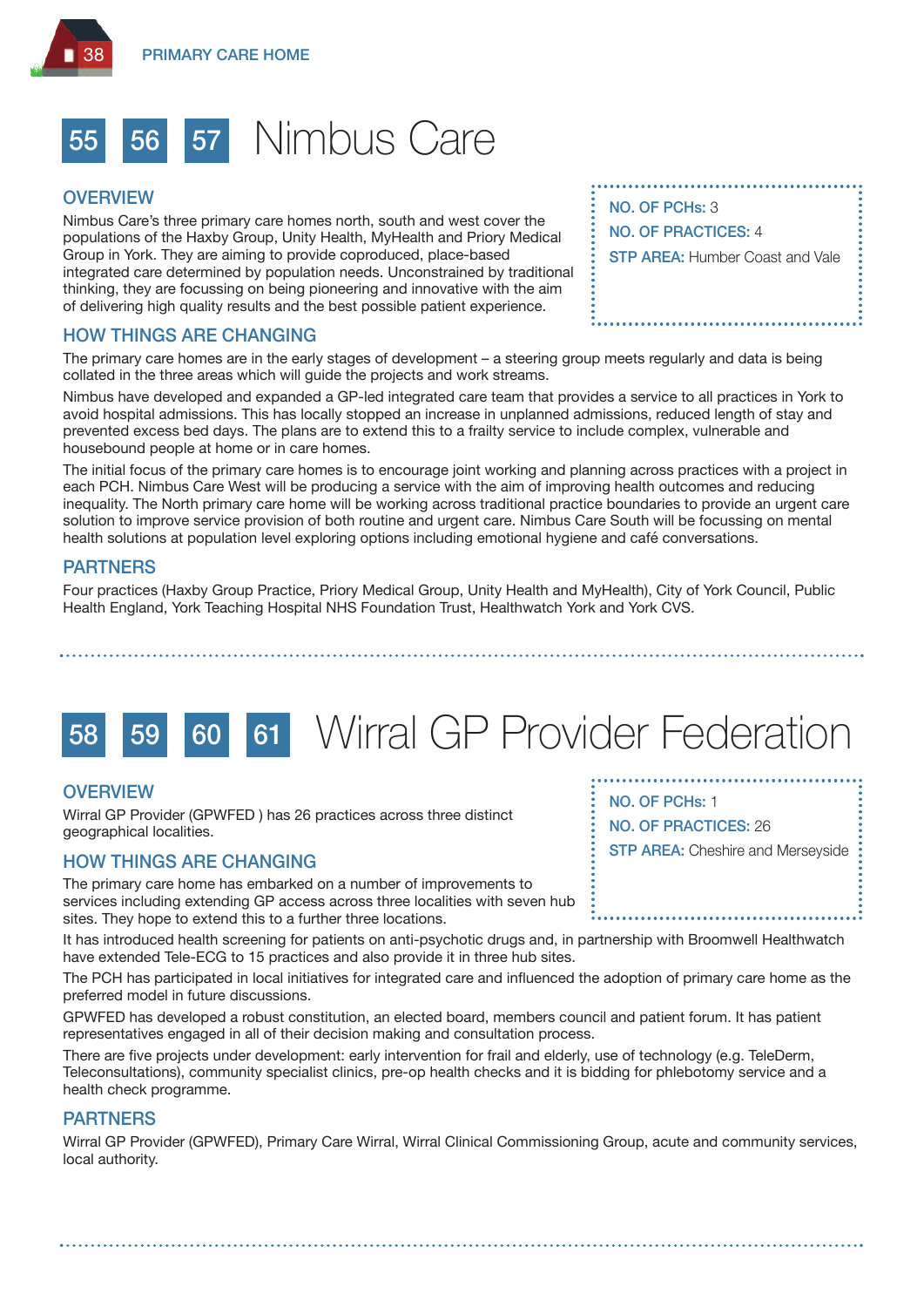



Our local vision embodies the characteristics of the primary care home model and is the guiding force behind our existing, whole-system transformation programme. This vision has been developed and shared with our shareholders during joint locality meetings and protected learning sessions.

3Sixty Care Partnership's vision is to develop a fully integrated primary and community service delivered through a network of five to seven primary care homes. Each will look after populations of 30-50,000 patients. Each PCH will

deliver new models of care for complex care, urgent care, scheduled care, and prevention and wellbeing.

#### HOW THINGS ARE CHANGING

The 3Sixty Care Partnership aims to work within the primary care homes to introduce 'local same-day care hubs', staffed by a tailored health and care team with access to the resources needed to deliver high-quality, safer patient care, in the right place, at the right time, by the right person. This will be rolled out across all the primary care homes over the next three years with two sites going live during 2017.

In addition, a model for enhancing and coordinating support for patients with complex needs will be implemented across the primary care homes during 2017/18. This will target the most at risk groups of patients, including patients living in care homes, and will support people to live more independently and to manage their own health and wellbeing more effectively through a range of secondary prevention approaches e.g. health coaching, education classes and telehealth.

Our patients will have more control over their health and their treatments. They will be supported in their communities by high-quality, highly-motivated, primary, secondary and community care staff able to deliver, holistic, personalised, continuity of care.

#### PARTNERS

3Sixty Care Partnership are working collaboratively with Nene and Corby Clinical Commissioning Group, Kettering General Hospital FT, Northampton General Hospital, voluntary agencies, statutory organisations such as local Authority, Healthwatch and local groups with an interest in health.

<sup>68</sup> Rutland Healthcare

#### **OVERVIEW**

Rutland Healthcare Primary Care Home is based around the four GP practices and is coterminous with the county council giving a unique opportunity for closer working with the unitary authority.

Their aim is to understand better local health needs and be part of the development of appropriate shared services, initially focussing on the frail elderly and those with chronic illnesses, but aiming to develop a whole health system approach to benefit all patients.

#### HOW THINGS ARE CHANGING

The primary care home is in its infancy laying the foundations for future work.

Rutland County Council has been progressive in already developing working arrangements through the 'Rutland Experience' uniting community services and social care. It plans to continue developing closer working to speed access and assessment as well as avoid duplication. This is already demonstrating earlier discharges from hospital and admission avoidance. Initial meetings with the primary care home have taken place to establish a closer understanding of existing services and how future collaboration can develop. Involvement and participation from all members of the multidisciplinary teams has being encouraged. Work streams are being prepared to provide a clear understanding of the local health needs, key priorities and identify the resources needed. The PCH has led to improved inter-practice working. A review of services is being conducted with the local community and secondary care providers, who have expressed a keen interest in working collaboratively to achieve the PCH's goals. There is a clear local recognition of the need to change future working patterns and systems and the PCH model is seen as a way of helping achieve that.

#### PARTNERS

Four practices, Rutland County Council, East Leicestershire and Rutland CCG, Leicestershire Partnership Trust.

#### NO. OF PCHs: 6 NO. OF PRACTICES: 25

**STP AREA: Northamptonshire** 

#### NO. OF PCHs: 1

NO. OF PRACTICES: 4

STP AREA: Leicester, Leicestershire and Rutland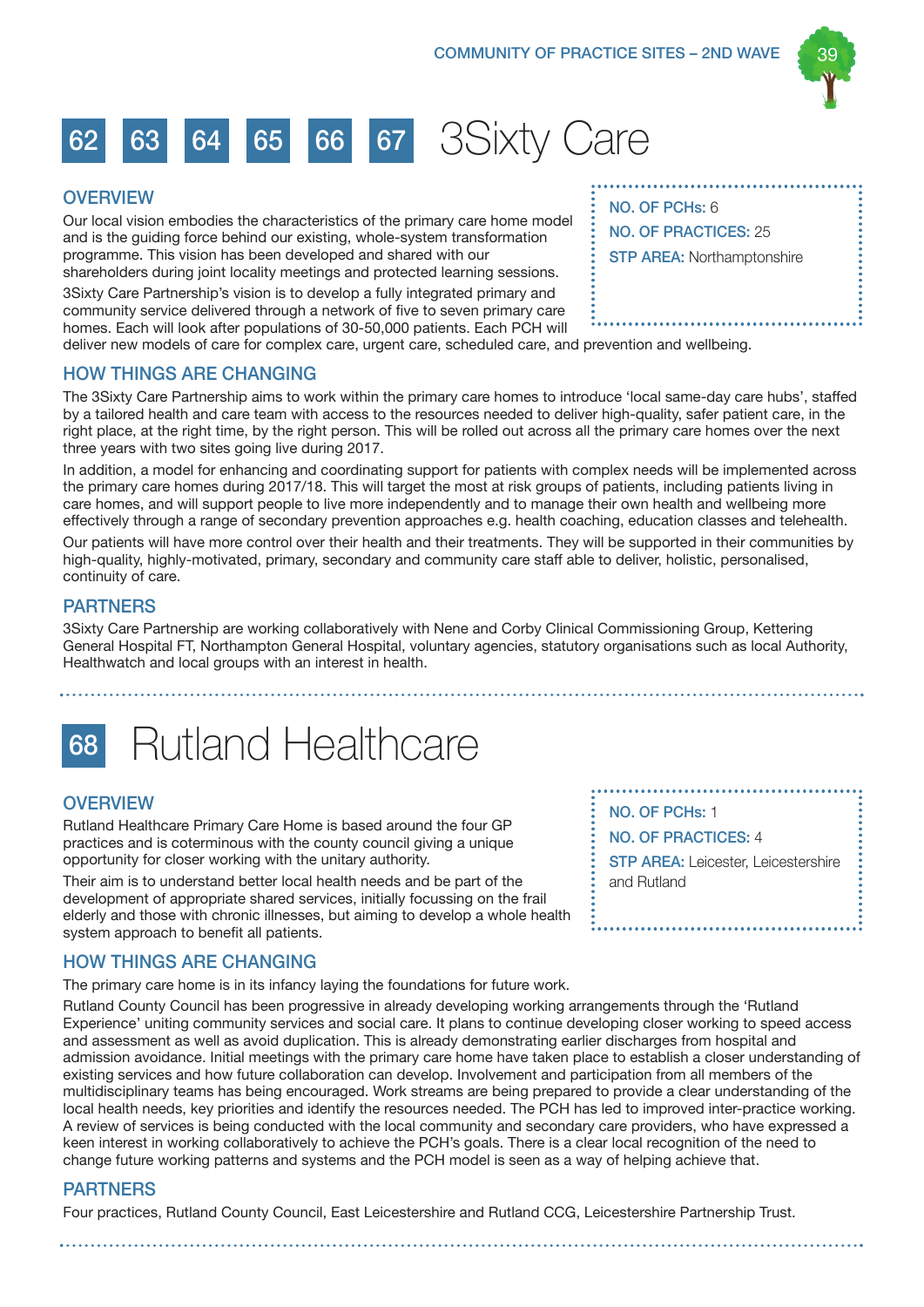

#### **PARTNERS**

Great Yarmouth and Waveney Clinical Commissioning Group, Norfolk social services, Norfolk and Suffolk Foundation Trust, Great Yarmouth Borough Council.

#### NO. OF PCHs: 1 NO. OF PRACTICES: 8 **STP AREA: Norfolk and Wavenev**

## <sup>70</sup> Newport Pagnell Medical Centre and NPMC@Willen

#### **OVERVIEW**

Newport Pagnell's vision is to build on the existing successes of their integrated model of care by taking a holistic segmentation approach to population health. They are targeting care to each group through integrated working with colleagues across Milton Keynes, improving quality of care and meeting the needs of their patients.

The primary care home is aiming to provide holistic focused care to three groups: young people aged 11 and over with mental health needs, working age population with mental health needs and the frail elderly. Each group is

#### NO. OF PCHs: 1

NO. OF PRACTICES: 1 (2 surgeries)

**STP AREA: Milton Keynes,** Bedfordshire and Luton

. . . . . . . . . . . . . . . .

further divided into the currently well with less complex health needs (the focus is on wellness rather than illness) and patients struggling with many layers of need that require care and support from the PCH's multidisciplinary team.

This is a growing practice, a second surgery opened in 2016 with capacity for another 6,000 patients.

#### HOW THINGS ARE CHANGING

The PCH is designing benefit and impact assessments from the start, working with key local stakeholders including acute and mental health.

Initiatives for young people aged 11 and over with mental health needs include gym courses to help confidence and social isolation, working with youth clubs and supporting the introduction of SMILE courses to help young people who are currently experiencing low level anxiety and depression and working with Compass Milton Keynes young people's drug and alcohol service which run children's drop in sessions during the summer holidays. This has prevented them being left without support, and increasing their addictions.

Initiatives for working age adults include working with their GP personal assistant (PA) team to develop primary care navigators and use social prescribing, and health and nutrition clinics. Milton Keynes' Improving Access to Psychological Therapy (IAPT) service is providing primary prevention and cognitive behavioural therapy (CBT) for the practice's patients. A pilot is underway for people with complex health needs who are frequent attenders in primary and secondary care, providing in-house therapy and support.

For the frail elderly, there is a single pathway for multiple long term conditions care. The primary care home is working with patients who have been admitted as an unplanned admission for respiratory/cardio problems to try and prevent readmission. They have also come together with secondary care to reduce emergency admissions in the community and supporting discharge. Another workstream is focussing on end-of-life care for diagnoses other than cancer.

#### PARTNERS

One practice (Newport Pagnell Medical Centre and NPMC@Willen), Milton Keynes Clinical Commissioning Group, Milton Keynes University Hospital NHS Foundation Trust, Milton Keynes Council, Milton Keynes Improving Access to Psychological Therapy (IAPT), Central and North West London NHS Foundation Trust (mental health), Newport Pagnell Town Council, Ousedale School, Places for People Leisure, The Brooklands Centre, Compass.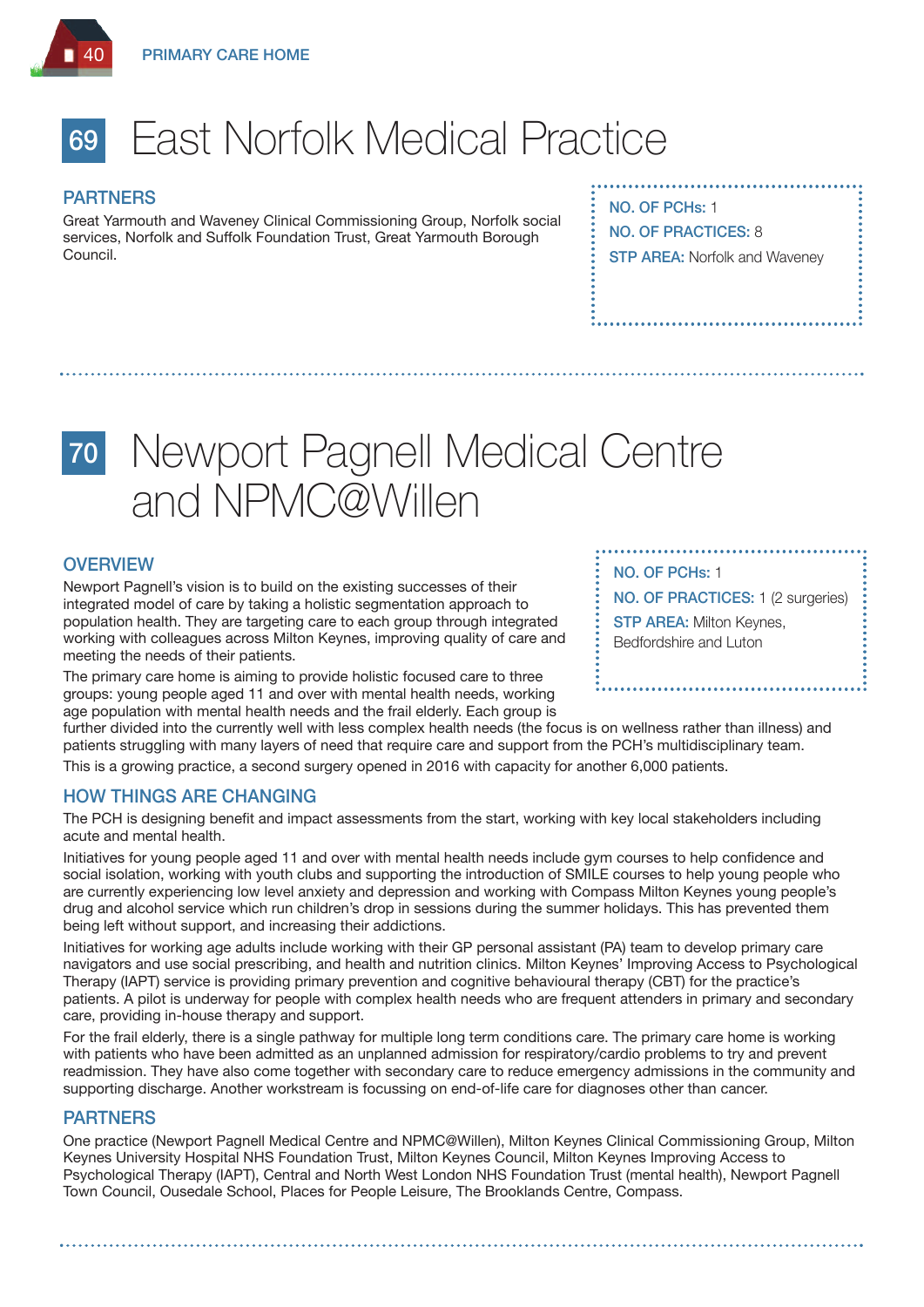



# Durham Dales, Easington and Sedgefield

#### **OVERVIEW**

In 2015 the Newton Aycliffe "Plan for Life" was one of the first primary care home rapid test sites. Learning from the site led to the development of 13 Teams Around Practices (TAP) countywide. These have been split into eight groups, each aligned to the eight primary care homes within County Durham. Their collective aim is to provide better outcomes for patients while alleviating the pressure on the system through smarter, more cohesive working arrangements across health and social care within their communities. The principle expected outcomes are: improved primary care access, enhanced prevention, enhanced independence and wellbeing through risk stratification, less A&E attendance, reduction in bed days and fewer people in residential and nursing care.

#### HOW THINGS ARE CHANGING

A director of integration was appointed in January 2017. TAP implementation is a priority, team configurations have been proposed and work is underway with partners on staff alignment. There's been development work with early adopters of the TAP model around risk stratification, use of estate, interface and process. A communications and engagement plan is in place with existing patient engagement forums incorporated. The work is being overseen by a steering group with representation from all partner organisations. Workstreams are in place which include locality representatives to help shape work relating to referrals, work allocation, pathways, risk stratification and performance. A review is underway regarding the distribution of money in an effort to move away from the current focus on acute spend to a method based around "fair share" principles.

It is anticipated that the primary care home will launch on 25th May 2017, supported by the TAP model, with a view to extending it across the North Durham locality at a future date.

#### PARTNERS

GP Practices in Durham Dales, Easington, Sedgefield and North Durham, Durham County Council, County Durham and Darlington NHS Foundation Trust, Tees, Esk and Wear Valleys NHS Trust, North Durham Clinical Commissioning Group, Durham Dales, Easington and Sedgefield Clinical Commissioning Group, North of England Commissioning Services, County Durham Fire and Rescue Service, Durham Community Action, Voluntary Organisations Network North East, County Durham Carers Support, Derwentside Health Care Ltd, Chester-le-Street Health Ltd, Central Durham GP Providers Ltd, Durham Dales Health Federation, Intrahealth Ltd, South Durham Community Interest Company, Healthwatch Durham.

#### NO. OF PCHs: 8 NO. OF PRACTICES: 38

STP AREA: Durham, Darlington, Tees, Hambleton, Richmondshire and Whitby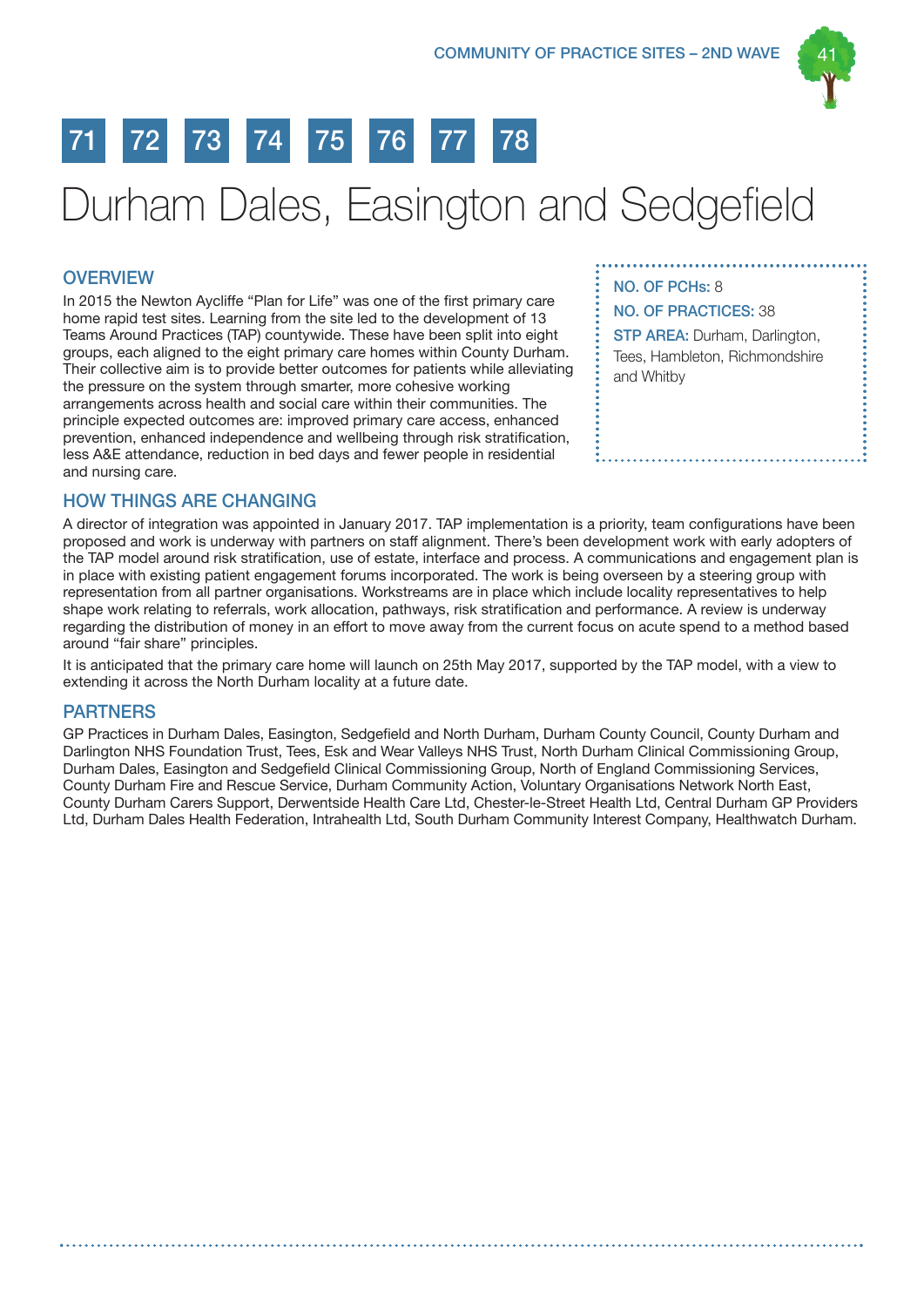# Redhill and Merstham

#### **OVERVIEW**

For Redhill and Merstham practices becoming a primary care home has formalised their collaboration and they have made huge strides over the past few months. They are working on two projects in partnership with East Surrey Clinical Commissioning Group and other community organisations. These are to improve the physical wellbeing for patients with severe mental illness working with Surrey and Borders older people mental health service, wellbeing advisors and GPs. They are also creating a local out of hospital diabetes service co-designing the pathway with public health, First

| NO. OF PCH <sub>s</sub> : 1             |
|-----------------------------------------|
| <b>NO. OF PRACTICES: 5</b>              |
| <b>STP AREA:</b> Sussex and East Surrey |
|                                         |

Community Health and Care, a medicines management team, wellbeing advisors, consultant diabetologists and GP with a Special Interest (GPwSI).

#### HOW THINGS ARE CHANGING

Practices have a long history of working close together. The primary care home has been conducting joint referral peer reviews, hosting regular multidisciplinary team meetings with partner community organisations including First Community Health and Care CIC, wellbeing advisors employed by Reigate and Banstead Borough Council, Surrey and Borders Partnership mental health for older adults, adult social care and South East Coast Ambulance Service.

The multidisciplinary meetings have started to help them break down those historic boundaries. Forming and developing relations has been key to developing a successful and sustainable out of hospital service for citizens. Through these meetings, it had become apparent how much duplication there was within the system which is being addressed.

After developing these relationships, they are now in a position to be able to help each other. One prototype involves improving the physical wellbeing of citizens with severe mental health problems, working with our partners. Diabetes care within East Surrey is fragmented and has been a huge burden on the acute sector for many years. The PCH is codesigning a robust community diabetes pathway which allows citizens to be treated closer to home within the network. It is confident this will reduce the rate of referrals into secondary care but at the same time increase the skills of community clinicians.

#### **PARTNERS**

Five practices (Greystone House Surgery, Moat House Surgery, Hawthornes Surgery, Holmhurst Surgery, Woodlands Surgery), First Community Health and Care Community Interest Company (CIC), Surrey County Council Adult Social Care, Surrey and Borders Partnership NHS Foundation Trust), Reigate and Banstead Local Authority, Public Health England.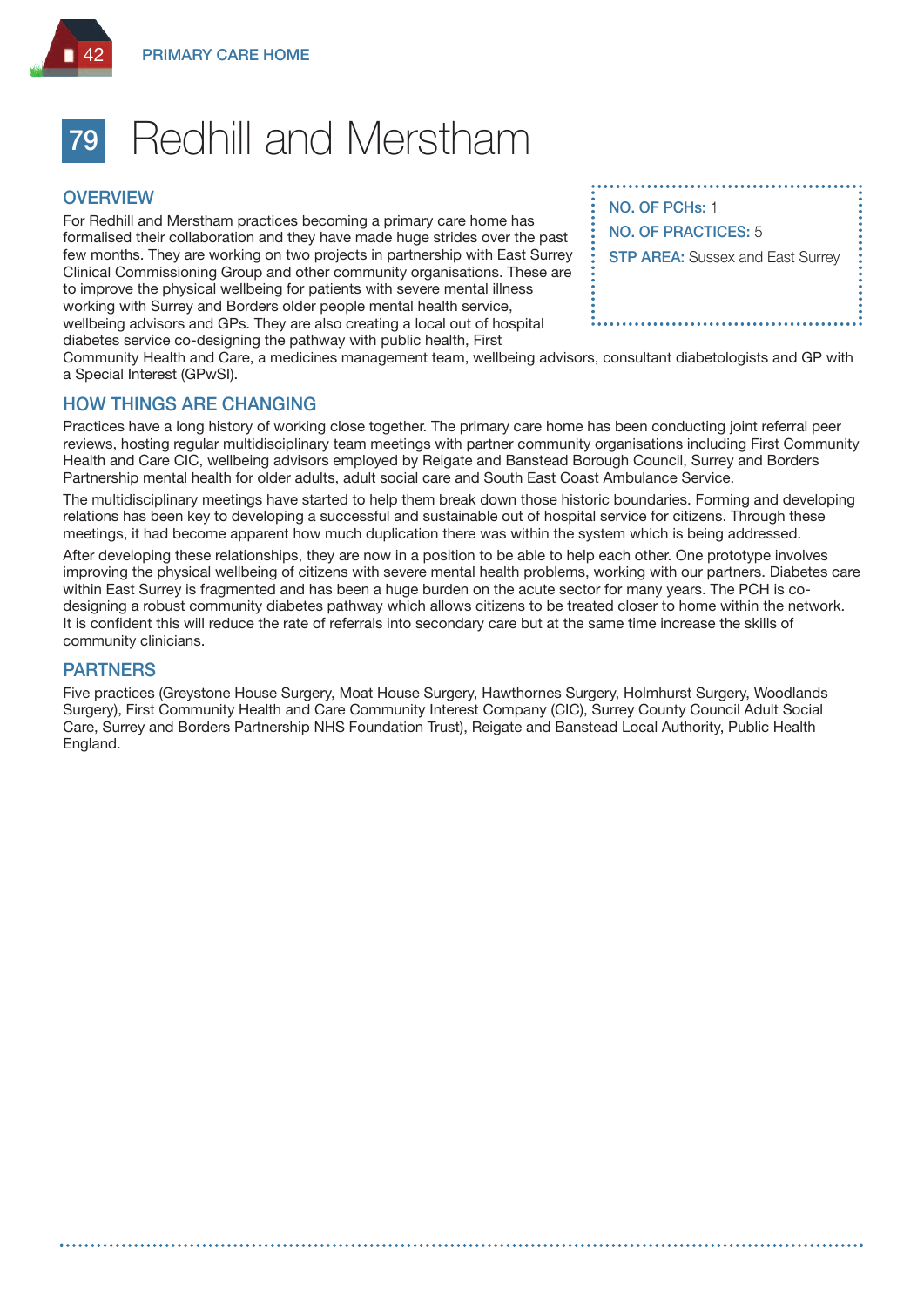

## <sup>80</sup> Lewes Health Hub

#### **OVERVIEW**

The three GP practices in the town of Lewes near Brighton serve a population of almost 30,000. A new development is due to bring a further 700 houses to the town centre. With increasing patient demand and decreasing staff morale, causing difficulties in staff recruitment, it was decided to use the potential for a new building as a catalyst to unite the three practices. Following the primary care home model, the practices are changing the way they care for patients by bringing together existing services to improve the movement of people, information and resources across health and social care and introducing new

roles such as clinical pharmacists and patient navigators to guide people through the care system.

#### HOW THINGS ARE CHANGING

The three GP practices of St Andrews, School Hill and Riverlodge have spent the last three years tentatively exploring how they could work together to create a better working environment and improve the quality of patient care at the same time as producing financial benefits. The alliance has been successful in its application to the Estates and Technology Transformation Fund which has recently provided financial support to look at new ways of working and designing a new building where the three practices can work together with community and voluntary services. This funding, combined with the support of High Weald Lewes Havens Clinical Commissioning Group, has enabled the alliance to make significant progress by taking time to focus on how patients experience their journey through the health and social care system. Whole practice meetings have been held, engaging all members of staff in exploring how the current system can cause frustration for patients and unnecessary contacts across primary and secondary care. Practice development teams, involving a cross section of all members of staff and local partners, are being developed to look at new ways of working to improve the experience of patients. The primary care home has come at the right time to help develop these ideas. This has produced engagement and enthusiasm from staff who are now developing a vision of the future.

#### **PARTNERS**

Three practices, Sussex Community NHS Foundation Trust, Sussex Community Development Association, Sussex Partnership NHS Foundation Trust.

NO. OF PCHs: 1 NO. OF PRACTICES: 3 **STP AREA: Sussex and East Surrey**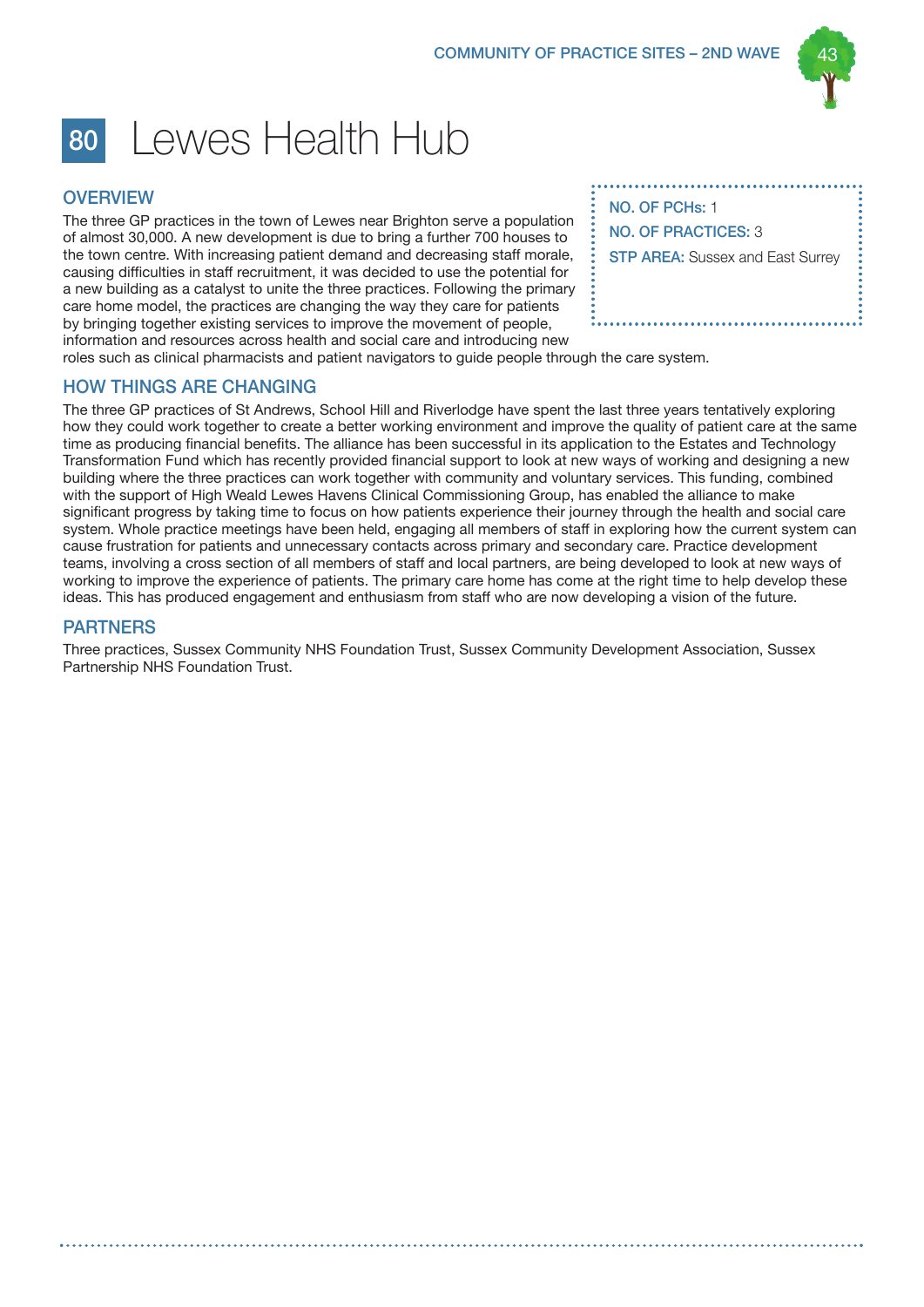# <sup>81</sup> Horsham

#### **OVERVIEW**

The practices have been working to develop a collaborative approach to delivering care in partnership with their clinical commissioning group, community services provider, mental health provider and West Sussex County Council. They are developing 'communities of practice' comprising local integrated primary care and community teams aligned with social care.

#### HOW THINGS ARE CHANGING

The primary care home is adopting initiatives that have been trialled by The

Healthy East Grinstead Partnership rapid test site to help deliver their vision of the model. Building on shared learning, they have gone live with a redesigned pathway for ordering dressings which will increase GP capacity and are launching self-referral to musculoskeletal physiotherapy.

The practices meet monthly to underpin their collaborative approach. They've now brought together their community teams into one multidisciplinary team wrapped around their seven practices, focussing on patients most at risk of admission. All patients are assessed and have a contingency plan developed and shared with other providers across their health system. They've worked with West Sussex Fire and Rescue Service to carry out home safety checks on those most at risk.

Every practice has a care co-ordinator who works with patients with non-medical issues and helps them to access relevant support. They have also employed a voluntary sector link worker who is working with the care co-ordinators across the primary care home to help patients access local groups and services.

The patient participation groups are working collaboratively to improve access to health and wellbeing services through Horsham District Wellbeing for their practice populations.

#### **PARTNERS**

Seven GP practices (Village Surgery, Rudgwick Medical Centre, Holbrook Surgery, Park Surgery, Courtyard Surgery, Riverside Surgery, Orchard Surgery), Sussex Community Foundation NHS Trust, Sussex Partnership Foundation NHS Trust, Horsham and Mid Sussex Clinical Commissioning Group, West Sussex County Council, Horsham District Wellbeing, Horsham District Council, West Sussex Fire and Rescue Service, Horsham and Mid Sussex Voluntary Action, Age UK Horsham, voluntary sector and other statutory organisations services.

NO. OF PCHs: 1 NO. OF PRACTICES: 7 **STP AREA: Sussex and East Surrey** 

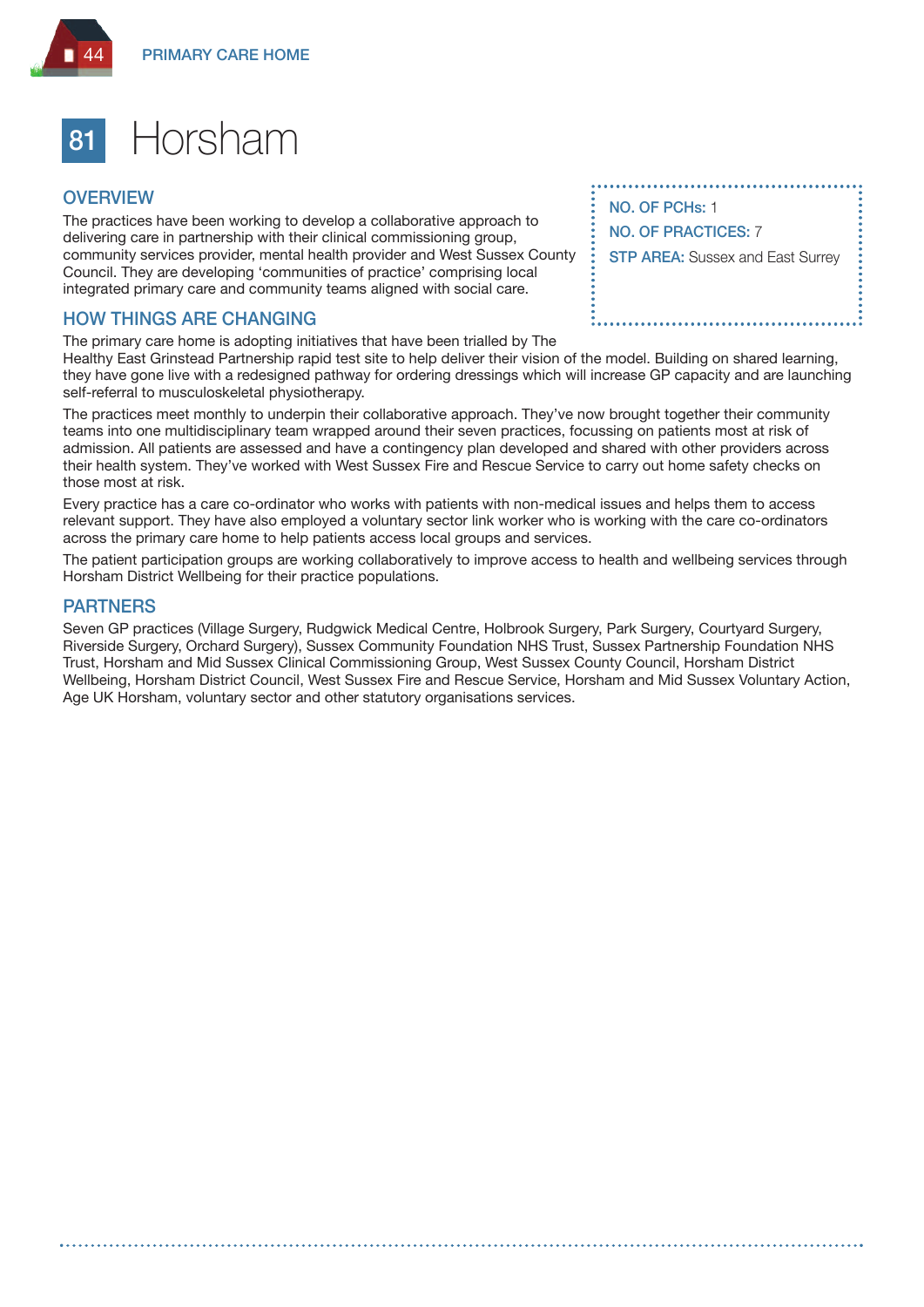

# <sup>82</sup> Burgess Hill and Villages

#### **OVERVIEW**

The practices have been working to develop a collaborative approach to delivering care in partnership with their clinical commissioning group, community services provider, mental health provider and West Sussex County Council. They are developing 'communities of practice' comprising local integrated primary care and community teams aligned with social care. The PCH is looking to improve capacity through adopting a locality approach to their paramedic visiting service.

#### HOW THINGS ARE CHANGING

Meeting monthly to underpin their collaborative approach, the primary care home is adopting initiatives that have been trialled by The Healthy East Grinstead Partnership rapid test site to help deliver their vision of the model. Building on shared learning, they are launching a redesigned pathway for ordering dressings which will increase GP capacity. They are piloting self-referral to musculoskeletal physiotherapy with the aim of spreading it across the PCH.

The PCH has brought together their community teams into one multidisciplinary team wrapped around their seven practices, focussing on patients most at risk of admission. All patients are assessed and have a contingency plan developed which is shared with other providers across their health system.

Every practice has a care co-ordinator who works with patients with non-medical issues and helps them to access relevant support. They have also employed a voluntary sector link worker who is working with the care co-ordinators across the primary care home to help patients access local groups and services.

#### PARTNERS

Five practices (Park View Health Partnership, Silverdale, The Meadows, The Brow), Mid Sussex Healthcare, Sussex Community Foundation NHS Trust, Sussex Partnership Foundation NHS Trust, West Sussex County Council, Mid Sussex Wellbeing, Mid Sussex District Council, West Sussex Fire and Rescue Service, Horsham and Mid Sussex Voluntary Action, Age UK West Sussex, voluntary sector and other statutory organisations.

#### NO. OF PCHs: 1 NO. OF PRACTICES: 5

**STP AREA: Surrey and East Sussex**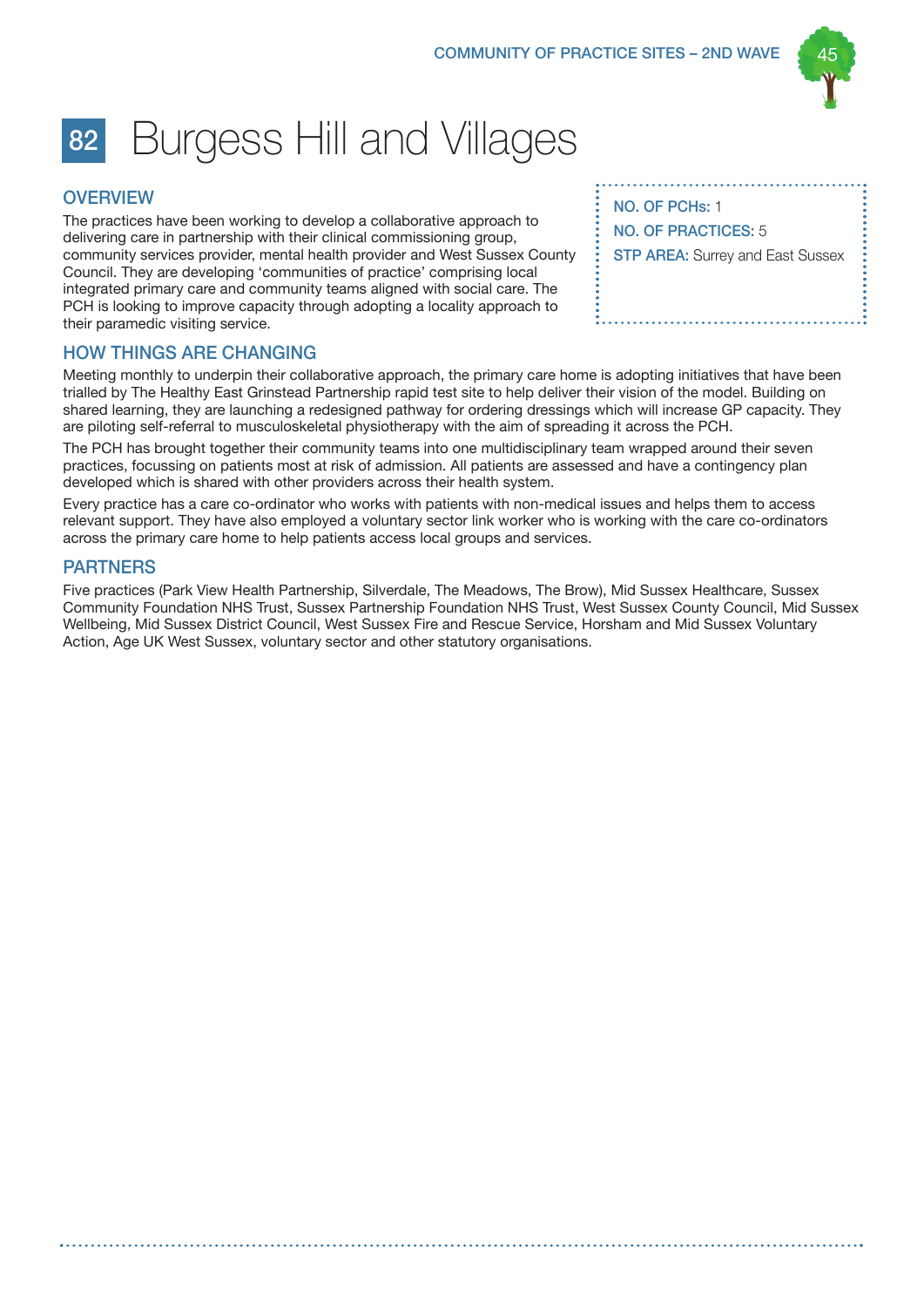83 Haywards Heath

The practices have been working to develop a collaborative approach to delivering care in partnership with their clinical commissioning group, community services provider, mental health provider and West Sussex County Council. They are developing 'communities of practice' comprising local integrated primary care and community teams aligned with social care. The PCH is working collaboratively to improve primary care capacity through a locality approach to on-the-day demand.

#### HOW THINGS ARE CHANGING

The PCH is learning from The Healthy East Grinstead Partnership rapid test site and adopting initiatives they have trialled. It is launching a redesigned pathway for ordering dressings to increase GP capacity and is planning to introduce self-referral for patients for musculoskeletal physiotherapy. Their community teams have been brought together into one multidisciplinary team wrapped around their seven practices, focussing on patients most at risk of admission. All patients are assessed and have a contingency plan developed which is shared with other providers across their health system.

Every practice has a care co-ordinator who works with patients with non-medical issues and helps them to access relevant support. They have also employed a voluntary sector link worker who is working with care co-ordinators across the PCH to help patients access local groups and services.

The practices meet monthly to underpin their collaborative approach. Plans for their patient participation groups to work collaboratively as part of the PCH are underway in partnership with the local council.

#### PARTNERS

Seven practices (Dolphins, Newtons, Northlands Wood, Lindfield, Cuckfield, Cowfold, Ouse Valley), Sussex Community Foundation NHS Trust, Sussex Partnership Foundation NHS Trust, West Sussex County Council, Mid Sussex Wellbeing, Mid Sussex District Council, West Sussex Fire and Rescue Service, Horsham and Mid Sussex Voluntary Action, Age UK West Sussex, voluntary sector and other statutory organisations.



#### **PARTNERS**

Sussex Community NHS Foundation Trust, Sussex Community Development Association, Sussex Partnership NHS Foundation Trust.

NO. OF PCHs: 1 NO. OF PRACTICES: 5 **STP AREA: Surrey Heartlands** 

NO. OF PCHs: 1 NO. OF PRACTICES: 7 **STP AREA: Surrey and East Sussex**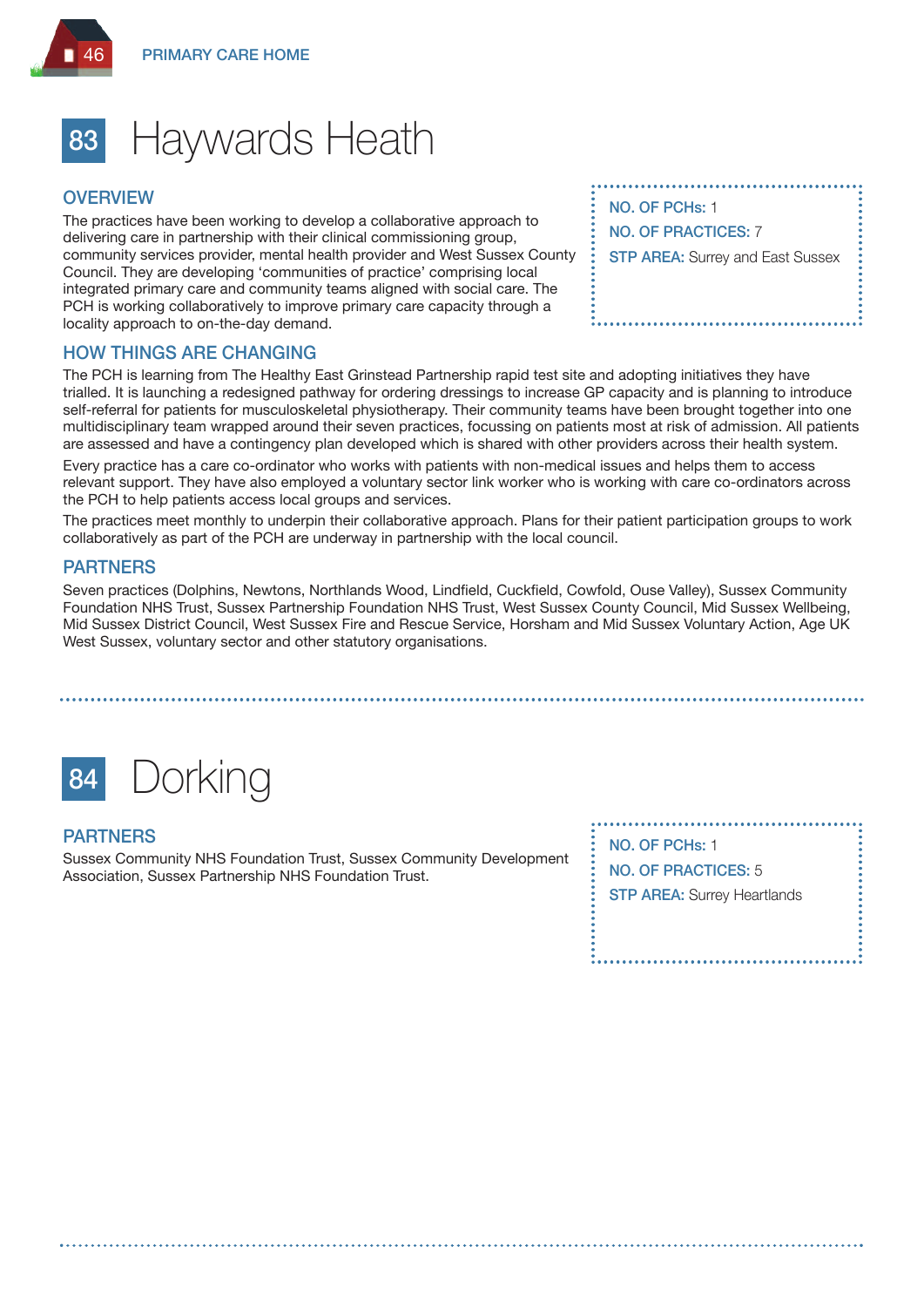

# 85 South Camden Primary Care **Neighbourhood**

#### **OVERVIEW**

Camden has a diverse population with high levels of social deprivation and mental health problems and a large student body including potentially vulnerable international students, often lost to the healthcare system. Mental health is one of the key areas which the primary care home plans to prioritise.

#### HOW THINGS ARE CHANGING

The primary care home is examining local population needs and demographics and is working closely with the adjacent Hampstead and

Kentish Town PCHs and neighbourhoods and Camden's Sustainable Insight Team. The team provides the data analysis which enables Camden Clinical Commissioning Group to measure performance, impact and value for money of its investment programmes and pilot schemes with the overall aim of improving health outcomes and value for the local population. The PCH is looking at more integrated ways of working and, having found a possible link between a neighbourhood frailty project and palliative care, is considering a potential pilot. Patient groups are increasingly involved in decision making as the PCH works towarding expanding services tailored to the specific needs of local communities.

#### PARTNERS

Seven practices, Central North West London Healthcare NHS Foundation Trust, Royal Free London NHS Foundation Trust, University College Hospitals NHS Foundation Trust, Camden Council, Camden and Islington NHS Foundation Trust and Voluntary Action Camden.

# 86 Hampstead Primary Care Neighbourhood

#### **OVERVIEW**

The practices around NW3, near the Royal Free Hospital, formally became a primary care home in December 2016 but have worked collaboratively for many years under the support of the wider Camden GP Federation (Haverstock Healthcare). The PCH has recently added to its list of practices in the group and now has seven, of differing sizes, covering around 50,000 patients.

#### HOW THINGS ARE CHANGING

Key activity within the neighbourhood has included running a four-week pilot

using a "frailty duty doctor of the day". This was staffed by a few experienced doctors from the practices and run under the governance structure of the wider Haverstock Healthcare Federation. The scheme involved practices, community and hospital services being able to call a doctor with access to patient notes throughout the day. The aim was to target those patients at immediate risk of hospital admission. During the pilot, more than 80 patients were seen and emergency admission to hospital was avoided in nearly 50% of cases. In some of the more urgent cases, admission to hospital took place more quickly than it might otherwise have done. Close working relationships were developed with the hospital assessment unit as well as community and palliative care teams. There are now plans to reintroduce the service along with the neighbouring primary care home. Work has continued in developing a meeting structure involving all practices. The main focus has been on delivering the comprehensive "Universal Offer", commissioned by Camden Clinical Commissioning Group, which aims to deliver universal and equal access to enhanced services for local patients. The neighbourhood has been successful in its bid for a pharmacist and the recruitment process is underway.

#### PARTNERS

Seven practices, Central North West London Healthcare NHS Foundation Trust, Royal Free London NHS Foundation Trust, University College Hospitals NHS Foundation Trust, Camden Council, Camden and Islington NHS Foundation Trust, Voluntary Action Camden.

NO. OF PCHs: 1 NO. OF PRACTICES: 7 **STP AREA: North Central London** 

NO. OF PCHs: 1

NO. OF PRACTICES: 7

**STP AREA: North Central London**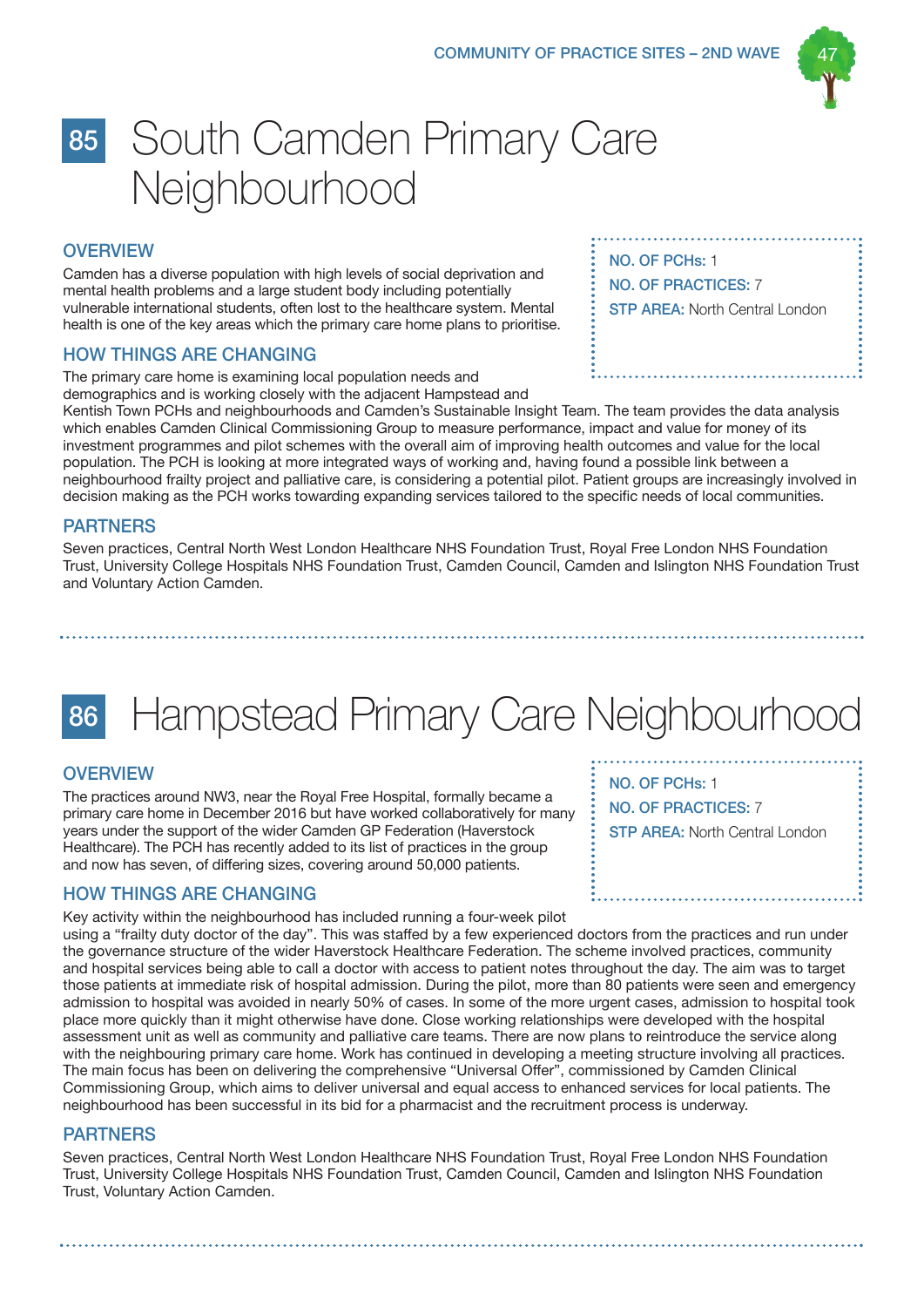

Thanet was chosen as one of the first primary care home rapid test sites and since then three more PCHs were launched in December 2015 to cover the whole of the district.

All are at varying stages of development but have a shared aim of providing tailored services that best meet the needs of patients. This will be realised using population health management methodologies and delivered through an integrated team with each PCH holding a capitated budget.

The primary care homes are the bedrock of the Integrated Accountable Care Organisation that is running in shadow form and will be fully functioning from April 2018. The overarching vision for Thanet is 'One Service, One Team, One Budget'.

#### HOW THINGS ARE CHANGING

With the three newer community of practice sites linked to Thanet's rapid test site, there's already been significant integration with all practices and community nursing combining to form one primary care nursing team. This is part of an integrated pathway around frailty.

Across all the PCHs, there is an acute response team providing care to patients in their own home for up to five days to avoid unnecessary hospital admissions.

Heath and social care coordinators have been brought into every practice providing non-clinical support to patients.

The PCHs have led to the creation of new roles, based on competency, to meet the needs of patients as well as additional training opportunities. There's been a great deal of engagement work with staff, patients and the public involved in the design and stakeholders involved across health, social care and the voluntary sector.

#### **PARTNERS**

Ten practices, Kent Community Hospital Foundation Trust, East Kent Hospitals University Foundation Trust, Kent County Council (social care), Kent and Medway Partnership Trust (mental health), Ageless Thanet, voluntary sector organisations including Age UK and Crossroads, Local Pharmaceutical Committee, Local Dental Committee, Local Ophthalmic Committee, Thanet Hospice, South East Coast Ambulance Service.

NO. OF PCHs: 3 (plus rapid test site, *see no. 9*) NO. OF PRACTICES: 10 **STP AREA: Kent and Medway**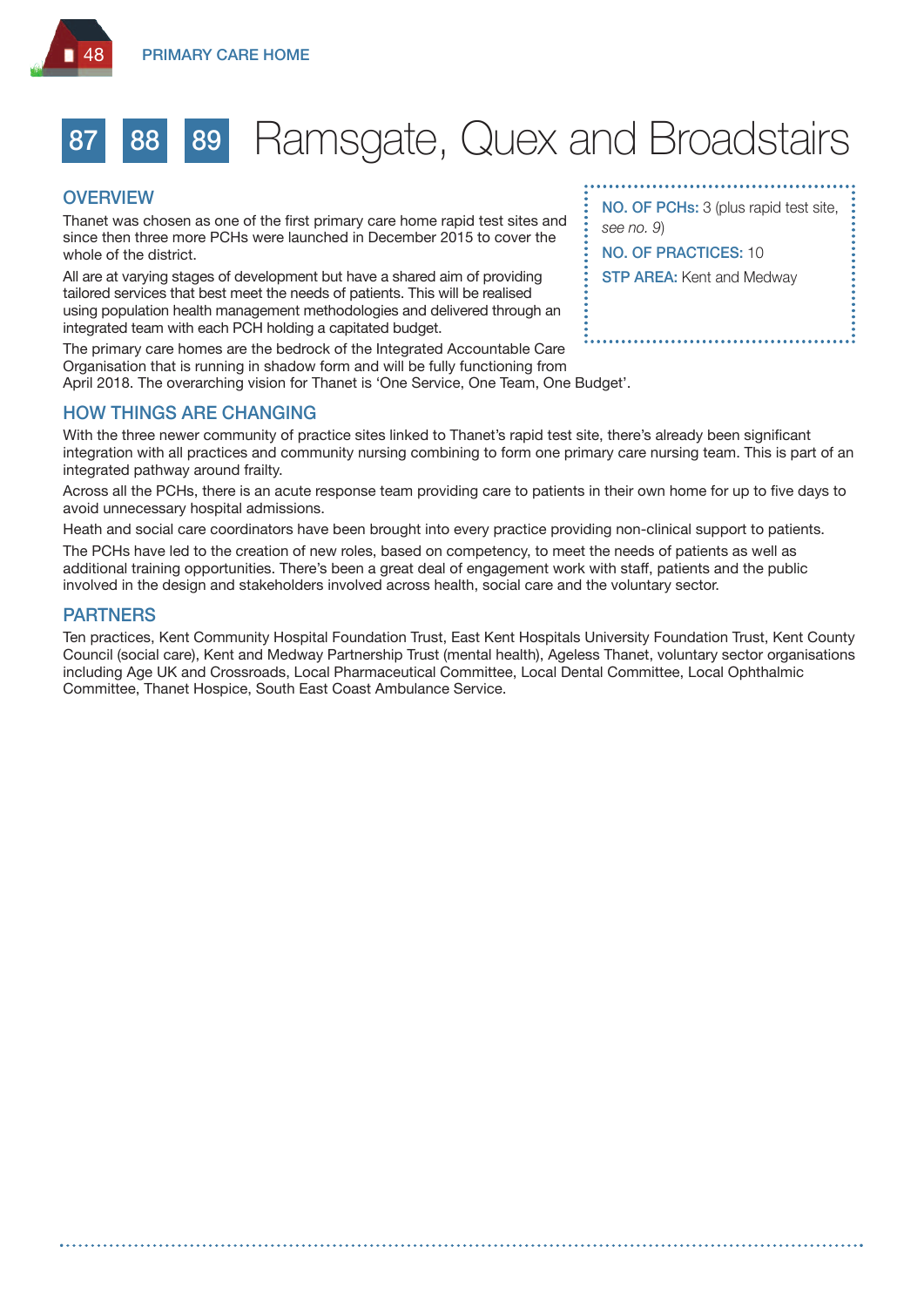

# <sup>90</sup> Newport District Neighbourhood Project

#### **OVERVIEW**

Newport is a rural market town, on the edge of an urban clinical commissioning group. Although the cottage hospital closed in 1989, the population is used to services close to home. The primary care home's vision is to reintegrate local community and practice staff, rather than silo based working. It is looking to provide an overarching community service with the aim that no Newport patient should be seen at a district hospital unless absolutely necessary.

#### HOW THINGS ARE CHANGING

Working with Telford and Wrekin Clinical Commissioning Group, its patient focus group and public health, the primary care home is piloting a social prescribing initiative based at the "hub". This allows GPs and reception staff (signposting training to come) to refer directly for advice to local authority services and community-run initiatives. This pilot scheme works in tandem with the local authority's healthy lifestyles team.

Working closely with their community trust, the PCH intends to start a wound care clinic, bringing patients from rural villages to access clinic-based care while accessing the "hub" at the same time so reducing feelings of isolation. This will reduce the general practice workload, allowing more time for long term conditions.

The partnership has been looking at the Buurtzorg way of working (founded in the Netherlands in 2006) and is planning to introduce pilot schemes in two local wards. There are plans to set up a local frailty service, identifying those most at risk for referral to a multidisciplinary team of professionals of GPs, mental health, local authority and community services staff.

Funding has been secured for a community phlebotomy service which will be based at the hub in future. A new population-based mental health scheme has been launched with the support of the community mental health memory team, Age UK coordinators, an Admiral Nurse (providing specialist support for dementia patients and their families) and the local authority. The musculoskeletal service is keen to use the hub's physiotherapy clinic space for multidisciplinary team working with on-site X-ray facilities. It's hoped that community medical clinics, for example those caring for patients with diabetes and respiratory problems, will use the hub's X-ray and outpatient facilities.

#### PARTNERS

Telford and Wrekin Clinical Commissioning Group, Shropshire Community NHS Trust, Telford and Wrekin Council, Telford and Wrekin Public Health, South Staffordshire and Shropshire Healthcare NHS Foundation Trust, Newport Cottage Care Centre.

#### NO. OF PCHs: 1

NO. OF PRACTICES: 2 **STP AREA: Shropshire and Staffordshire**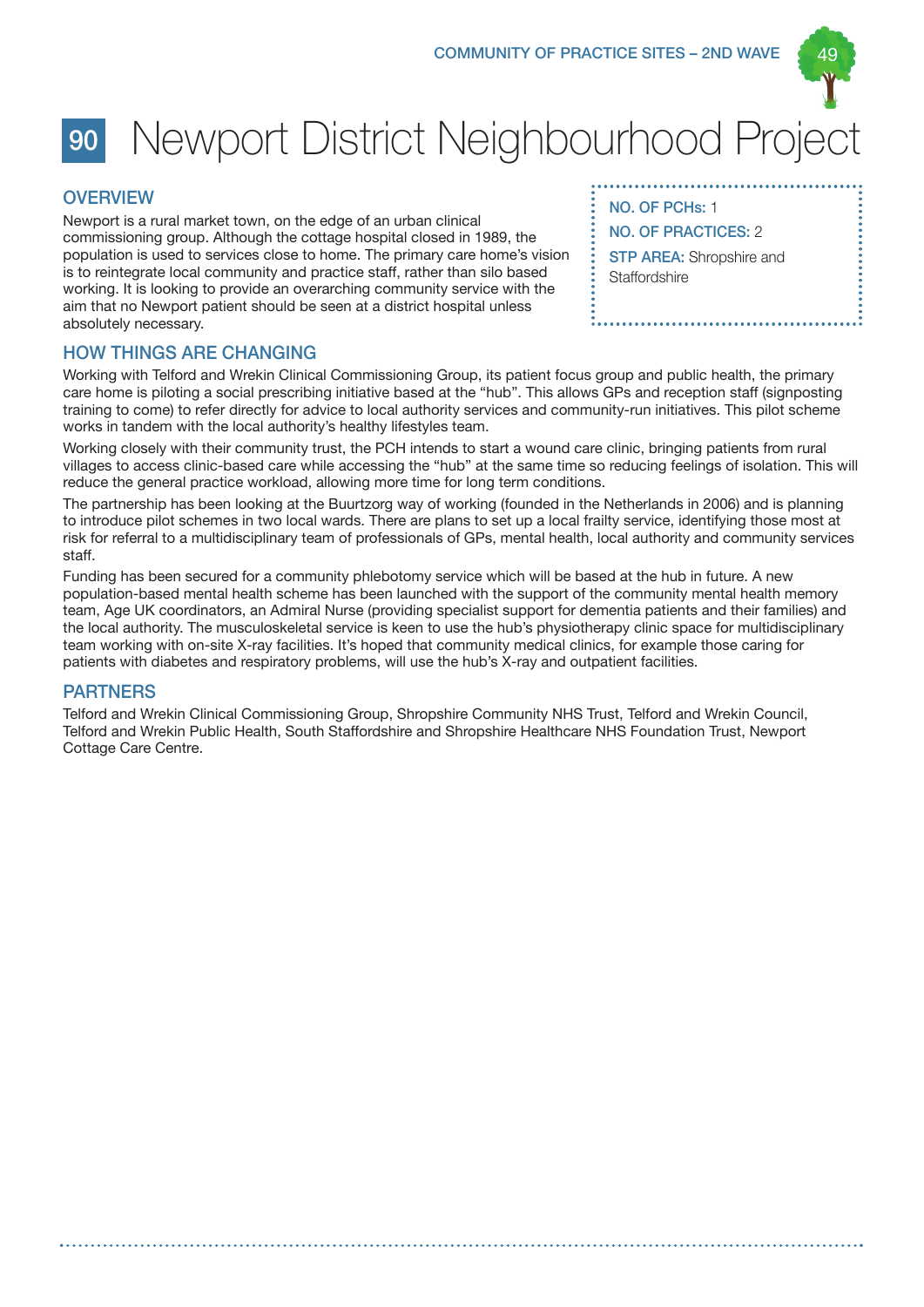50

# Community of Practice

*3rd wave – May/October 2017*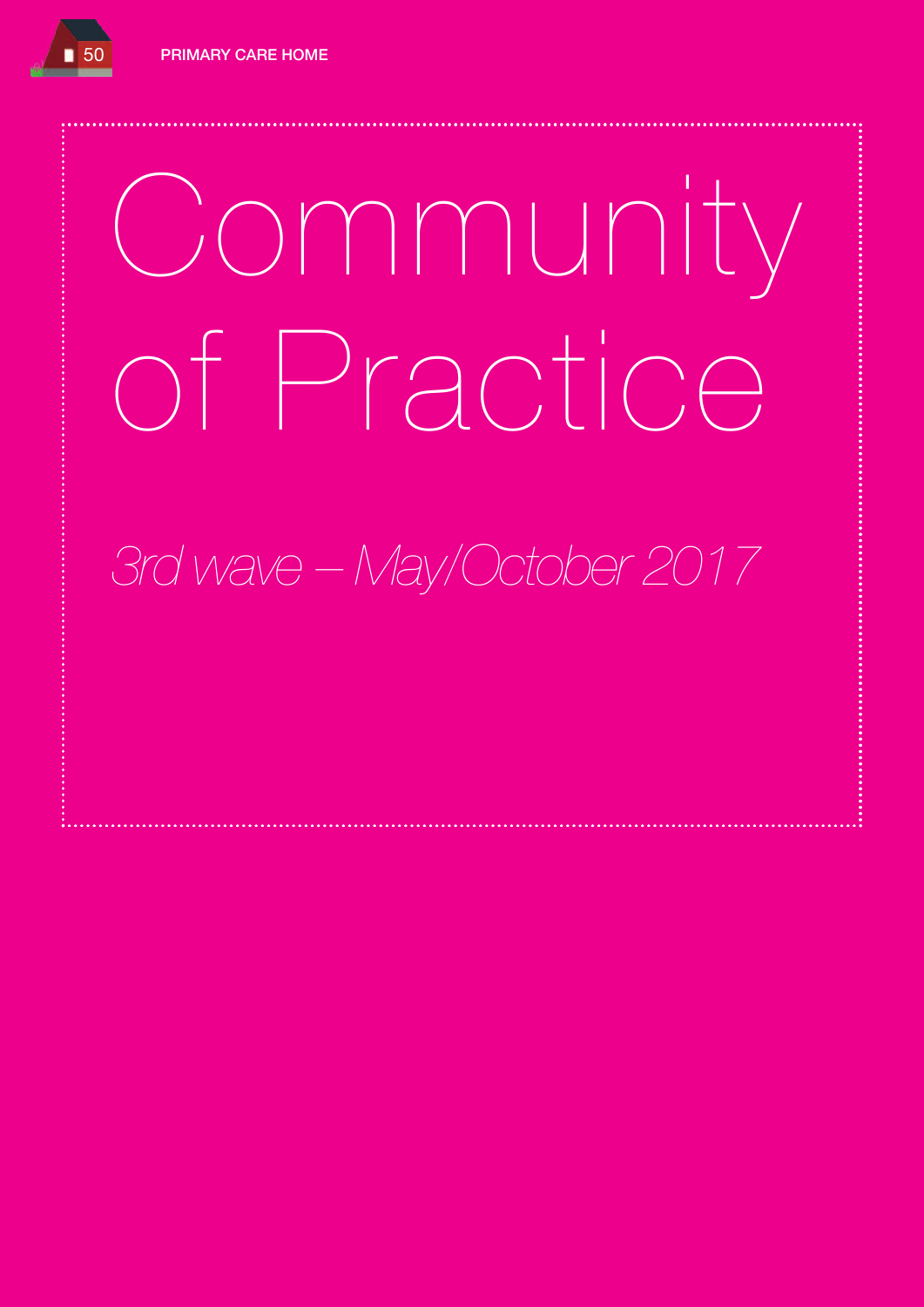# Lakeside Stamford

#### **OVERVIEW**

Stamford has been working as a pilot site for the development of neighbouring teams in South Lincolnshire. The aim is to develop and embed the primary care home model initially within the Stamford locality through the development of a combined clinical system, providing enhanced patient care and reduced bureaucracy.

The practices are part of Lakeside Healthcare, a Multispecialty Community Provider (MCP) vanguard. The PCH model is part of the overall transformation plan that Lakeside Healthcare has developed for South Lincolnshire.

For the last two years, the practices in Stamford have been having weekly meetings with all providers developing a range of proposals including a co-located minor injuries unit, community step up beds and plans for home visiting, residential and nursing home teams.

#### PARTNERS

Three practices (Lakeside Healthcare at St Mary's Medical Centre, Lakeside Healthcare at Sheepmarket Surgery, Lakeside Healthcare at The Little Surgery), Lincolnshire County Council, Lincolnshire Partnership Foundation Trust (mental health), Lincolnshire Community Health Services, South West Lincolnshire Care Consortium, North West Anglia NHS Foundation Trust.

### Granta and Shelford

#### **OVERVIEW**

The primary care home comprises Granta, a merged practice with sites in Sawston, Linton, Barley and Royston and Shelford a neighbouring practice.

The two practices' aspirations are aligned, focussing on multidisciplinary working. The Shelford/Granta boundary maps to the existing community team boundary. Discussions are at an advanced stage with Cambridge and Peterborough NHS Foundation Trust to second their community staff into the primary care home with a view to a full transfer in the future.

Among the plans are to pilot the acclaimed Buurtzorg model of community nursing which was founded in the Netherlands and is nurse-led.

It is also looking to move towards a John Lewis type model of ownership with all staff having a stake in the business, including the community staff moving across as well as any secondary care specialists who join.

Projects underway include the collaborative delivery of paediatrics, Ears, Nose and Throat (ENT) services and ophthalmology.

#### PARTNERS

Two practices (Granta Medical Practices and Shelford Medical Practice), Cambridgeshire and Peterborough Foundation Trust, Cambridgeshire Community Services, Cambridge University Hospitals NHS Foundation Trust.

### NO. OF PCHs: 1 NO. OF PRACTICES: 3 **STP AREA: Lincolnshire**

NO. OF PCHs: 1

NO. OF PRACTICES: 2

**STP AREA: Cambridgeshire and Peterborough** 

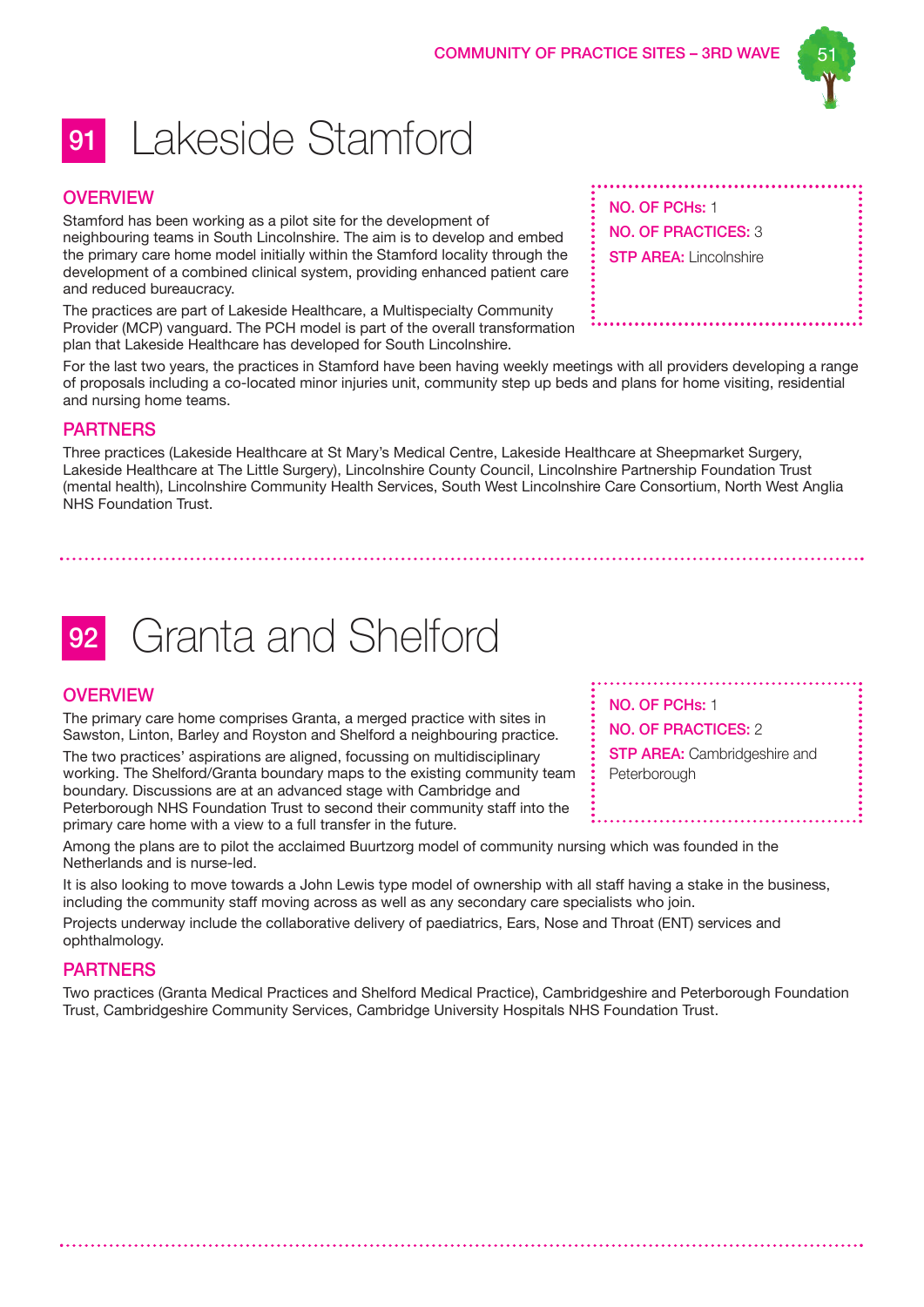

Alliance for Better Care, the GP federation for East Surrey, has been instrumental in creating four networks of practice. Redhill and Merstham (81) joined the community of practice in 2016. East Surrey Clinical Commissioning Group works closely with the federation and has made networks, the building blocks for their planned MCP in 2017 and 2018.

The federation is working with First Community Health and Care, the

community healthcare provider, in each of the networks focussing on five key themes – social isolation, falls prevention, 'a good death', physical health for people with mental health problems and diabetes care in the community. All practices have 'wellbeing advisors' attached to their surgeries and there are plans to work together to reduce social isolation in the Reigate and Horley Practice Network.

#### PARTNERS

Five practices (The Wall House Surgery, South Park Surgery, Birchwood Medical, Wayside Surgery, Smallfield Surgery), Alliance for Better Care, NHS East Surrey Clinical Commissioning Group, First Community Health and Care, Surrey and Borders Partnership NHS Trust, South East Coast Ambulance Reigate and Banstead social care.

### **96 97** Herefordshire Integrated Care Alliance

#### **OVERVIEW**

Taurus GP Federation is made up of all 24 GP practices in Herefordshire, who have collectively delivered the seven-day extended primary care access and other projects. Primary care at scale is being discussed between all practices to identify new ways of working, develop the workforce and raise standards within a unified primary care model.

#### NO. OF PCHs: 4

NO. OF PRACTICES: 24 **STP AREA: Hereford and** 

**Worcestershire** 

At the same time, there has been the development of the Integrated Care Alliance with providers coming together committed to collaborative working to ensure care is delivered closer to patients' homes. Herefordshire Clinical Commissioning Group have asked the alliance to redesign community services in a 'GP wraparound model'. With four localities in Herefordshire, the proposal is to develop four primary care home models in the county.

The current provider of the majority of community services, Wye Valley NHS Trust has emphasised the commitment to transformation with the creation of a specific community division (integrated care division) with a local GP as associate medical director to provide leadership.

The alliance believes that the model will deliver care that will facilitate their shared ambition to place the patient at the heart of the service offering.

#### **PARTNERS**

Taurus GP Federation, Wye Valley NHS Trust, 2gether Mental Health Trust, Herefordshire Local Authority, Herefordshire Clinical Commissioning Group.

NO. OF PCHs: 1 NO. OF PRACTICES: 5

**STP AREA:** Sussex and East Surrey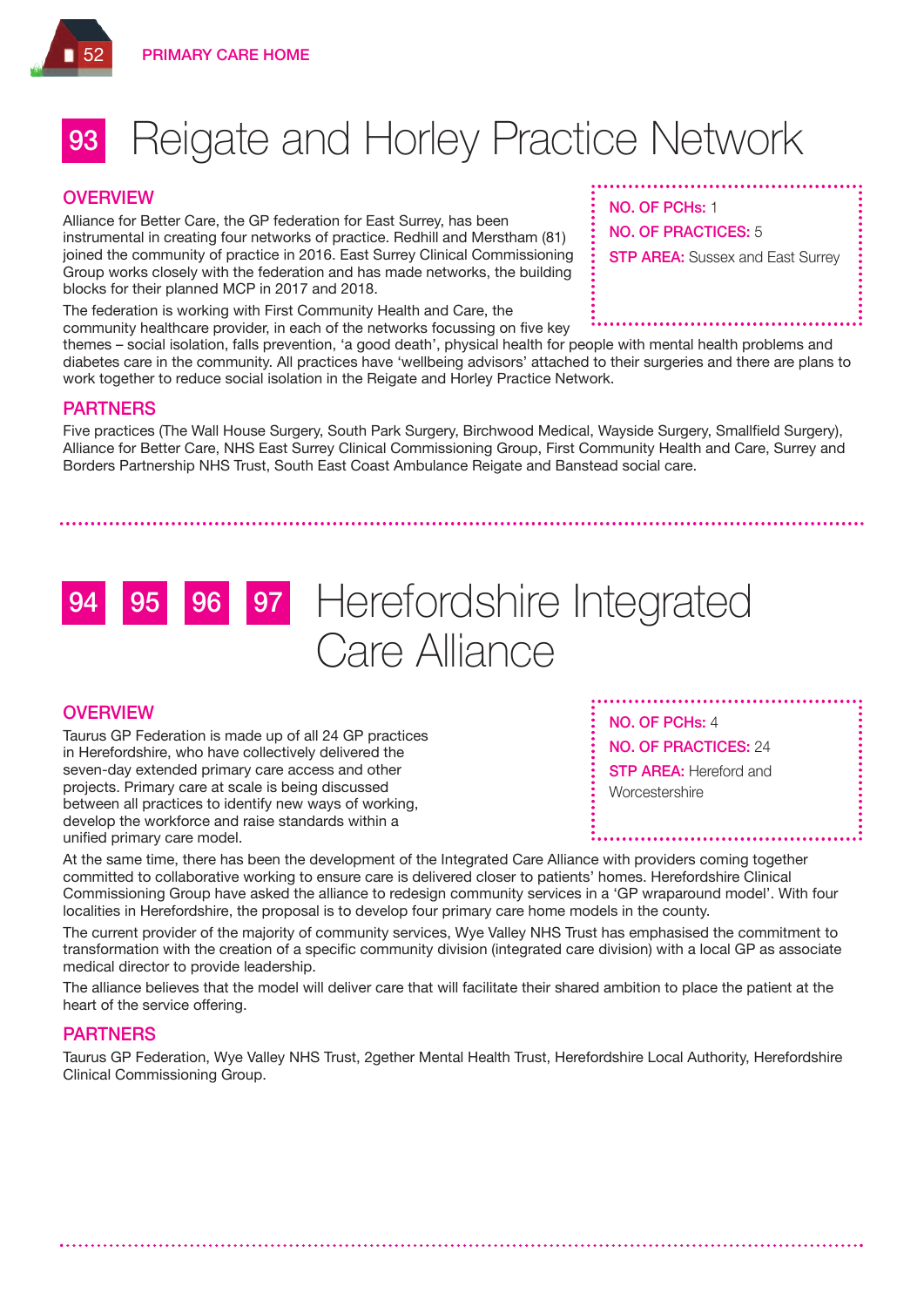

# 98 99 100 101 GP Alliance (Northampton)

#### **OVERVIEW**

The GP Alliance is a federation of GPs in the borough of Northampton. It has plans to develop four primary care homes and is developing plans for further sites within its footprint. The federations were established in

Northamptonshire in 2014. They were active participants in the development of the Northamptonshire Sustainability and Transformation Programme (STP) and have started to plan for the delivery of new care models.

The GP Alliance has been working with Northamptonshire Healthcare NHS

Foundation Trust (NHFT) and is close to forming a joint venture agreement. Three practices have already teamed up to provide their 33,000 patients with a new way to access emergency, same-day appointments. The new pilot service was launched in response to patient feedback and the practices are working with NHFT to explore how access to community services support in the "emergency hub" on those days might enhance the offer.

#### PARTNERS

GP Alliance (12 practices), Northampton Healthcare NHS Foundation Trust, Nene Clinical Commissioning Group.



# 103 104 Central Health Evolution

#### **OVERVIEW**

Central Health Evolution is a newly formed legal entity committed to sharing resources, policies and protocols and working for patients with immediate practices and local community services as per the primary home model. With Central Health Evolution, there are three emerging neighbourhoods.

The primary care homes have several workstreams focussed on integrating care locally. They are working with community nurses to geographically align with the neighbourhood populations. The PCHs are also providing a 'GP at the front door'

model to their acute trust's emergency department, and are working closely with them and the community team to develop this to a more sustainable integrated model. Work is underway on the enablers for this including estates, IT infrastructure and data sharing. Plans are to include the local mental health teams and local authority into the model in phase two.

#### PARTNERS

Eleven practices, Central North West London (CNWL), Camden and Islington Foundation Trust, Camden Council, University College Hospital London.

**Millennium Federation** 

#### **OVERVIEW**

Three practices from the Millennium Federation have agreed to work together to provide improved services to their population. Their aim is to improve the delivery of nursing services with integrated nursing within the primary care team.

All three practices are committed to sharing learning through regular meetings, building on relationships with partner organisations to deliver the model of care, evaluating and sharing experiences with each other and addressing any issues that they face to prevent recurring problems.

#### PARTNERS

Three practices (Manor Park Medical Practice, Beaumont Lodge Medical Practice, Westcoates Medical Practice), Leicester City CCG, Leicestershire Partnership Trust, Mental Health Trust, Leicester City Council, Public Health, various voluntary organisations, patient participation groups, Demontfort University, Leicestershire Social Services.

NO. OF PCHs: 1 NO. OF PRACTICES: 3 **STP AREA: Leicester, Leicestershire** and Rutland

NO. OF PCHs: 3

NO. OF PRACTICES: 11

**STP AREA: North Central London** 

NO. OF PCHs: 4 NO. OF PRACTICES: 12

**STP AREA: Northamptonshire**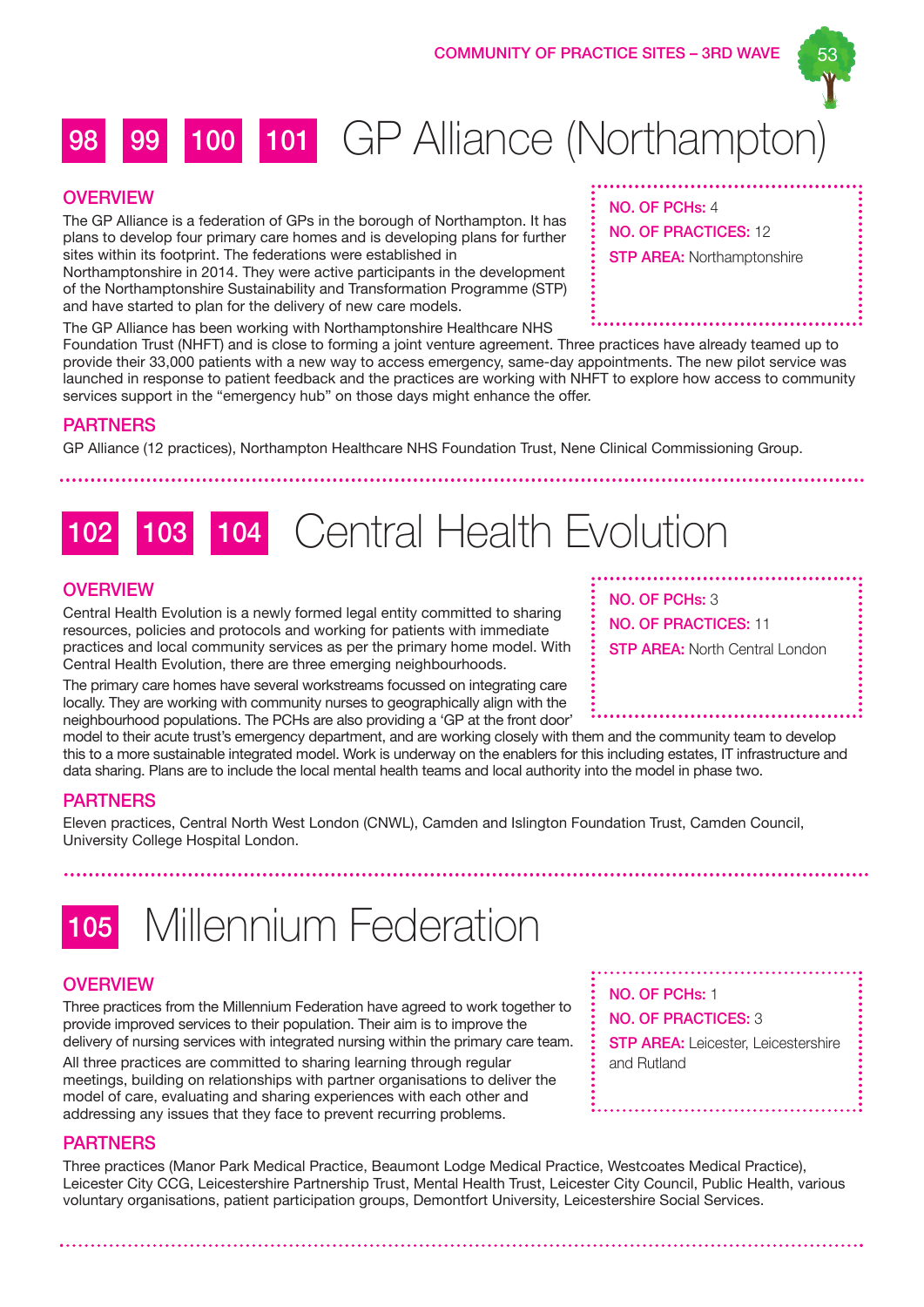<sup>106</sup> Fleetwood

The Fleetwood Practices have a long tradition of working together, formally coming together as a federation as Fleetwood Community Care in 2014. It was successful in bidding against the Prime Ministers Challenge fund and has been providing seven-day access to primary care services for its community for the past two years.

Fleetwood Community Care directly employs clinical pharmacists who work in the practices. With support from Fylde and Wyre Clinical Commissioning

NO. OF PCHs: 1 NO. OF PRACTICES: 3 **STP AREA: Lancashire and South Cumbria** 

Group, it has initiated the roll out of the IT system, EMIS Web, to community pharmacies and is developing an integrated approach to managing long term conditions such as chronic obstructive pulmonary disease (COPD) and hypertension between practices and community pharmacy.

The PCH has a Fleetwood multidisciplinary team for complex patients at risk of hospitalisation as well as a Fleetwoodwide home visiting service. The practices meet at least monthly to discuss neighbourhood priorities, services and issues. They also have a vibrant community engagement and activation group, 'Healthier Fleetwood'. This is a resident led community partnership. Partners include GP practices, other NHS providers, police, ambulance, fire and rescue, local authority, schools, voluntary sector, local sport clubs and associations. Its focus is on wellness and health creation.

#### PARTNERS

Three practices (Mount View, Broadway, The Fleetwood), Lancashire Care NHS Foundation Trust (mental Health), Blackpool Teaching Hospitals Foundation Trust (community nursing and therapy services), Fylde and Wyre Clinical Commissioning Group, Lancashire County Council, Wyre Borough Council, FCMS (out-of-hospital urgent care provider).

108 109 110 111 112 Mid Essex

#### PARTNERS

Provide (Community Services Provider), Essex County Council (Social Services), North Essex Partnership Foundation Trust, District Council and Community Voluntary Service.

NO. OF PCHs: 6 NO. OF PRACTICES: 29 STP AREA: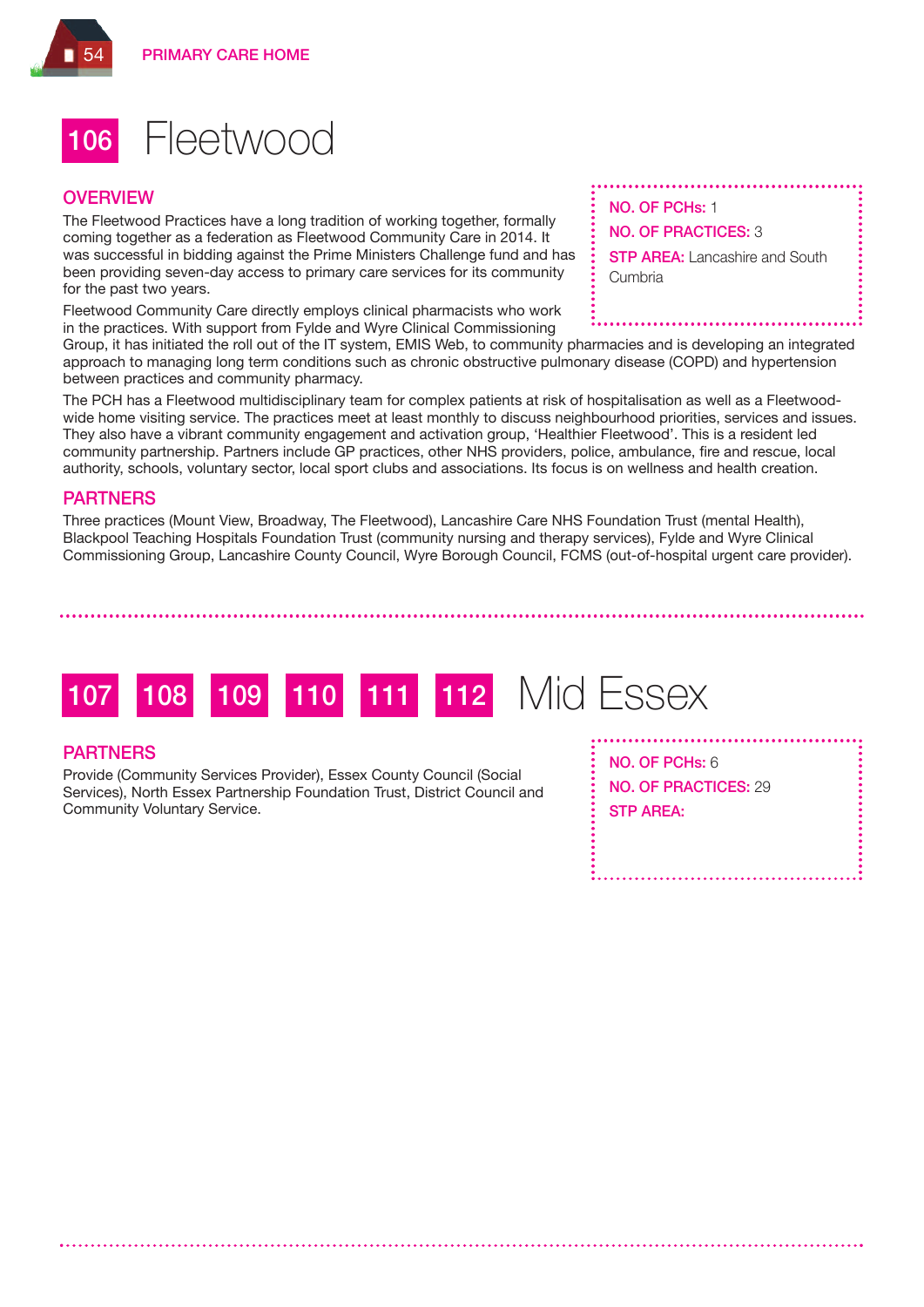# <sup>113</sup> North West Alliance

#### **OVERVIEW**

The partnership arrangements are in place to develop this primary care home and the local clinical commissioning group is supportive. Joint bids for services have been drawn up, a business plan is in place and an integration manager has been appointed. The PCH has submitted a bid to West Lancashire Clinical Commissioning Group for the pain management service iHELP. In 2016/17, the alliance is looking at a range of projects including proactive care and nursing home work in Beacon and North Meols, women's services, over 75s frailty assessments and joint training. It has bids with NHS

| <b>NO. OF PCHs: 1</b>                                                              |
|------------------------------------------------------------------------------------|
| <b>NO. OF PRACTICES: 5</b>                                                         |
| <b>STP AREA:</b> (Two) Cheshire and<br>Merseyside, Lancashire and South<br>Cumbria |

England to develop working at scale and has partnership arrangements in place to join practices administratively.

#### **PARTNERS**

Five practices (Beacon Primary Care, North Meols Medical Centre, The Family Surgery, The Marshside Surgery and Viran Medical Centre), West Lancashire Clinical Commissioning Group, Southport and Formby Clinical Commissioning Group.

# <sup>114</sup> Kentish Town

#### **OVERVIEW**

Kentish Town Primary Care Home is focussing on three areas to take this new model of integrated care to the next level: community mental health teams, social care and community and district nurses. The mental health burden in Camden is the second highest in the country so this is a key area for the PCH which is developing a primary care mental health team. This will bring a consultant and mental health specialist nurse into the group of practices. They will be involved in patient care planning, developing relationships across the practices and patient boundaries and, crucially, providing a bridge into the foundation trust.

#### NO. OF PCHs: 1

NO. OF PRACTICES: 6

**STP AREA: North Central London** 

The PCH is negotiating with the local authority to improve immediate access to carers and other social care provision, by expanding the current social care pilot within one of the practices. The pilot scheme has already shown great benefits in terms of improving integrated care for patients, particularly the frail elderly.

Kentish Town has long been aiming to close the gap between district/community nurses and practice based staff and care services. By fostering strong relationships with the local community trust, Camden Integrated Primary Care Service, the PCH is seeking to align its own services with those of the community nursing and rapid response admission avoidance teams to improve the joined-up care of frail and elderly patients.

#### PARTNERS

Camden Clinical Commissioning Group, Haverstock Healthcare, Camden and Islington NHS  Foundation Trust, Central and North West London NHS Foundation Trust, Royal Free London NHS Foundation Trust, University College London Hospitals NHS Foundation Trust, Whittington Health NHS  Trust, Age UK, Citizens Advice Bureau, Kentish Town Improvement Fund, The Tavistock and Portman NHS Foundation Trust, Camden Recovery Services and Health Education England.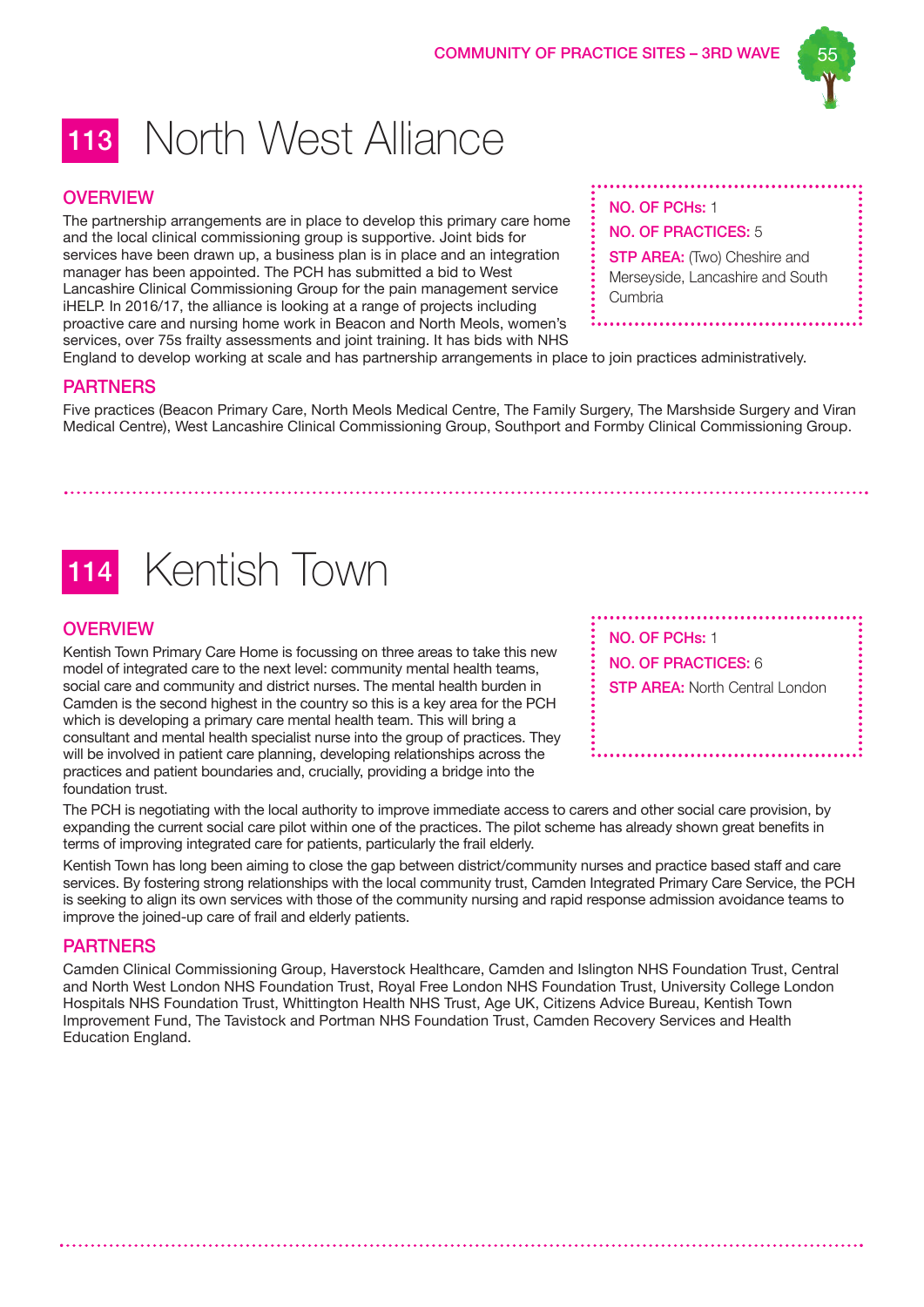

# Manchester (Central, North, South)

#### **OVERVIEW**

A great deal of progress has been made towards the PCH model locally although not carried out under that banner. GP clinical leads are now in place in all 12 neighbourhoods and some have been in post and active for about a year. Every neighbourhood has regular meetings involving all practices, health and social care partners and the voluntary sector.

Several grass roots initiatives have been identified and are being developed. Primary care is involved as an equal partner in citywide developments,

represented through the three locality federations (north, central and south) and a citywide umbrella federation.

#### PARTNERS

Manchester City Council, Central Manchester Foundation Trust, the Greater Manchester Mental Health Trust and the voluntary sector represented via the city's infrastructure organisation MACC (Manchester Alliance for Community Care).

128 Newham

#### **OVERVIEW**

Newham Clinical Commissioning Group is developing an accountable care system (ACS), building on the Integrated Care partnership established as part of the Integrated Care Pioneer programme. The Primary Care Home is an enabler for the development of an ACS.

Newham has an existing model of cluster-based primary care. It has an ambitious vision for developing primary care to play a leadership role in the

accountable care system and sees the PCH sites as a stepping stone to rolling out this model of care across the borough.

Examples of local services already commissioned to support the model include the diabetes pathway, with an extended role for primary care in managing all non-complex diabetes with patients having easy access to specialist advice. An extended hours access pilot scheme has been commissioned from the local GP federation, Newham Health Collaborative, and multidisciplinary teams have been established in GP clusters to support the co-ordinated care of patients with diabetes and those at high risk of hospital admission.

#### PARTNERS

Barts Health NHS Trust, East London Foundation NHS Trust, London Borough of Newham, and Stay Well Partnership (a third sector partnership).

NO. OF PCHs: 2 NO. OF PRACTICES: 18 **STP AREA: North Fast London** 

NO. OF PCHs: 12

NO. OF PRACTICES: 67

**STP AREA: Greater Manchester**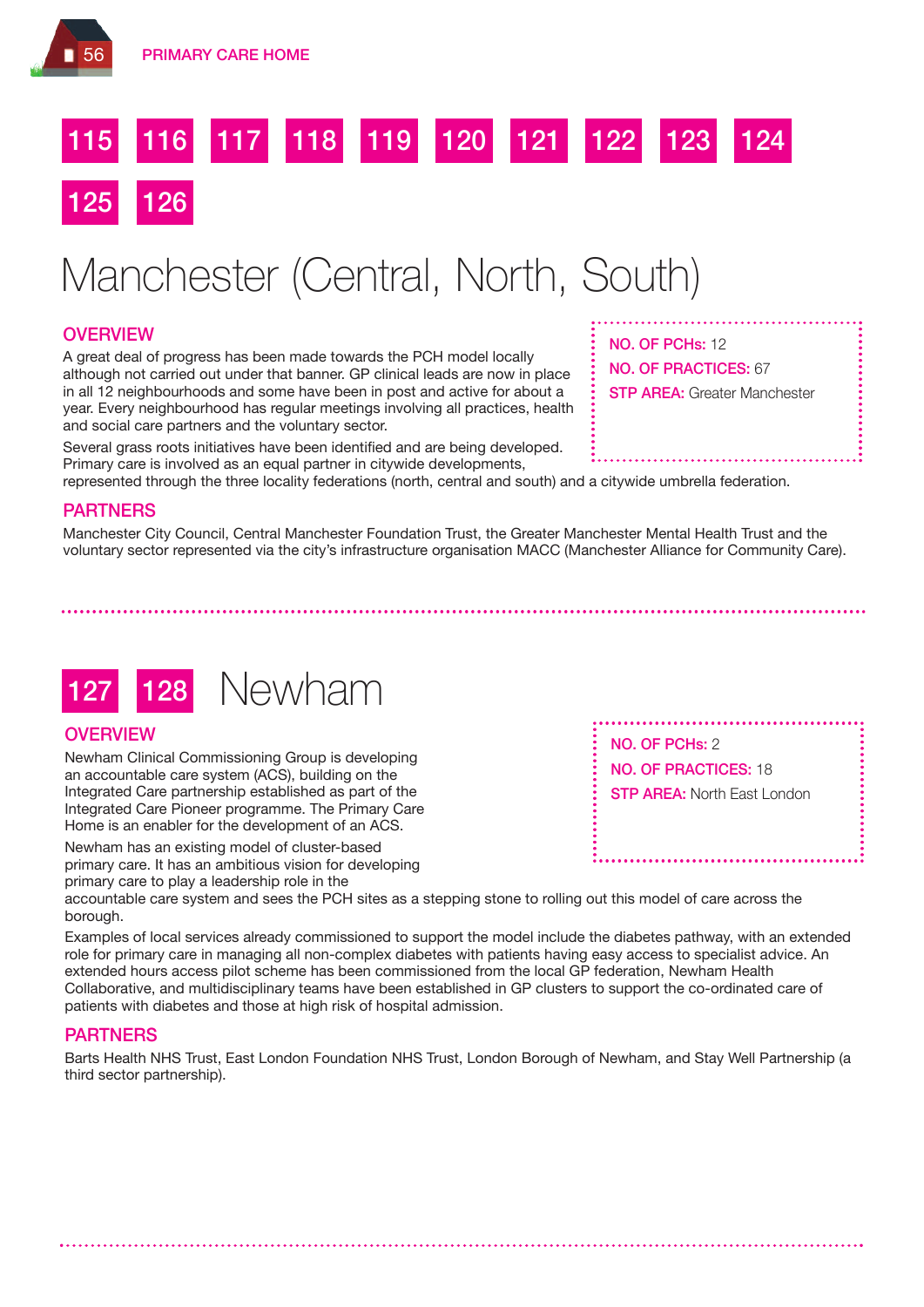

# South Staffordshire and Surrounds

#### **OVERVIEW**

Nine localities have been created with most meeting on a regular basis as providers. Each locality is at different stages of development and has focused on the priorities that are most important to their area. These include network surgeries providing same day access, flu clinics and longer appointments for older people.

The primary care home is exploring new, more efficient ways of working, for example, by sharing the workforce and some backroom functions and

NO. OF PCHs: 6 NO. OF PRACTICES: TBC

**STP AREA: Staffordshire** 

focussing on strategic planning and integrated and multidisciplinary team working. It is also aligning its enhanced service contracts to deliver a collaborative approach by practices. It has developed a collaborative nursing home local enhanced service and has pump primed the project management in Stafford Town to enable practices to pool the funding and zone the practices to care home. It employs an advanced nurse practitioner to provide weekly visits to homes.

#### **PARTNERS**

Stafford and Surrounds Clinical Commissioning Group, Cannock Chase Clinical Commissioning Group, South East Staffordshire and Seisdon Peninsula Clinical Commissioning Group, Staffordshire and Stoke on Trent Partnership Trust, South Staffordshire and Shropshire Foundation Trust, Support Staffordshire, South Staffordshire Local Medical Committee and South Staffordshire District Council.

### **Exeter Primary Care**

#### **OVERVIEW**

The primary care home is working on an emerging vision. It is building on the foundations of Integrated Care Exeter PCH, which joined the community of practice in December 2016. Plans are to run them with similar programme design, each with three clusters working virtually. Ultimately, it is anticipated there will be three or more PCHs across Exeter, the exact footprint of these is not yet clear but will emerge with greater collaboration and GP involvement.

They will be looking at population segments, carrying out pilot schemes and

learning to work together to provide better care focused on the needs of the individual. The size and make up of each will reflect the needs of local people, taking into account factors such as population growth, morbidities, frailty index and public health data. It has secured funding to develop primary care pilot projects.

#### **PARTNERS**

New Devon Clinical Commissioning Group, Royal Devon and Exeter NHS Foundation Trust, Westbank South West Academic Health Science Network, Exeter CVS and Devon Partnership Trust.

NO. OF PCHs: 1 NO. OF PRACTICES: 9 STP AREA: Devon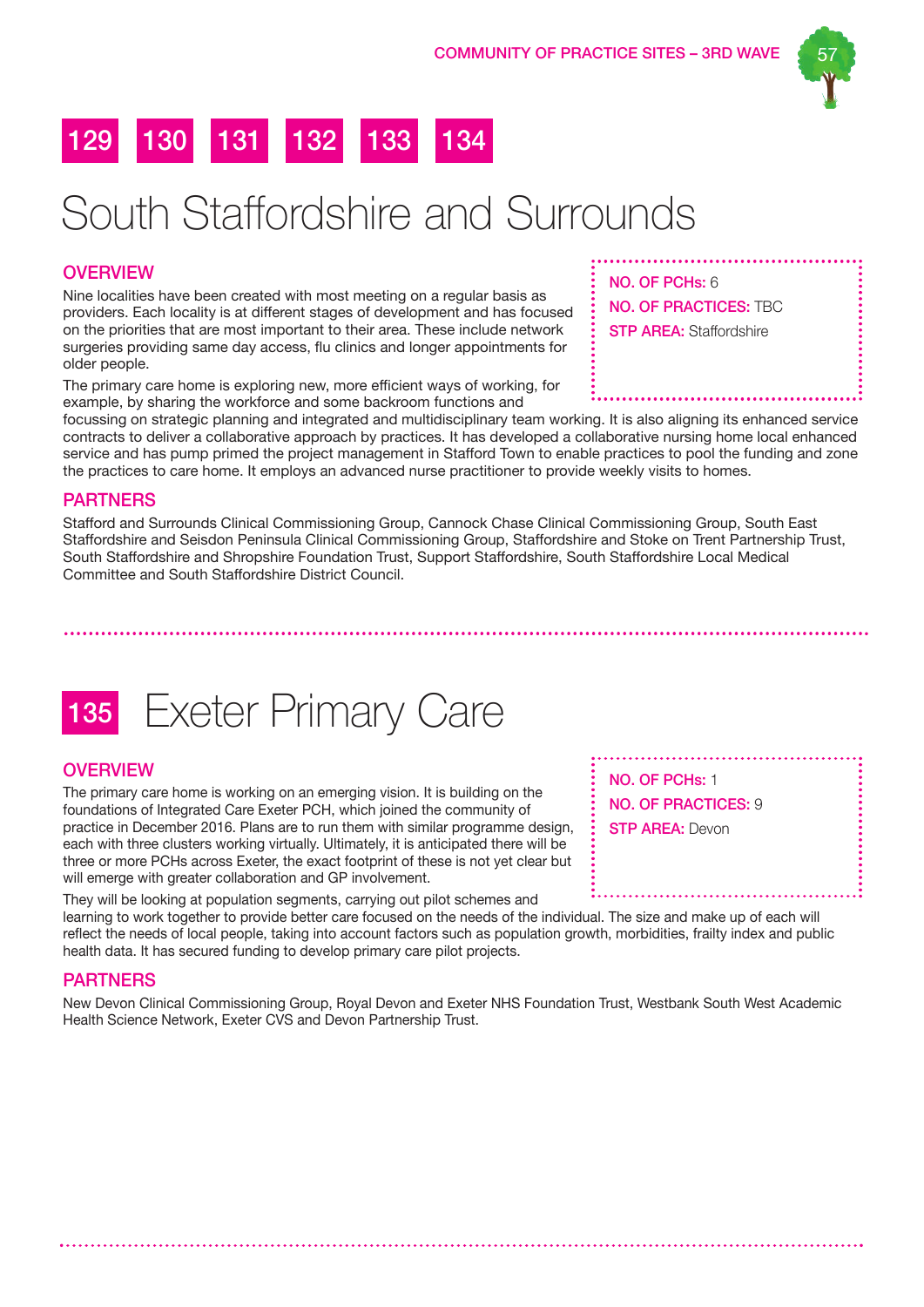# **36** Newquay and Petroc

#### **OVERVIEW**

The locality has a history of working well with its community teams and the voluntary sector. The Newquay pathfinder, which led to the Living Well experiment in Cornwall, showed to the practices, clinicians and patients the greater gains that could be realised by working differently together. The practices are keen to find ways to build on that experience.

One of the local practices provides medical cover for the local community hospital and all will need to be part of a wider discussion over the coming months about the role and function of community hospitals. The locality has a

history of looking at different and new ways of working and sees the primary care home model as a way of bringing things together and moving onto the next stage.

#### **PARTNERS**

Three practices (Narrowcliff Surgery, Newquay Surgery, Petroc Surgery), Kernow Health Community Interest Company, Royal Cornwall Hospitals NHS Trust, Cornwall Partnership NHS Foundation Trust and Age UK.

# South Worcestershire Alliance

138 139 140 141 142

#### **OVERVIEW**

The goal of the South Worcestershire Alliance is to help people live well in supportive communities where care is joined up and delivered in the best place, by the most appropriate person and is underpinned by specialists.

The seven primary care homes aim to improve seven-day access to care by integrating primary and community teams with specialist support and promoting prevention and self care, especially among those most at risk.

They are determined to ensure that decisions are made based on the needs of the individual rather than the organisation. The alliance believes care should be provided at home wherever possible and GP practices should be at the heart of delivering that care.

The PCHs believe the depth of relationships and work to date will enable them to progress at pace, providing valuable learning and transferable design across their footprint.

The alliance has taken the learning from the new care model vanguards and international best practice to influence their vision and develop their principles. This has included Canterbury in New Zealand, the Burtzorg model in the Netherlands and the "best for Ester" approach from Sweden to ensure patients are at the centre of their design.

It is working closely with colleagues across Worcestershire who are already part of the primary care home community (Redditch and Bromsgrove Alliance, Wyre Forest Alliance). The alliance hope to strengthen and unite that approach formally across the county.

#### **PARTNERS**

Stay Well Healthcare (GP Federation), Worcestershire Health and Care NHS Trust, Worcestershire County Council, Worcestershire Acute Hospitals NHS Trust and South Worcestershire Clinical Commissioning Group.

#### NO. OF PCHs: 1 NO. OF PRACTICES: 3 **STP AREA: Cornwall and the Isles** of Scilly



NO. OF PRACTICES: 32 **STP AREA: Herefordshire and** 

Worcestershire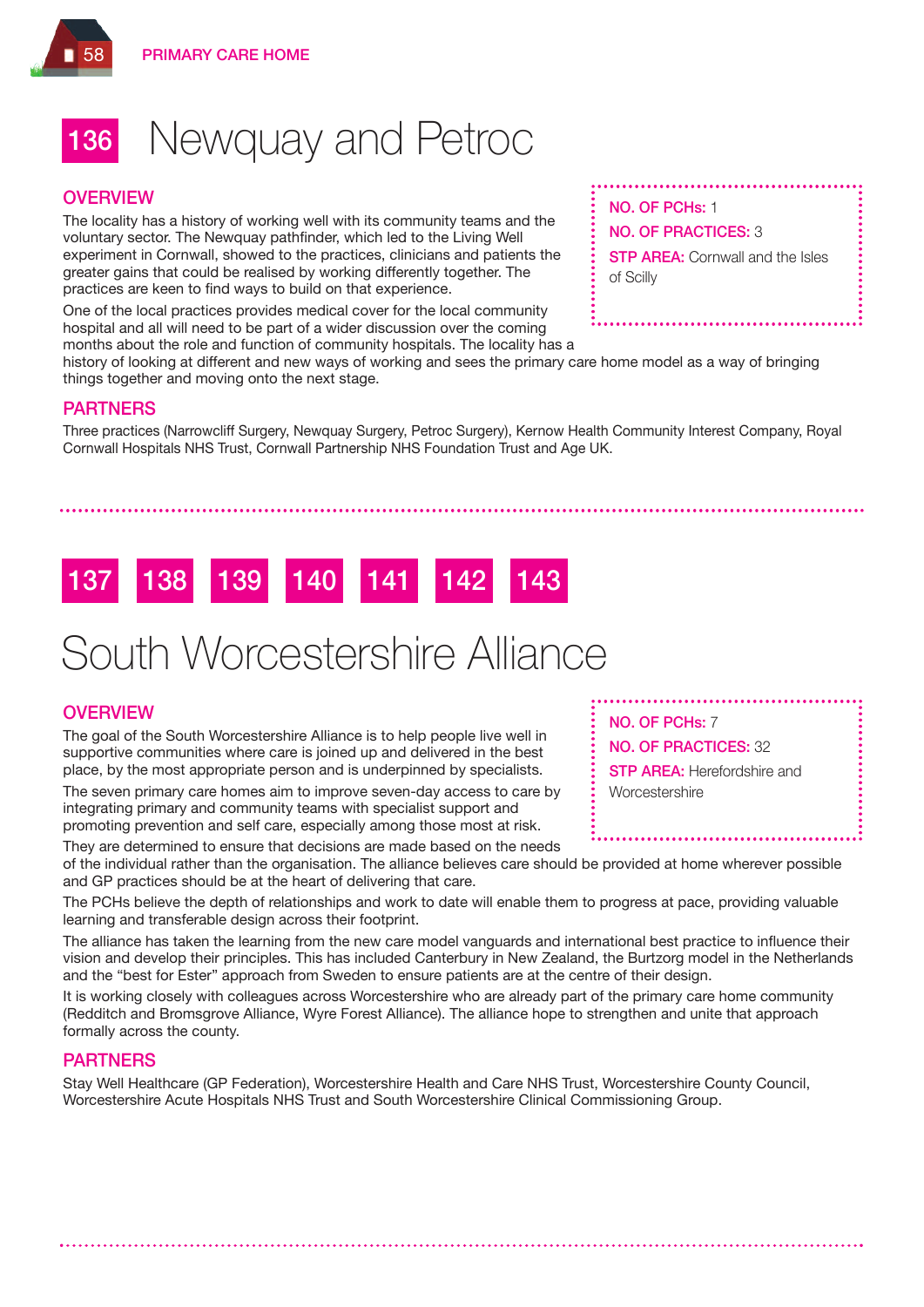

# Warwick North, Coventry and Rugby

144 145 146 147 148 149 150 151 152 153 154

#### **OVERVIEW**

Both Warwickshire North and Coventry and Rugby Clinical Commissioning Groups are engaged in an STP-wide out of hospital design process which has included discussions with a range of partners, including acute providers, general practice, public and patients. This is looking at neighbourhood, placebased care around a footprint of GP practices covering a list size of 30- 50,000 which fits well with the primary care home.

NO. OF PCHs: 11 NO. OF PRACTICES: 104 **STP AREA: Coventry and Warwickshire** 

Warwickshire North, in common with the national picture, faces the challenge of managing the needs of an ageing population and the increasing prevalence of long term conditions and dementia which impact on the rising levels of frailty and dependence. The region provides care to around 188,000 people from 28 practices. The growing population has seen an increase in older, frail and vulnerable populations which has put pressure on services and housing needs. With planned developments of 25,400 additional properties across Warwickshire North, this pressure is likely to increase.

Practices have agreed to align into four geographic areas to develop interdisciplinary hubs. These are supported by South Warwickshire Foundation Trust's locality based community teams blending general community support with specialist nursing emergency response and intermediate care. The aim to build on this by developing the hubs so that they are also supported by social care and the third sector, tapping into the large range of community workers and social prescribing offers that already exist. The shared vision is to support the frail and vulnerable to maximise their independence and empower them to make choices that fit with their lives and deliver better outcomes for health and wellbeing.

There are 76 practices across Coventry and Rugby Clinical Commissioning Group. In Coventry, the group is developing integrated neighbourhood teams to achieve integrated working across all agencies to ensure the individual needs of frail and elderly patients can be met in the community. It is also looking to reduce avoidable, unplanned hospital admissions, minimise hospital stays and GP visits, maximise independence and support frail, elderly people to enable them to live well and independently for as long as possible in their own home. Other aims include ensuring that patients receive the appropriate level of care and reduce reliance on statutory agencies. The integrated neighbourhood teams are a different way of working that is all about collaboration and depends on information sharing between health and social care professionals.

#### PARTNERS

104 practices, Warwickshire North Clinical Commissioning Group, Coventry and Rugby Clinical Commissioning Group, Coventry and Warwickshire Partnership NHS Trust, Warwickshire Federation, public health, mental health, third sector.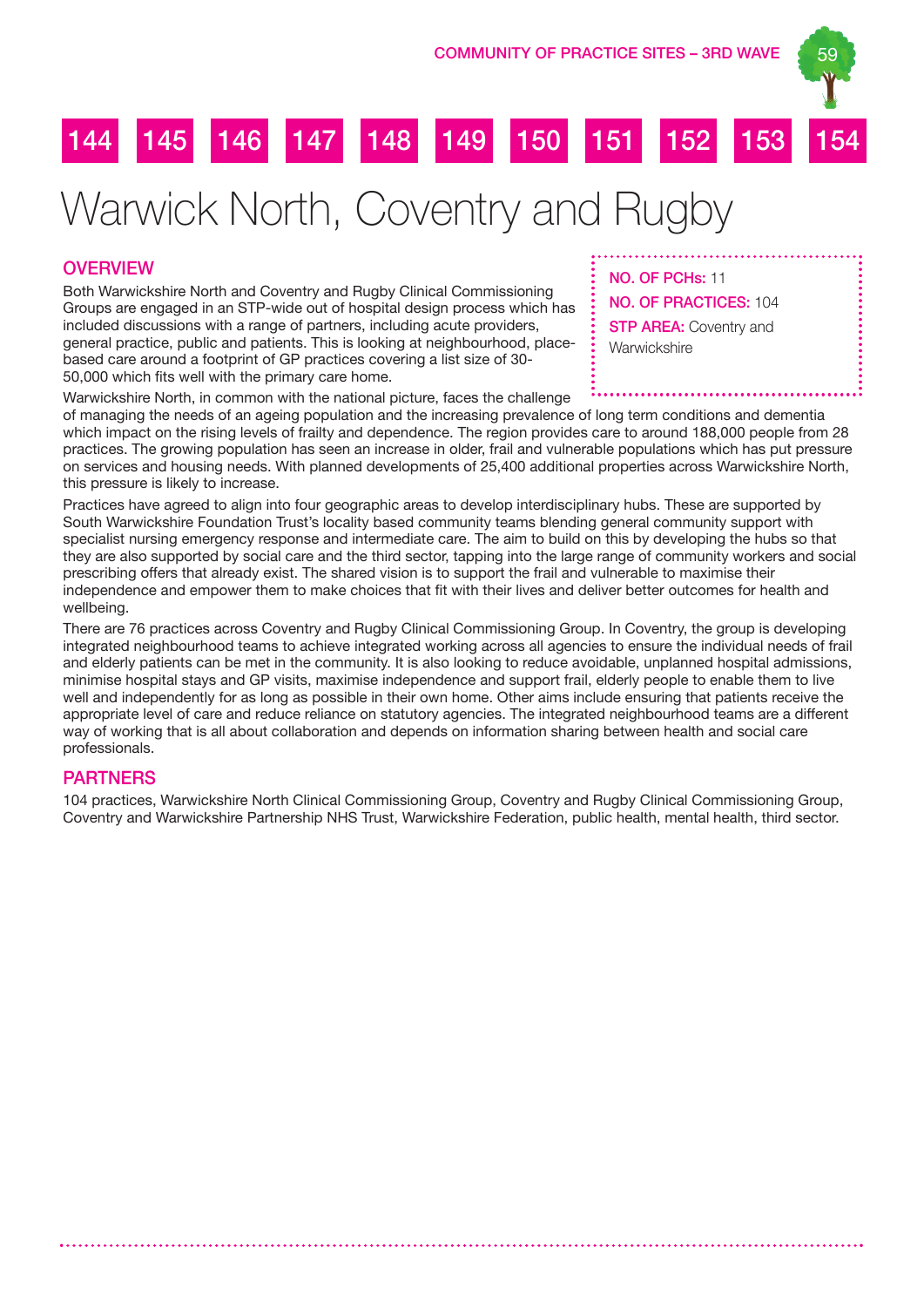

### 156 157 158 North West North Tyneside

#### **OVERVIEW**

North West North Tyneside consists of four locality groups of practices with registered populations of more than 45,000 each. The 29 practices have a long history of working in locality groups, and are migrating these groups into four primary care homes – Whitley Bay, North Shields, Wallsend and North West Tyneside – to cover the whole population.

North West North Tyneside faces problems common to much of the North East, including recruitment challenges, increased morbidity and elderly and frail people with no family nearby, and the perennial challenge of getting different ICT systems to communicate with each other.

NO. OF PCHs: 4 NO. OF PRACTICES: 31 **STP AREA: Northumberland, Tyne** and Wear

The primary care homes are developing to address this. Recruitment can be managed on a PCH or federation basis, allowing new staff to choose a portfolio role or work in a single practice. The portfolio opportunities so far include frailty specialists for the frailty service in each PCH and clinical lead roles in health checks, cardiovascular disease (CVD) and gynaecology.

New community care pathways (deep vein thrombosis and menorrhagia) care for patients closer to home, through interpractice referrals within PCH areas. Primary care navigators in each practice further reinforce the sense of community.

Each PCH is developing a model for extended hours and same day access, with a steering group of local practice representatives, and with setup, project management, governance, employment, registrations and contract management supplied by the GP Federation (TyneHealth).

The PCHs, via the GP Federation, coordinate nursing student placements and apprenticeships, and primary care research, which they hope will make North West North Tyneside even more attractive to clinical staff and a healthier place for people to live.

#### **PARTNERS**

Twenty-nine GP practices (five Care Quality Commission, CQC, Outstanding, 24 CQC Good); Northumbria Healthcare NHS Foundation Trust; Newcastle upon Tyne Hospitals NHS Foundation Trust; Northumberland, Tyne and Wear NHS Foundation Trust; North Tyneside Council's adult social care, children's social care, public health including health visitors and school nurses; voluntary sector: VODA (Voluntary Organisations Development Agency); Age UK North Tyneside; TyneHealth (GP Federation for all 29 practices) and NHS North Tyneside Clinical Commissioning Group.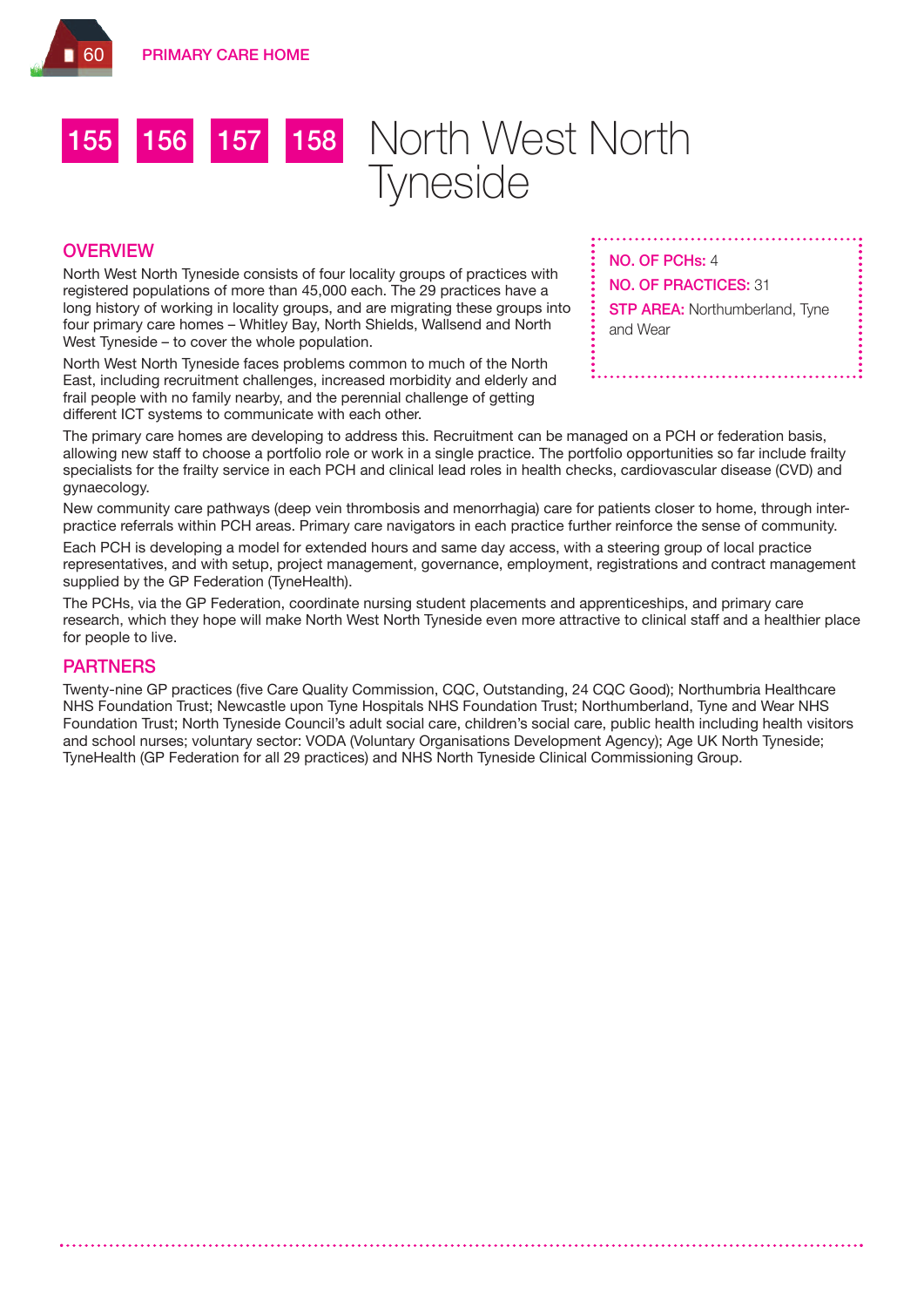

Although the primary care home sites are very much in their infancy, mostly handling weekend and extended access facilities, they have a clear vision for the future.

Commissioners and providers are developing plans to roll out the new model of care with the aim of full implementation in spring 2017. Providers will then work together, initially in one locality, using the principles and model of care developed by the design team.

NO. OF PCHs: 3 NO. OF PRACTICES: 7 **STP AREA: South West London** 

The PCHs are working on developing a number of services essential to the new model of care including home care to build the confidence and enhance the capability of home care workers to provide the care and support that people need, with emphasis on maintaining good community links and avoiding being drawn into the health system.

There are plans for a single occupational therapy team to avoid multiple assessments and hand-overs, duplication, fragmentation and delays. The PCHs are also focussing on improving community access to hospital specialists.

Providers are working together in four localities, covering the whole of Kingston. These new systems will ensure that people in Kingston are being listened to and will lead to the seamless provision of services across primary and secondary care. Learning groups will be established within and between the four hubs.

The ethos of multispecialty care will become the norm during 2017/2018 when the new model of care is fully commissioned.

#### PARTNERS

Kingston GP Chambers (a Kingston GP Federation and part of the South West London GP Federation), Your Healthcare (providing community services), adult social care, Staywell (Age Concern Kingston), Kingston Hospital, South West London and St George's Mental Health NHS Trust.



# 163 164 Wokingham North, West and East Clusters

#### **OVERVIEW**

In Wokingham a cluster-based model has been in development within the locality for three years. More recently, all 13 practices in Wokingham have come together in an alliance structure, to be underpinned by a memorandum of understanding and run by an executive board.

Several early work streams have been identified including shared clinical pharmacist roles, piloting emergency care practitioner-led home visiting, reviewing the deep vein thrombosis pathway, providing pre-operative assessments in primary care and working with the broader adult community

#### NO. OF PCHs: 3

NO. OF PRACTICES: 13

**STP AREA: Buckinghamshire,** Oxfordshire and Berkshire West

services on redesigning outpatients and managing high intensity users differently. Development of a full business plan is underway.

It is envisaged that in time the alliance will be part of a virtually-integrated Multispecialty Community Provider (MCP) arrangement also involving Berkshire Healthcare NHS Foundation Trust (BHFT) and Wokingham Borough Council.

Community health and social care builds upon the already established Wokingham Integrated Social Care and Health Team (WISH), an integrated service for short-term re-ablement. Clusters of Wokingham practices have successfully bid for funding through the national clinical pharmacists scheme.

#### PARTNERS

Wokingham GP Alliance (includes 13 practices), Wokingham Clinical Commissioning Group, Berkshire Healthcare NHS Foundation Trust, the Royal Berkshire NHS Foundation Trust, Wokingham Borough Council and the voluntary sector.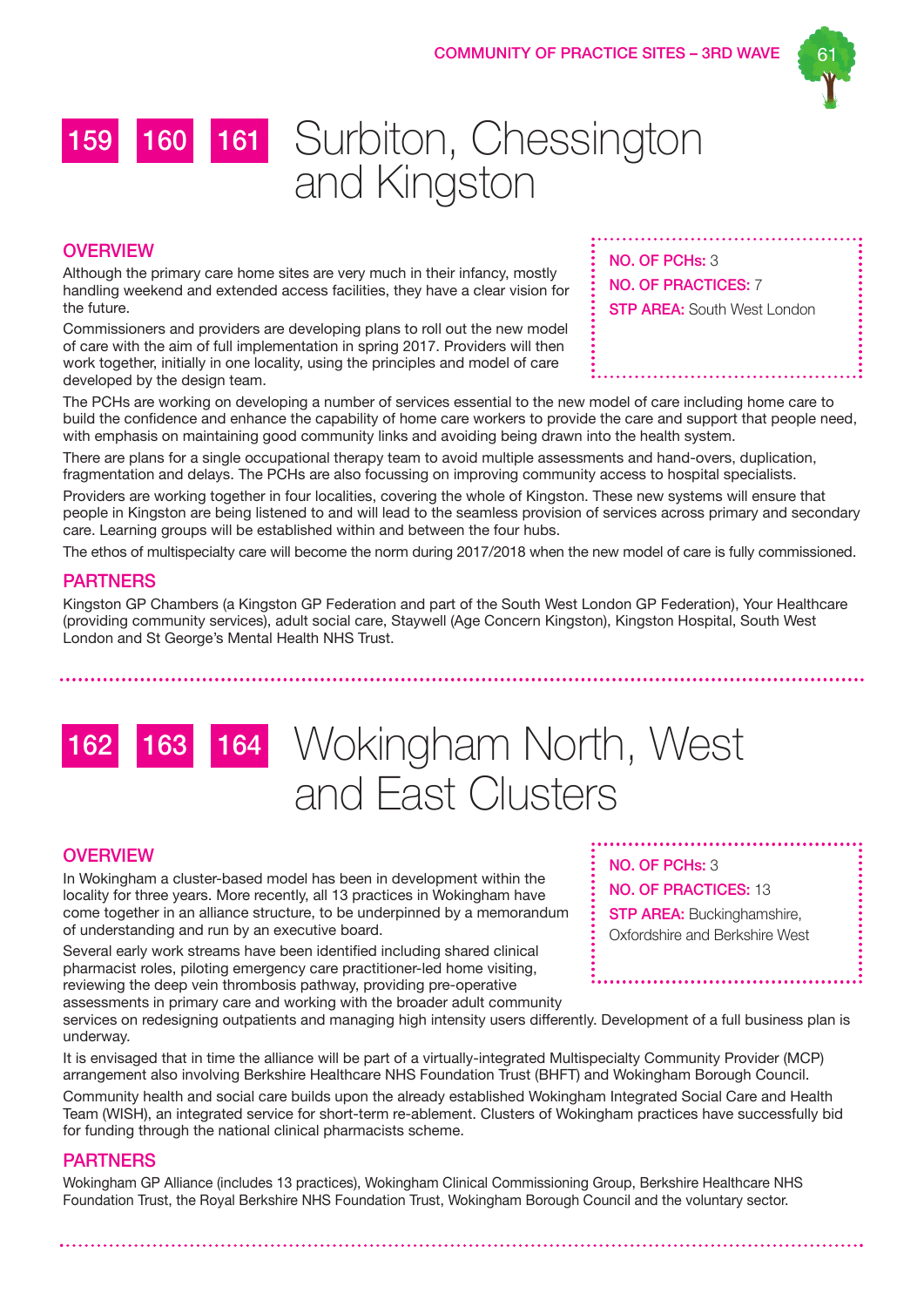

The Westongrove Partnership launched an over 75s project team (The Weston Project) in January 2015 as part of the local clinical commissioning group (CCG) pilot scheme to focus on care of the elderly, many of whom are housebound or live in care homes, are frail and have complex health needs. The team consists of a lead nurse, further specialist nurse, a

therapist/healthcare coordinator and two non-clinical care coordinators. They have the input of a retired GP and CCG lead for over 75s integrated working.

#### NO. OF PCHs: 1

NO. OF PRACTICES: 3

**STP AREA: Buckinghamshire,** Oxfordshire and Berkshire West

During the winter months of 2016/17 a social worker worked within the team. The project has shown how a multidisciplinary team focussing on a group of patients can work together to deliver more personalised care. This has resulted in keeping people out of hospital, reducing length of stay, enabling people to live independently longer at home, providing support to families and carers and the delivery of specific end of life care. A manual audit of patients showed that in 2016 the total number of hospital admissions prevented was 110.

The Weston Project has also secured several step-up beds at a local nursing home that have proved invaluable in reenabling patients who may otherwise have been admitted into hospital or have had to stay in hospital longer. The project's nurses have been able to work closely with the nursing home team and other over 75s team locally, sharing expertise which has led to a positive impact on patients.

In 2016, the Weston Project was awarded the Bucks County Council Dignity and Care Award. Patient and carer feedback regarding the project, the team and the support they offer has been hugely positive. Results from a survey of patients showed that 95 per cent felt that their care at home was better since involvement. The GP referrer feedback showed that GPs felt their patients had benefitted from the service in 95 per cent of cases, the estimate of prevention of hospital admission was put at a minimum of 30 per cent and probably nearer to 50 per cent. The service had saved GP time in 95 per cent of cases.

The partnership's plans are being developed as an integral part of the local operating plan delivering the Sustainability and Transformation Plan. Westongrove plans to continue to develop its primary care home model, focussing on frail over 75s while improving the objective measures by which it can monitor future successes.

The key aims of the partnership are to improve the health of the local population, enhance the patient's experience of care, reduce the per capita cost of healthcare and improve the experience of providing care within the team. FedBucks, the local GP Federation, is working on an engagement process with local practices to support the formation of local integrated care clusters. As a FedBucks member, Westongrove will continue to work with them, the CCG and other partners, around its primary care home model.

#### PARTNERS

Westongrove (three practices), Buckinghamshire Healthcare NHS Trust (BHT), FedBucks, Aylesbury Vale and Chiltern Clinical Commissioning Group (CCG).



#### **OVERVIEW**

Lower Lea Valley has developed the principles and draft model for an integrated community out-of-hospital services model. The model is expected to be launched from March 2018.

The community of practice has already pooled all the data from health and social care locally (primary care, community, mental health, acute and social care) into one platform, MedeAnalytics. It is working to develop an IT strategy for how best to use this rich data to meet the needs of the population.

NO. OF PCHs: 2

NO. OF PRACTICES: 8 **STP AREA: Hertfordshire and West** 

Essex

#### **PARTNERS**

Eight practices (Abbey Road Surgery, Cromwell and Wormley Medical Centre, High Street Surgery, The Maples, Stanhope Surgery, Cuffley Village and Valley View Medical Centre, Stockwell Lodge Medical Centre, Warden Lodge Medical Practice), Hertfordshire Community NHS Trust, Hertfordshire Partnership University NHS Foundation Trust, Hertfordshire Care Services (county council), Royal Free London NHS Foundation Trust, Cheshunt Minor Injuries Unit (Haverstock Health), Carers in Hertfordshire and Crossroads.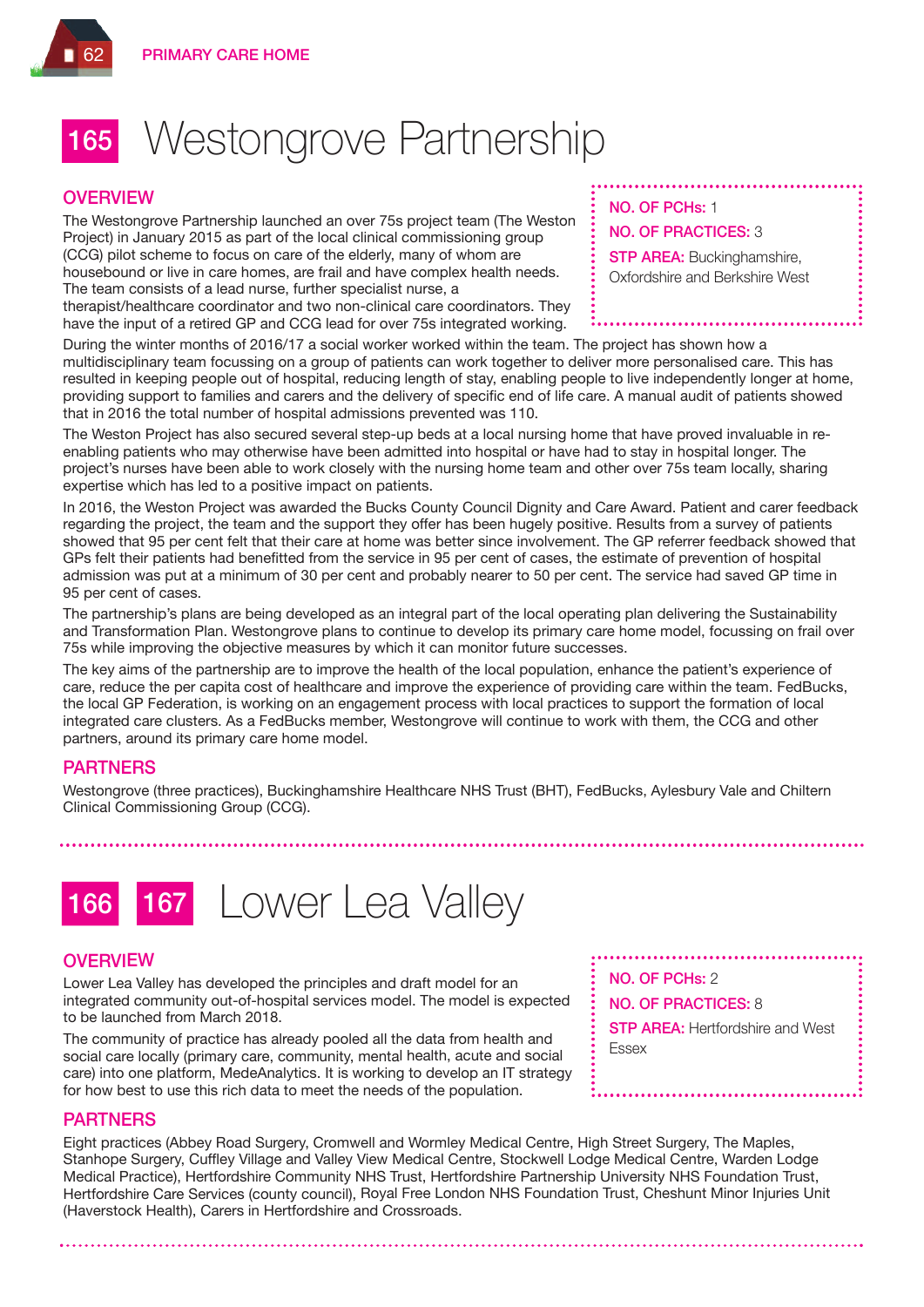# 168 North Kerrier Locality

#### **OVERVIEW**

The integration of community and primary care services is seen as a key driver in the transformation of the local NHS.

North Kerrier Locality is keen to develop Camborne Redruth Community Hospital as a central hub for extended access to primary care and out of hours services, while developing community-based social prescribing, starting with a leg dressing clinic which will include social activities. The community nursing and therapy team is already an integrated service based at the hospital and will shortly have a single referral and access process. This, together with the locality's increasing

NO. OF PCHs: 1 NO. OF PRACTICES: 8 **STP AREA: Cornwall and The Isles** of Scilly

desire and proven ability to work at scale to find local solutions, is the basis of a strong PCH model which will provide the framework to formalise these working relationships and further integrate local services.

#### PARTNERS

Kernow Health Community Interest Company (GP Federation), Cornwall Partnership Foundation Trust and Royal Cornwall Hospitals Trust.



#### **OVERVIEW**

Medway consists of 36 practices in six primary care homes covering Lorswood, Chatham, Gillingham, Rainham, Strood and Rochester. The practices have already been working together as local care teams (LCTs) within their own geographical areas for more than a year. These LCTs have endorsed the primary care home model as a vehicle to support and develop the services they deliver. They view regular interaction with other members of the 'community of practice' and participation in wider learning events as a key advantage to the programme. The ability to pool their resources, experience and tools, while working within a

community with the same sense of purpose and identity, is seen as an enabler to speeding up change and improving delivery and performance. The teams look forward to developing their knowledge and experience and sharing their learning with a wider community. Medway Clinical Commissioning Group sees the primary care home model as the perfect vehicle through which general practice and wider primary care partners can be supported to provide the clinical leadership which is vital for the effective delivery of new models of care.

#### PARTNERS

36 GP practices, Medway Community Healthcare, Kent and Medway NHS and Social Care Partnership Trust, Medway Foundation Trust and Medway Council.

#### NO. OF PCHs: 6

NO. OF PRACTICES: 36

**STP AREA: Kent and Medway**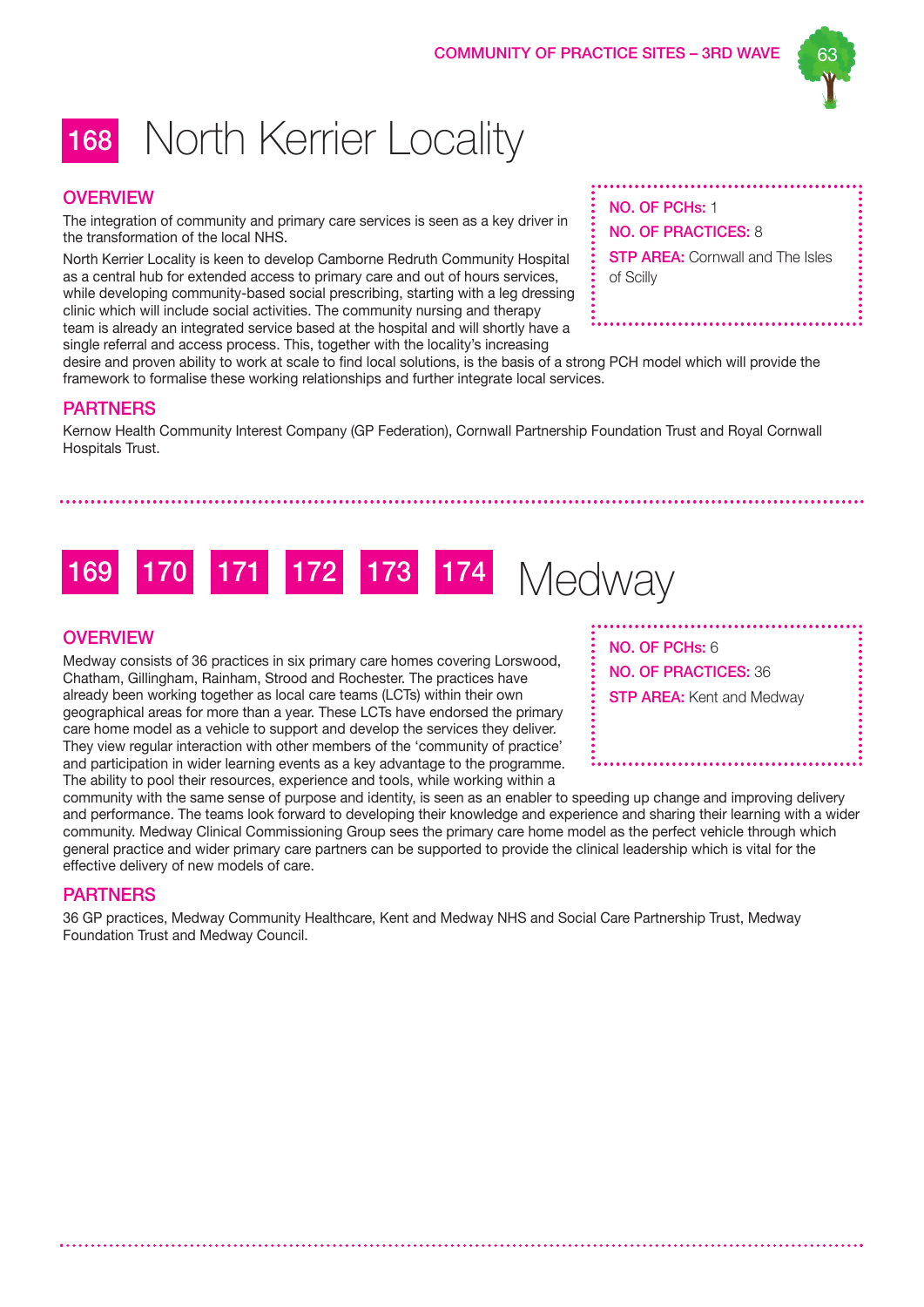

The South Reading Alliance is a newly formed and developing GP federation. It includes 16 practices across Reading which are geographically aligned via three primary care homes.

The alliance is in discussion with key stakeholders across the local health economy around the reconfiguration of services, including the deployment of community nurses, the development of social prescribing - with the voluntary sector and Reading Voluntary Action - and the bringing together of children's services commissioned by the local authority. The alliance has recruited a business manager who is developing these work-streams in greater detail.

#### NO. OF PCHs: 3

NO. OF PRACTICES: 16

**STP AREA: Buckinghamshire,** Oxfordshire and Berkshire West

The practices have been working collectively to provide extra clinics for patients as part of the clinical commissioning group's extended hours enhanced service (CES). The collaboration enables practices to work at scale in areas where delivering services is a challenge because of the small list sizes of some local surgeries. Work on interoperable IT systems is underway.

Each of the primary care homes has been carrying out reviews of patients with the highest impact on A&E services. Several practices are sharing clinical pharmacists and management of staff, skill mixing to deliver care that meets patients' needs. The three primary care homes are planning to integrate their back-office functions, which will gain momentum with the new business manager in post.

#### PARTNERS

16 practices, Berkshire Healthcare NHS Foundation Trust, Royal Berkshire NHS Foundation Trust, Reading Borough Council and the voluntary sector.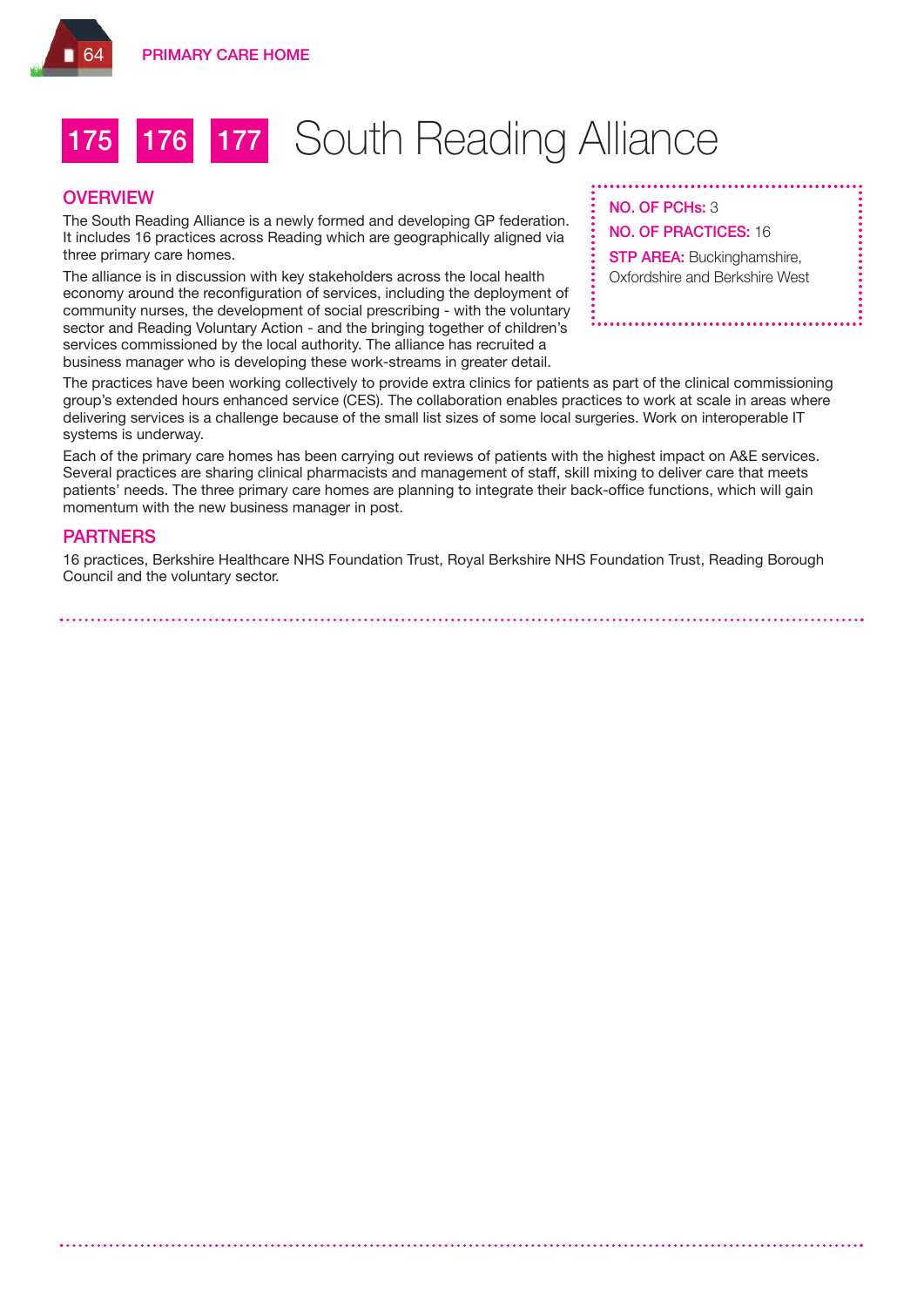# Stort Valley and villages

#### **OVERVIEW**

The nature and scale of need is changing radically in Stort Valley and Villages. Most local people want enhanced access to care and many, especially those with long-term conditions, want improved continuity of care. They want more consistent and proactive services that support them to manage their conditions and achieve their goals. Their needs, both mental and physical, change and they expect local services to adapt accordingly. Some patients, notably the frail, those with multiple chronic conditions and those nearing the end of life, want better coordinated care. They want the services that are

| NO. OF PCH <sub>S</sub> : 1                      |  |
|--------------------------------------------------|--|
| <b>NO. OF PRACTICES: 5</b>                       |  |
| <b>STP AREA:</b> Hertfordshire and<br>West Essex |  |

supporting them to work closely together, integrating - rather than duplicating - care closer to home and improving the experience of it.

To meet their needs, health and care providers in Stort Valley and Villages have set up an Integrated Care Board and developed a five-year vision, to improve access, continuity and coordination across the system. The primary care home's ambition is to support local people in managing their health and wellbeing in the place where they live, to give them help and guidance when needed and to promote independence throughout. It's envisaged that professionals in primary care, community services, hospital, mental health and social care will be able to work differently and closer together by organising care around the needs and preferences of patients. The PCH model will be tested initially by focusing on services for the frail elderly and those with long-term conditions.

The priorities for the first year include establishing a baseline for the locality so that any shift in outcomes and performance can be monitored and reported on effectively. The care of patients with long term conditions will be coordinated via a single care plan, managed by the most appropriate professional and documented on a shared IT platform. The locality is in the process of pooling system data from all local providers into a single platform (MedeAnalytics) and is working on an IT strategy to ensure this data is effectively used to meet the needs of the local population. A data analyst has been appointed to help with this work.

The role of the integrated community team will be expanded and developed along with clear pathways between different local community services. The PCH will work alongside the district council to develop a community model of social prescribing, ensuring effective use of local resources including those provided by voluntary organisations. An integrated workforce plan will be developed and a communications strategy put in place to ensure the PCH vision is pursued in partnership with professionals and the local population. The alliance will ensure its voice is heard regarding the development of Herts and Essex Hospital so that its vision for care pathways, both planned and unplanned, can be achieved.

#### PARTNERS

Five GP practices, Hertfordshire Community NHS Trust, Hertfordshire Partnership University NHS Foundation Trust, Hertfordshire County Council's Health and Community Services, Princess Alexandra Hospital NHS Trust, Hertfordshire Community NHS Trust (Herts and Essex Hospital Minor Injury Unit), Age Concern, East Hertfordshire District Council.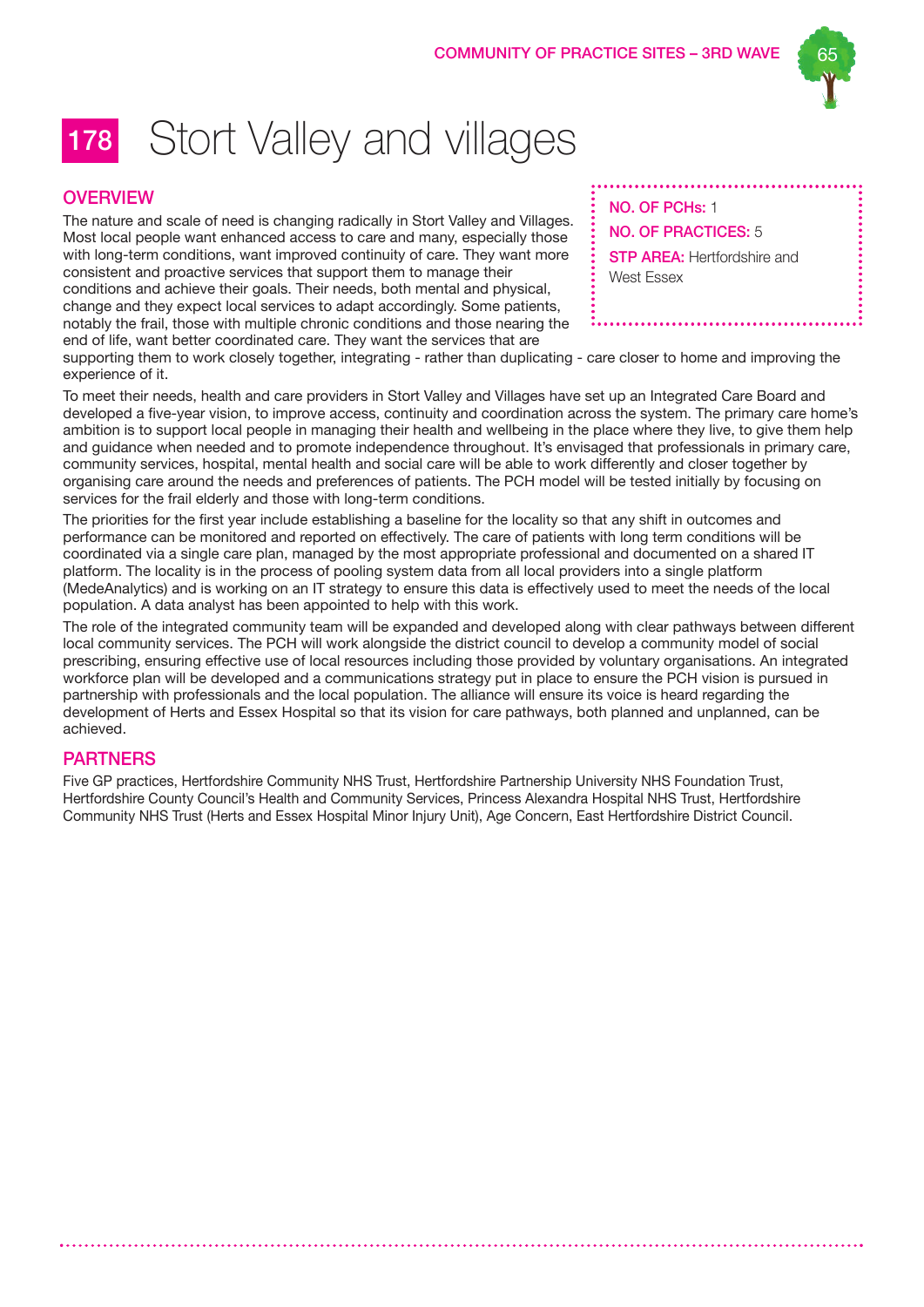# 179 180 181 182 East Cheshire

#### **OVERVIEW**

Eastern Cheshire Clinical Commissioning Group has been instrumental in driving forward the Caring Together programme, which aims to deliver a new system of health and social care that joins up local services for the benefit of patients. The goals of Caring Together are essentially the same as those of the primary care home programme and locally the PCH model is seen as a means of achieving this aim. Eighteen practices have joined forces to develop four PCHs covering the localities of Chelford, Handforth, Alderley Edge and Wilmslow (Team Chaw), Congleton and Holmes Chapel (Team Choc), Knutsford (Team Knutsford) and Macclesfield (Team Macc).

NO. OF PCHs: 4 NO. OF PRACTICES: 18 **STP AREA: Cheshire and** Merseyside

. . . . . . . . . . . . . . . . . .

In June 2017 the three Knutsford practices came together to form a prototype hub offering integrated working between the GP surgeries, community services, local authority, social care, voluntary sectors and patient groups. The team is looking at 90 day projects that will enhance services and care for patients. These projects are led by a lead clinician from each practice together with support from community matrons, district nurses and a wider area team. In Macclesfield, six practices have moved into new, purpose-built premises allowing for shared working and provision of services. The community nursing team is co-located in the same building and has proved invaluable to patient care. There is a central phlebotomy service and much sharing behind the scenes for purchasing and joint staff contracts.

In Team Choc, there are plans to bid for a clinical pharmacist. Team Chaw has been holding multi-disciplinary peer group meetings - involving social services, GPs and the mental health team – when problems and issues across the group, as well as within individual practices, are discussed and addressed.

#### **PARTNERS**

Eighteen practices, Vernova Healthcare Community Interest Company (a social enterprise GP federation and provider of out-of-hospital services owned by all GP practices in Eastern Cheshire), East Cheshire NHS Trust, Cheshire and Wirral Partnership NHS Foundation Trust, Cheshire East Council (social care), Age UK Cheshire East and North West Ambulance Service NHS Trust.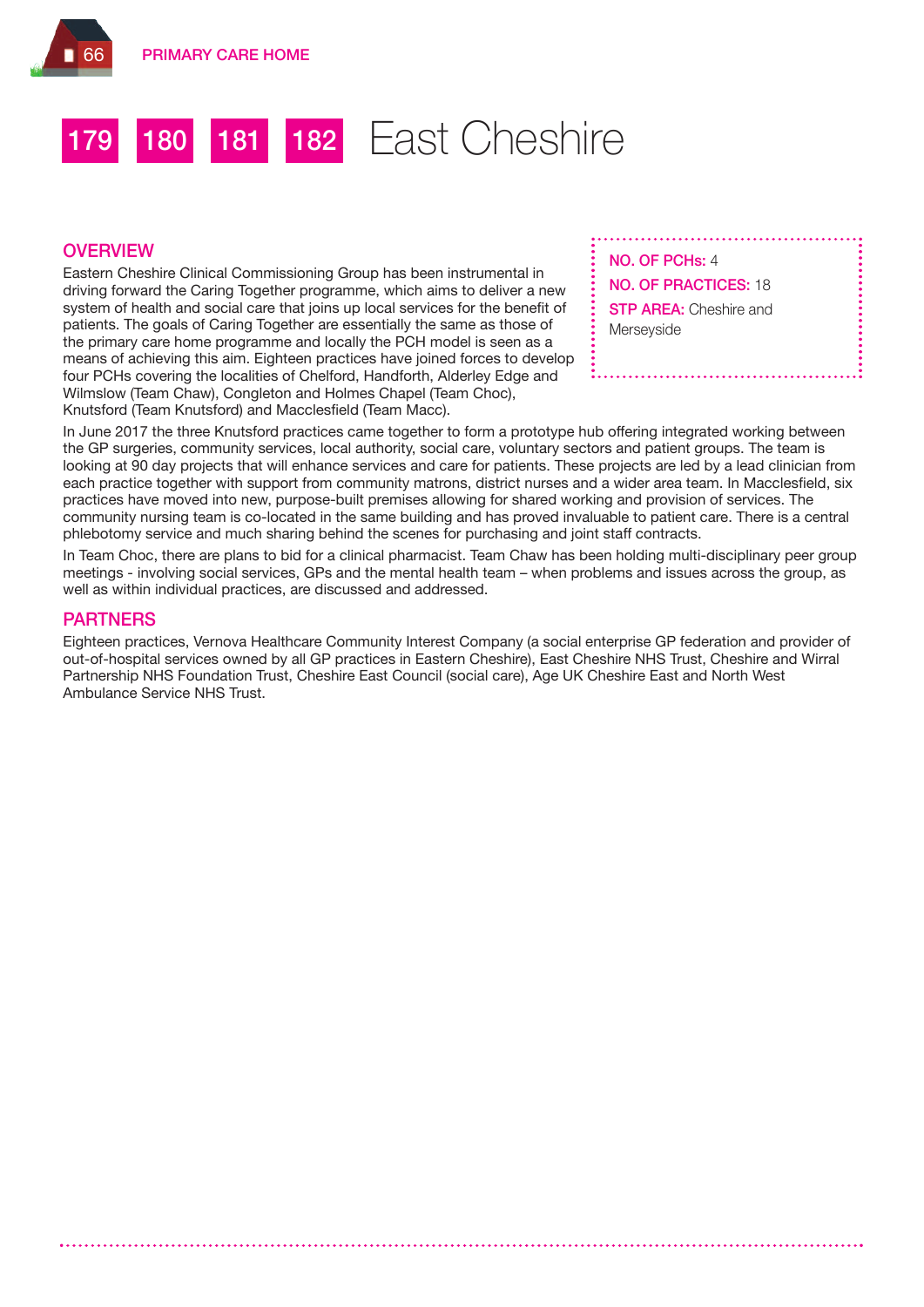

# Bedfordshire, Luton and Milton Keynes

#### **OVERVIEW**

The six primary care homes in Bedfordshire, Luton and Milton Keynes cover the localities of Chiltern Valley, Ivel Valley, Leighton Buzzard and West Mid Bedfordshire.

In Chiltern Valley, nine practices have a history of collaborative working which includes the development of a practice matrons' service and the Caring Together multi-disciplinary team (MDT) project which involves fortnightly reviews of patients with multiple needs. Each MDT consists of a broad range of health and social care professions and is aligned to a GP cluster of practices. The aims are to

NO. OF PCHs: 6

NO. OF PRACTICES: 27

**STP AREA: Bedfordshire, Luton and** Milton Keynes

provide better integrated care for these patients and reduce hospital admission rates. Standard policies and procedures across all the practices have also been developed.

Ivel Valley's nine practices have also been working collaboratively, for example in running an out of hours service, M-Doc, which was operational until April 2017 when a new Clinical Commissioning Group provider was appointed. In Leighton Buzzard the three practices support each other when GPs are unavailable or urgent circumstances arise. All the practices' maternity services are on one site with people receiving antenatal care and ultrasound scans, regardless of which practice they are registered with. Plans are underway for a locality based stoma clinic with a nurse from Luton and Dunstable Hospital.

The six practices in the West Mid Bedfordshire locality have a long history of working together to identify service gaps and find solutions. They are currently working to develop a common website with the aim of enabling patients to access routine, faceto-face consultations in different ways.

Bedfordshire, Luton and Milton Keynes has been selected by NHS England for development as one of eight national Accountable Care Systems. The primary care home model provides a key opportunity for practices to commit to the shared learning of the community and also to share the enhanced learning of all the emerging Accountable Care Systems. The development of the model is also a core objective of all the clinical commissioning groups and partners, as part of the delivery of the Bedfordshire, Luton and Milton Keynes Sustainability and Transformation Plan.

#### **PARTNERS**

The 27 practices, Bedfordshire Clinical Commissioning Group, Central Bedfordshire Council, Essex Partnership University NHS Foundation Trust, Central and North West London NHS Foundation Trust, East London NHS Foundation Trust, Bedford Hospital NHS Trust, Milton Keynes University Hospital NHS Foundation Trust and Luton and Dunstable NHS Foundation Trust.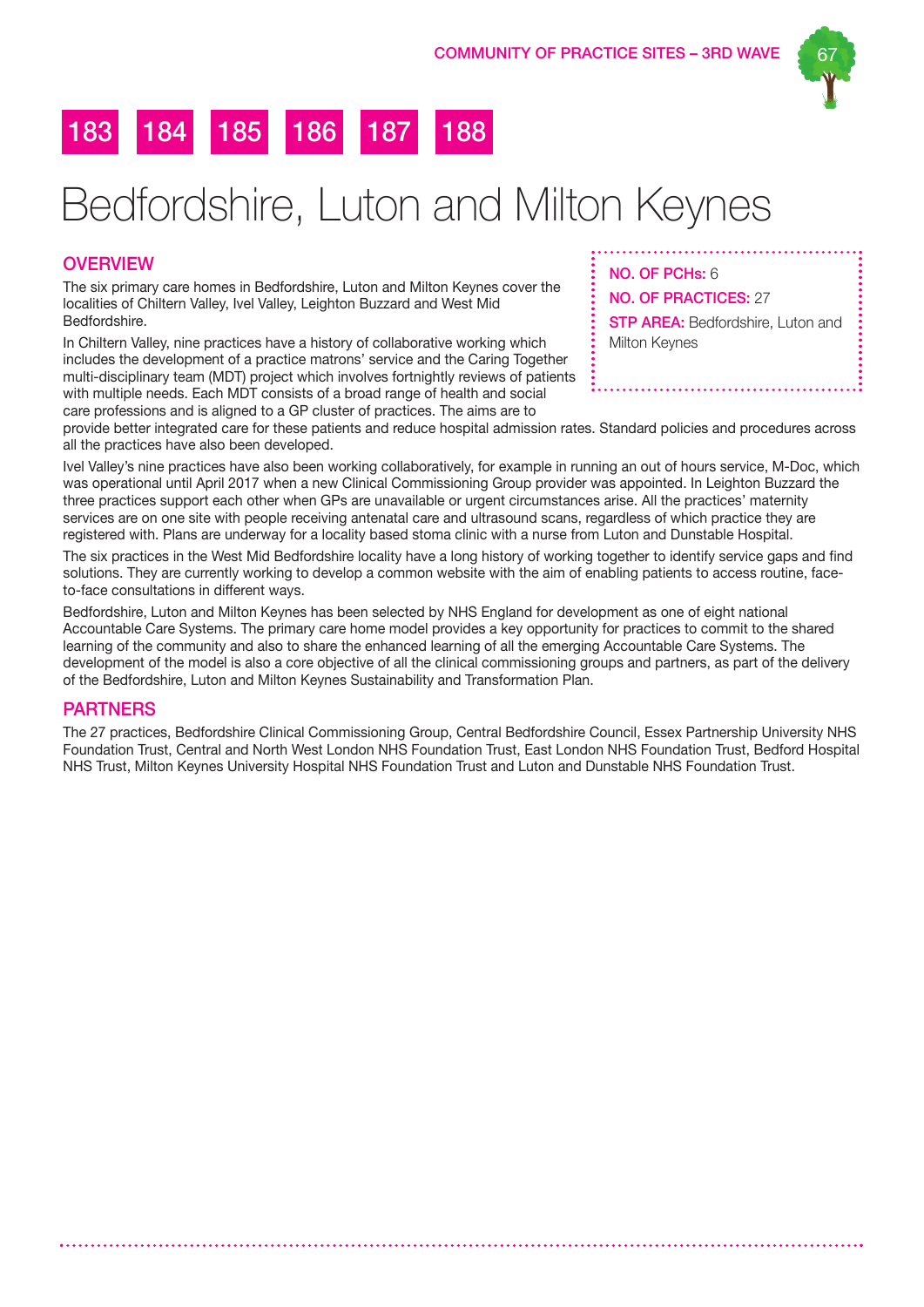

The Newcastle-under-Lyme population of 130,000 is covered by 20 GP practices ranging in list size from just over 2,000 to more than 13,000. The practices decided the time had come to strengthen their position by working together to future proof primary care provision across the town and make them resilient and ready for the changes ahead. This also allowed them to plan strategically together as practices and also with community partners.

Elderly care presents the biggest challenge for the local health economy. Within the three localities, there are around 25,000 patients over the age of 65 NO. OF PCHs: 3 NO. OF PRACTICES: 20

STP AREA: Staffordshire and Stoke-on-Trent

with more than 3,000 patients over the age of 85. This was identified as a key area where the practices could make an impact on the quality of care and the experience of patients, with a reduction in unplanned hospital admissions to ease the burden on the acute sector. Several clinicians were developing different aspects of care for the frail elderly. The primary care homes plan to bring this work together and develop a coherent, clear and consistent approach to the community management of elderly care across three hubs.

Over the coming months, there will be a series of workshops to develop plans for an "extensive care" service to support the highest risk elderly patients with the most complex needs. Each of these patients will have a geriatric assessment and a clear management and hospital admission avoidance plan, overseen by a named care coordinator and involving a multi-disciplinary team of healthcare professionals. Similar avoidance plans will be put in place for patients who are acutely unwell but who don't require immediate admission.

For lower risk elderly patients, an elderly care facilitator (ECF) service will be established. It will form the backbone of a whole population approach to elderly care combining a proactive approach to the early identification of frailty and other issues such as dementia, social isolation, alcohol problems and vaccination uptake. The service will deliver whole population screening of patients aged 75 above. An educational event is planned to enable practices which have already developed the ECF model to share their experience. The practices will work towards using a uniform approach to classifying all patients over the age of 65 to ensure they receive the most appropriate care.

#### **PARTNERS**

The 20 practices, Staffordshire and Stoke-on-Trent Partnership NHS Trust, North Staffordshire Combined Healthcare NHS Trust, University Hospitals of North Midlands NHS Trust, Staffordshire Healthwatch, Staffordshire Housing Association, the charity VAST and Staffordshire Doctors Urgent Care (out-of-hours provider).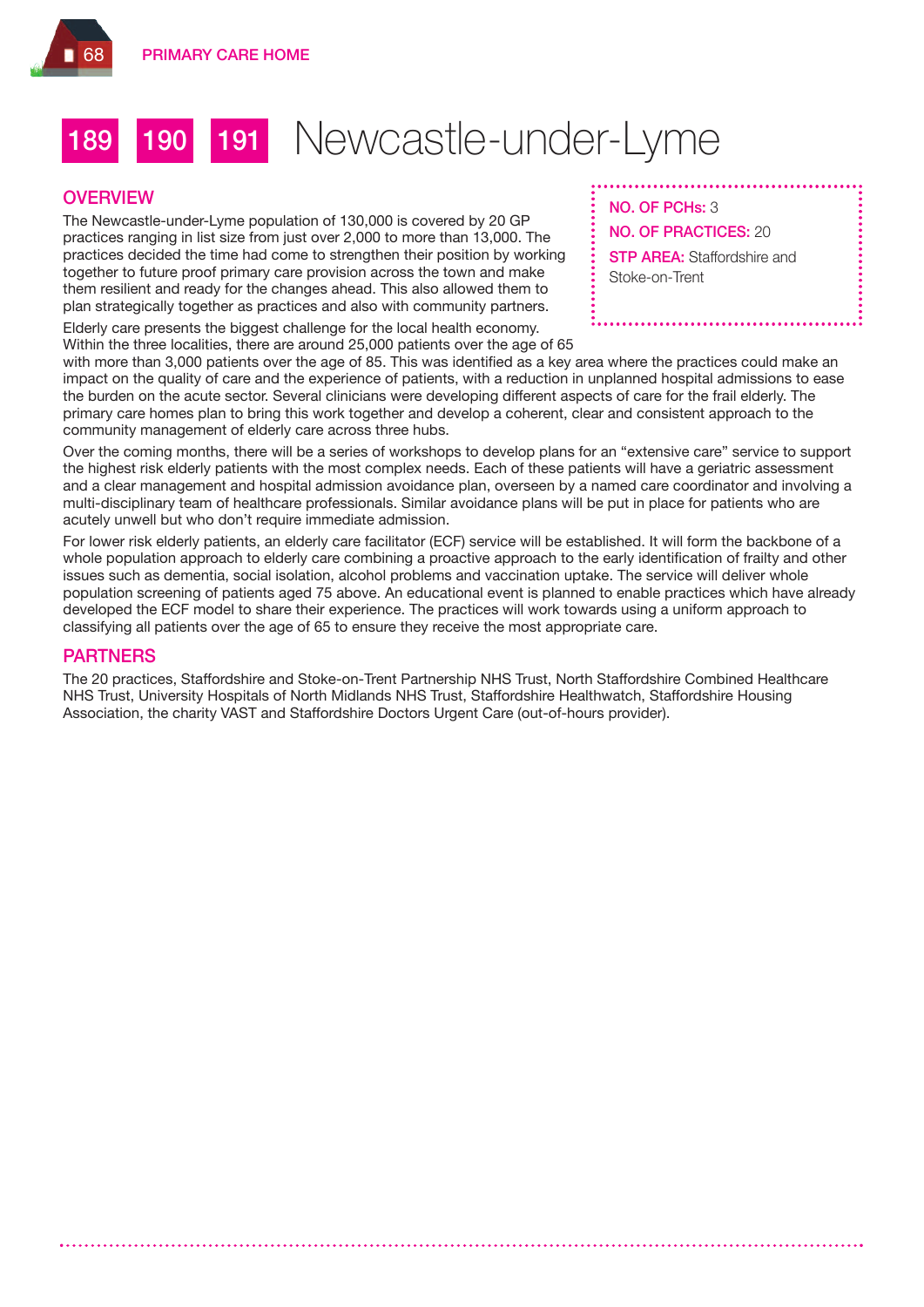### East Merton

#### **OVERVIEW**

The East Merton primary care home (PCH) comprises four local GP practices covering a population of around 40,000 patients. The PCH aims to rapidly progress the model and share learning across Merton.

A population health management approach is being developed, beginning with people with long term health conditions. There are plans to establish an integrated team of health, social care and voluntary sector professionals working together in a coordinated way to plan for and support the delivery of their care. A dedicated multi-professional team based approach is also being developed to support people in care homes.

| NO. OF PCH <sub>s</sub> : 1        |
|------------------------------------|
| NO. OF PRACTICES: 4                |
| <b>STP AREA:</b> South West London |

Access to urgent and emergency care will be improved through the development of better call handling and an acute response team, enabling other clinicians to focus on planned and more proactive care. The PCH also aims to improve access to locality-based mental health services and communication with specialist services more generally.

Staff capacity and capability is being developed through a workforce plan which includes sharing staff across sites as well as the back office human resources, administrative and management functions to support an integrated workforce model.

The PCH is committed to supporting the health and well-being of the local population and is prioritising social prescribing schemes and other community partnership approaches. These schemes are designed to support people with a wide range of social, emotional and practical needs including mental health problems, vulnerable groups (including the frail), those with complex needs, people who are socially isolated and frequent users of health services.

The PCH has signed a memorandum of understanding with the Commonside Community Development Trust, a voluntary sector organisation, with the aim of forming a social enterprise partnership to address the broader determinants of health for the local population.

#### **PARTNERS**

The four practices, Central London Community Healthcare NHS Trust, Community Mental Health Team and mIAPT (the Improving Access to Psychological Therapies Service for Merton), Merton Council and the Commonside Community Development Trust.